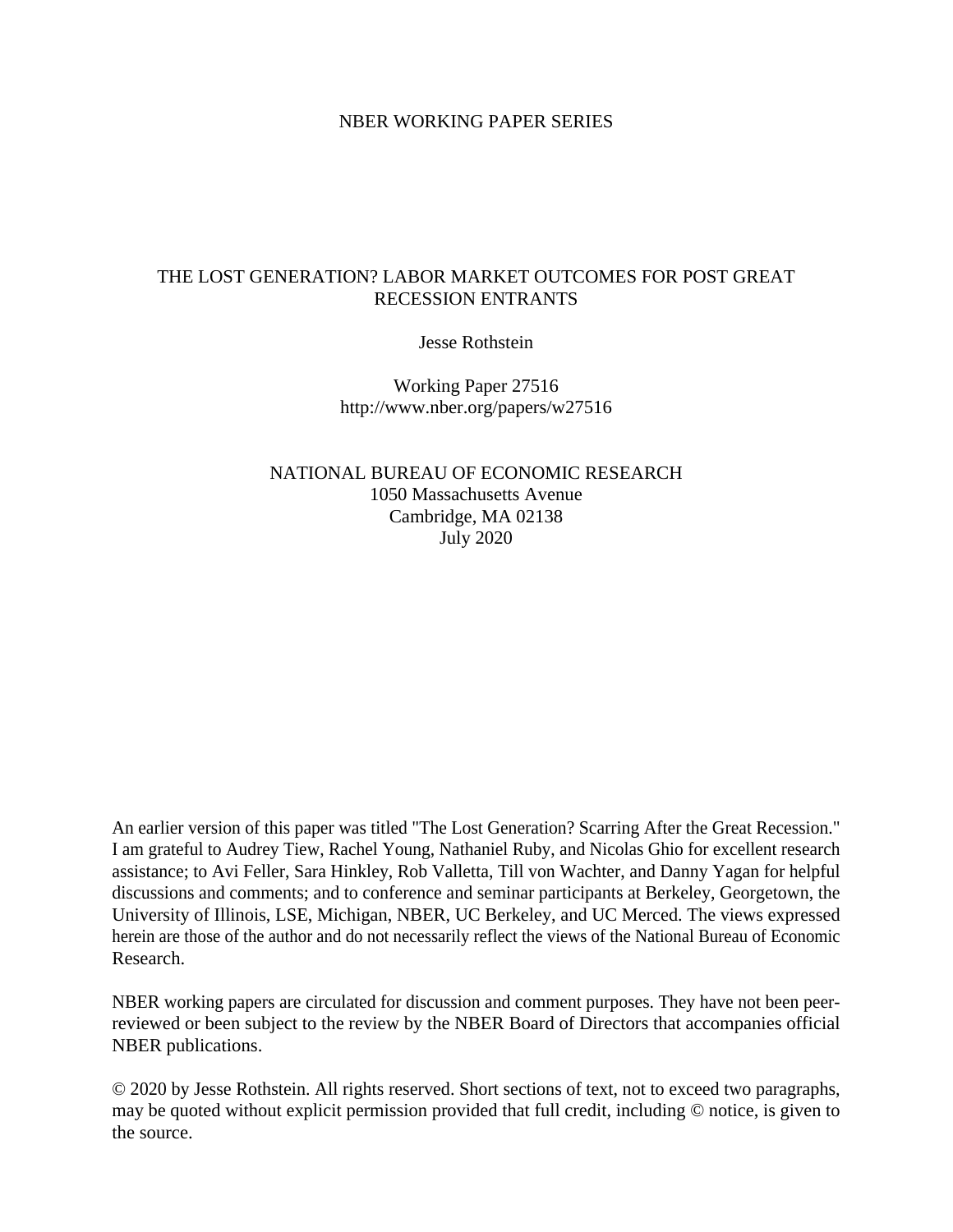The Lost Generation? Labor Market Outcomes for Post Great Recession Entrants Jesse Rothstein NBER Working Paper No. 27516 July 2020 JEL No. E24,J2

# **ABSTRACT**

I study cohort patterns in the labor market outcomes of recent college graduates, examining changes surrounding the Great Recession. Recession entrants have lower wages and employment than those of earlier cohorts; more recent cohorts' employment is even lower, but the newest entrants' wages have risen. I relate these changes to "scarring" effects of initial conditions. I demonstrate that adverse early conditions permanently reduce new entrants' employment probabilities. I also replicate earlier results of medium-term scarring effects on wages that fade out by the early 30s. But scarring cannot account for the employment collapse for recent cohorts. There was a dramatic negative structural break in college graduates' employment rates, beginning around the 2005 entry cohort, that shows no sign of abating.

Jesse Rothstein Goldman School of Public Policy and Department of Economics University of California, Berkeley 2607 Hearst Avenue #7320 Berkeley, CA 94720-7320 and NBER rothstein@berkeley.edu

Appendices are available at http://www.nber.org/data-appendix/w27516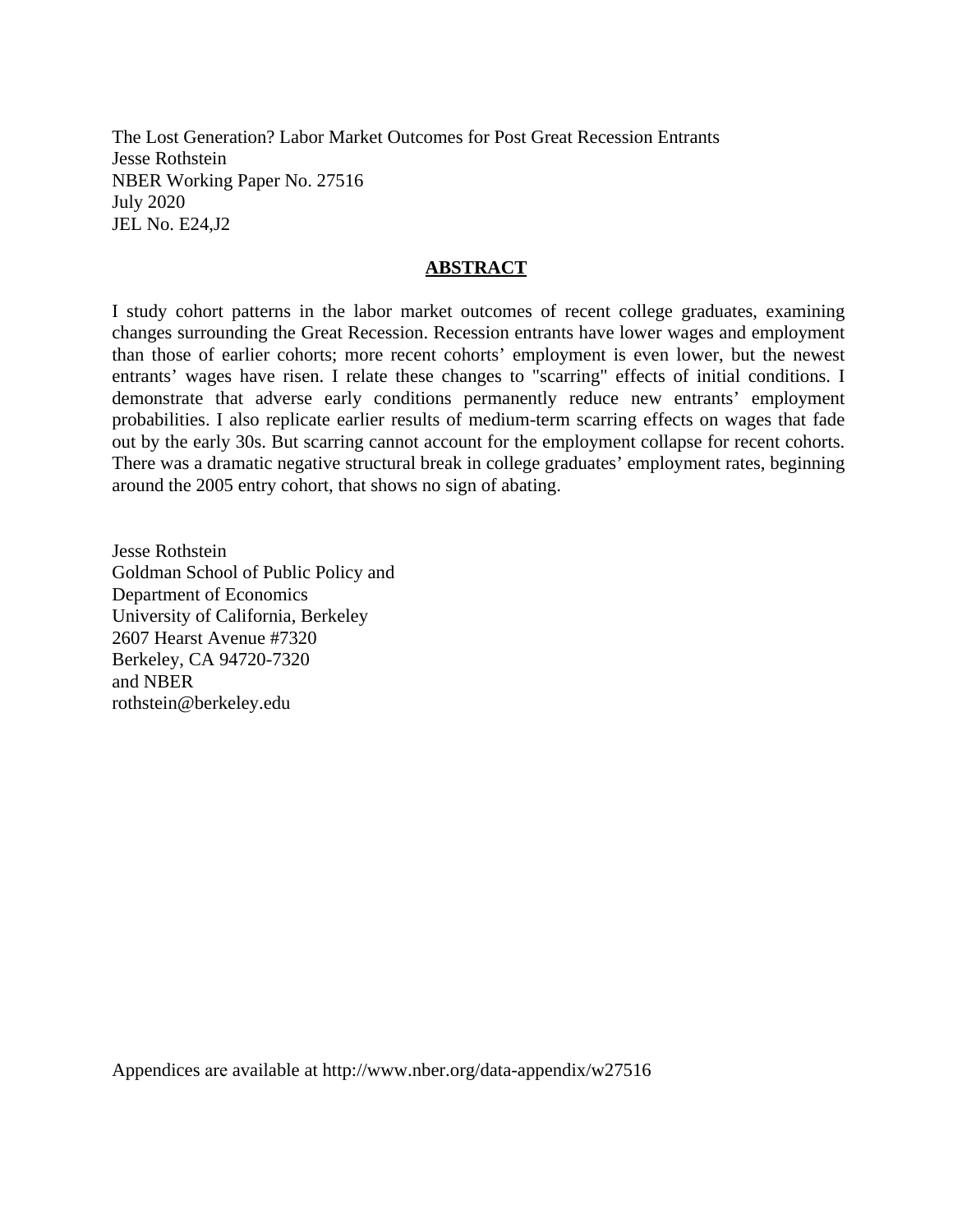## **I. Introduction**

I study the early career economic outcomes of college graduates in the period between the Great Recession and the COVID-19 economic collapse. Anecdotes suggest that the cohorts that entered the labor market during the long period of economic weakness following the Great Recession had trouble finding toeholds on job ladders and generally have had poor outcomes. My analysis largely confirms these anecdotes. I relate average outcomes for recent graduates to predictions from existing models of cohort outcomes, emphasizing "scarring" models that capture persistent effects of initial conditions (e.g., Kahn 2010; Oreopoulos, von Wachter, and Heisz 2012; Borgschulte and Martorell 2018; Schwandt and von Wachter 2019), and investigate whether models fit to pre-Great Recession entrants can account for recent cohorts' experiences.

I document several facts regarding the economic outcomes of recent college graduates.

First, employment rates fell precipitously. The cohort that entered the labor market in 2010 has had an employment rate that, averaged over its experience to date, is two percentage points lower than what would have been expected based on prior cohorts' age profiles and the state of the economy. The decline began with cohorts that started their careers before the Great Recession, and has only continued for more recent cohorts. Employment rates for 2015 entrants, who faced strong labor markets for the first four years of their careers, are three percentage points lower than projections based on pre-recession trends. Although more recent cohorts have only a few years of data, each is thus far posting lower employment rates than the one before.

Second, wages for those who are employed show a different pattern. The cohort that entered the labor market in 2009 has lower wages than those who entered earlier, by about two percent. However, there were no further declines for post-recession entrants – in my main specifications they returned to the pre-recession trend, though this is not entirely robust. For the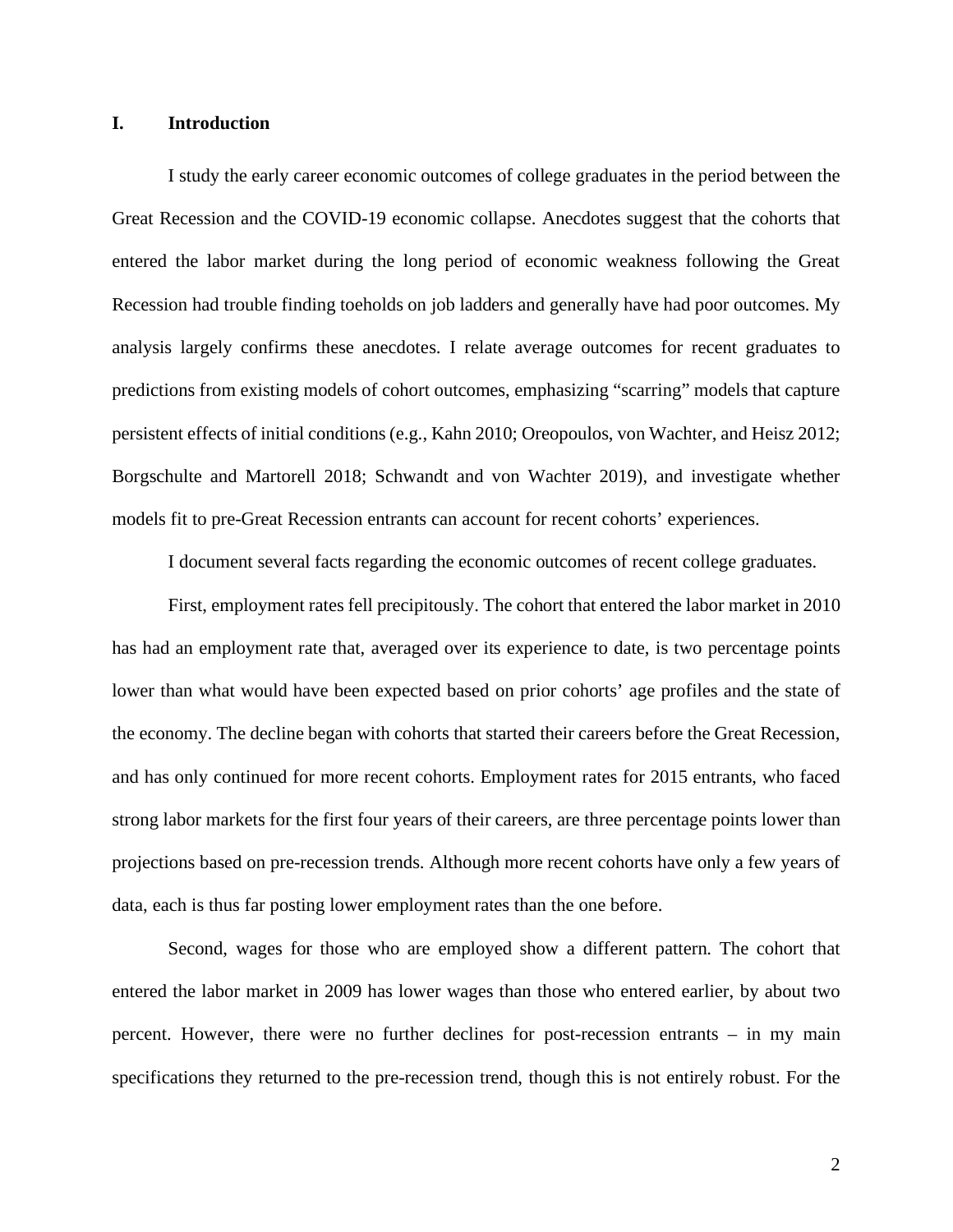most recent entrants, we have only a few years of very early career earnings, but thus far wages are several percent higher than the pre-recession trend.

Third, both employment and wages are subject to scarring effects of early career conditions. The form of scarring is quite different for the two outcomes, however. I replicate past findings that those who face high unemployment rates at the start of their careers have lower wages through their first several years in the labor market, but that the scars gradually fade and by the tenth year the effects of initial conditions have faded. Scarring effects on employment, by contrast, are permanent: Cohorts that face high unemployment when they enter the labor market have statistically and substantively lower employment rates throughout their careers, not just at the beginning.

Fourth, these scarring effects, while quantitatively important, are not large enough to account for the employment outcomes of the Great Recession entrants. Projections based on earlier business cycles account for only about half of the observed downturn in employment rates for the 2009-2012 cohorts.<sup>2</sup> Moreover, these cannot help explain poor outcomes for the most recent entrants, who encountered historically *low* unemployment rates at the outset of their careers (at least until the coronavirus pandemic in 2020, which is outside the scope of my data). Again, the evidence for wages is different: Early career scarring effects account for all of the decline in wages for Great Recession entrants, and subsequent cohorts have earned *higher* wages than past patterns would suggest.

 $2$  Altonji, Kahn, and Speer (2016) find that "the Great Recession was much harsher overall for recent graduates than we would have expected given the size of the aggregate unemployment rate increase." This is equivalent to my conclusion that projections based on past business cycles understate the magnitude of the Great Recession employment downturn.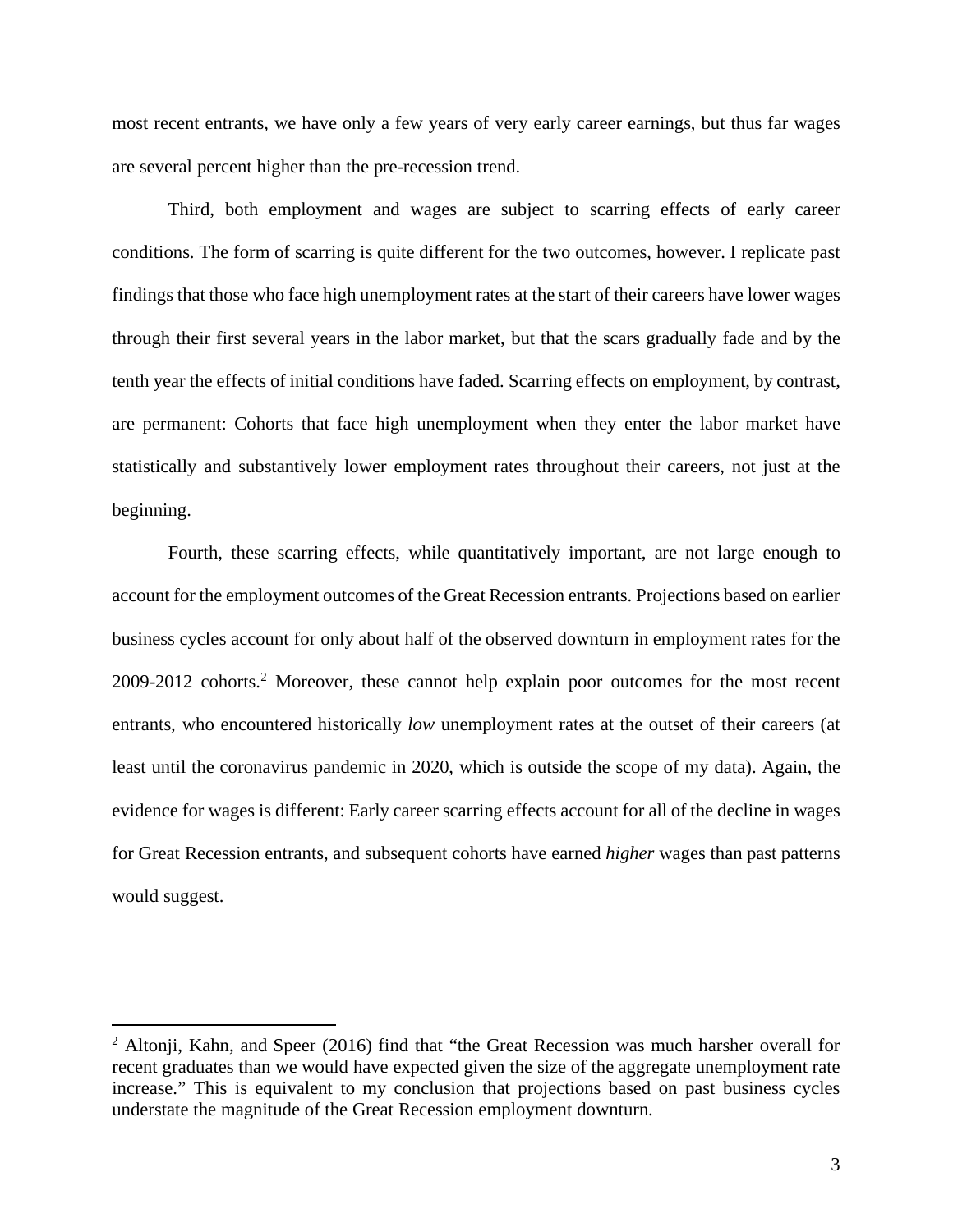Last, there was a dramatic structural break in the employment rate of young college graduates, beginning with the cohorts that entered the labor market around 2005, well before the Great Recession. Although employment rates rose dramatically following the Great Recession for incumbent workers, new entrants did not share in this improvement. The new, dramatically negative trend shows no sign of letting up in the most recent data. The most recent cohorts have relative employment rates three to four percentage points lower than what one would have anticipated based on the pre-2005 trend.

These results provide reason for great concern about the future of the Great Recession and post-recession cohorts. Something seems to have changed in the labor market with notable negative effects on new generations' employment rates, and the long, steady recovery of the 2010s did not fix it. This has long-run implications for prosperity. The coronavirus crisis provides an additional cause for concern, with potentially enormous medium- and longer-term consequences for the class of 2020 and, if it lasts, for subsequent cohorts as well.

My analysis relates to several distinct literatures. First, several studies have found evidence for labor market changes during and after the Great Recession. Hershbein and Kahn (2018) find that employers raised education requirements when the labor market was weak, though Modestino et al (2016) find that this trend reversed during the subsequent recovery and Beaudry, Green, and Sand (2016) find that demand for cognitive skill fell before and during the recession. Jaimovich and Siu (2020) find that demand for middle-skill, routine occupations fell sharply in the recession and did not recover thereafter. By focusing on college graduates – approximately the best-educated third of each cohort – I hope to avoid concerns about technological change and skill obsolescence. General declines in demand for cognitive skills, as in Beaudry et al. (2016), could be a source of changes in outcomes for college graduates, but one might expect these to affect young and mid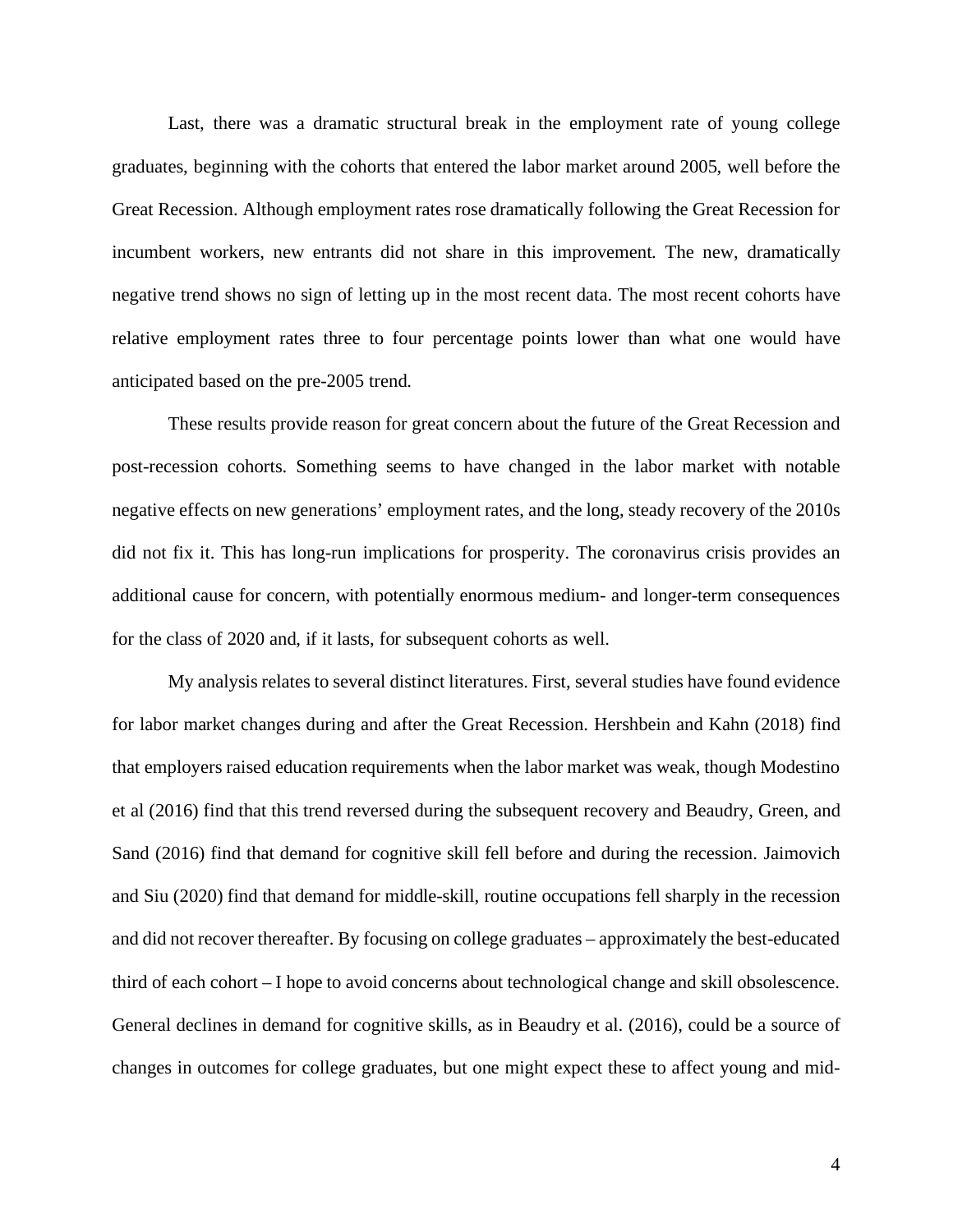career graduates equally. If new graduates in particular are not hired, it is unlikely to be because of generalized lack of demand or because they lack sufficient skills for the currently available jobs.

A second related literature explores so-called "jobless recoveries" following recent recessions (see, e.g., Daly, Hobijn, and Kwok 2009; Jaimovich and Siu 2020). Following the Great Recession in particular, the employment-population ratio recovered quite slowly, even as the unemployment rate fell to historically low levels (Cunningham 2018). My analysis indicates that employment rates of younger workers have been particularly slow to recover. Again, technological change and skill obsolescence are unlikely to generate this pattern, which appears more consistent with reduced dynamism (Decker et al. 2014) and bigger insider-outsider distinctions in the postrecession labor market (Davis and Haltiwanger 2014).

Finally, my paper is most closely related to the aforementioned literature on labor market "scarring" (e.g., Kahn 2010; Oreopoulos et al. 2012; Borgschulte and Martorell 2018; Schwandt and von Wachter 2019; Altonji et al. 2016). The scarring studies are a small component of an immense literature examining hysteresis more generally. Clark and Summers (1982) conclude participation is fairly persistent: "Workers drawn into the labour force by cyclical upturns tend to remain even after the boom has ended. The converse is true for shocks which reduce employment," (p. 842). Yagan (2019) finds that workers in areas that experienced larger Great Recession shocks had worse outcomes 6-8 years later, not attenuated by mobility to healthier labor markets. My analysis complements Yagan's by examining young workers – his estimates are based on workers already over 30 in 2007 – and relating outcomes following the Great Recession to patterns observed in past business cycles.

The paper proceeds as follows. Section 2 describes the Current Population Survey (CPS) data that I rely on for my analysis. Section 3 reviews the evolution of the labor market surrounding

5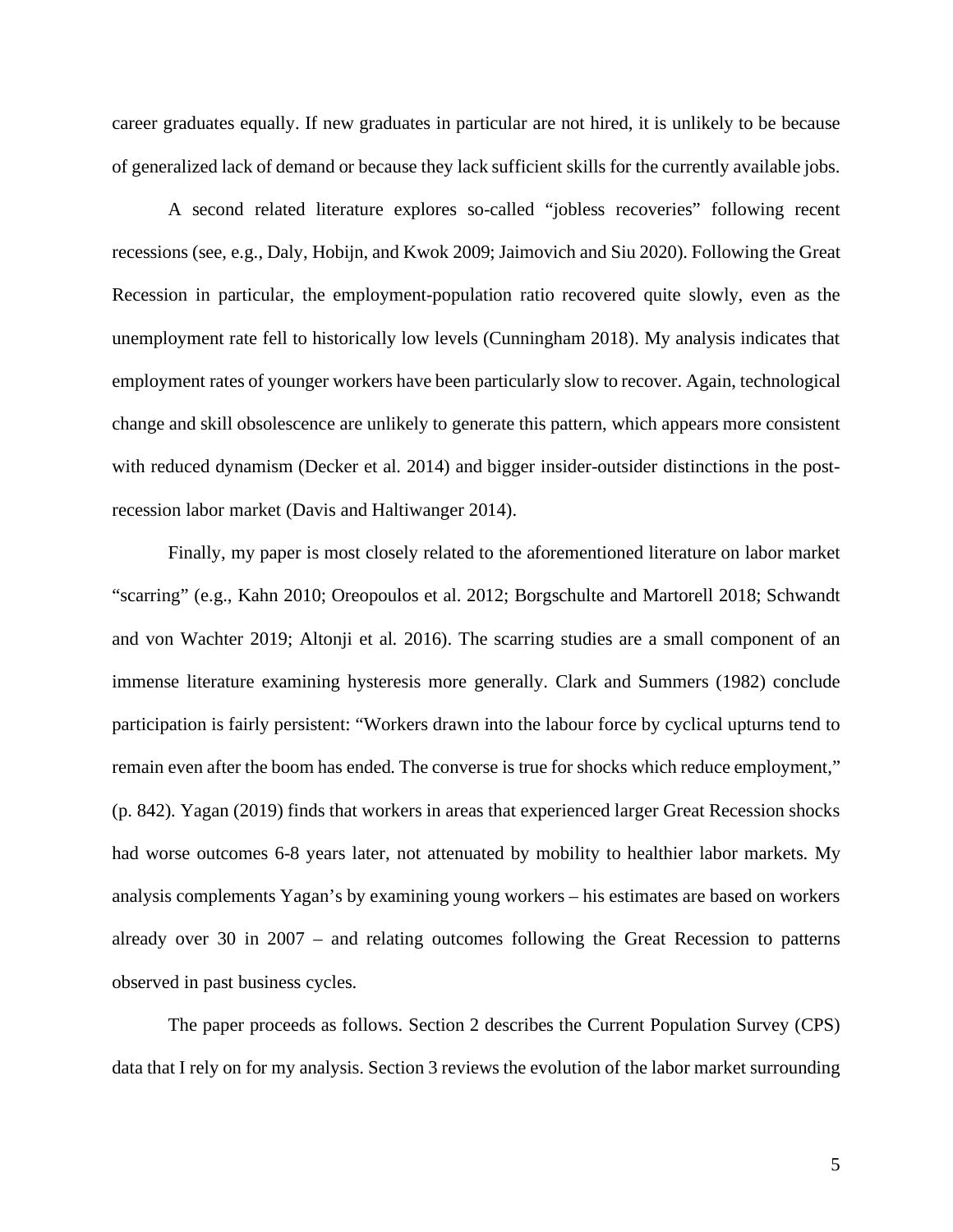the Great Recession, with particular attention to the experience of young college graduates. Section 4 presents decompositions of employment and wages into age, time, and cohort components. I show that the cohort components turn down sharply for those graduating around the Great Recession, with the wage series but not the employment series recovering quickly for subsequent cohorts. Section 5 augments the basic decompositions to allow for the type of lasting but impermanent scarring effects estimated in past studies. These scarring effects fully account for the downturn in wages around the recession, but do not explain the apparent break in employment outcomes. Section 6 examines permanent effects of initial conditions, by relating estimated cohort effects on employment and wages to the unemployment rate when the cohort entered the labor market. I show that cohort employment rates are systematically lower for those who enter in recessions, but that cohort wages are not cyclical. I also compare predictions based on past cyclical patterns to the observed experiences of the post-Great Recession entrants. This comparison reveals a clear structural break in employment before the Great Recession that is not accounted for by the usual cyclical sensitivity.

### **II. Data**

I use repeated cross section data from the monthly Current Population Survey (CPS) to examine individuals born between 1948 and 1997 and observed at ages 22 to 40 between 1979 and 2019. My primary outcome is an indicator for weekly employment, measured in the monthly CPS. I also analyze log real hourly wages, observed for those who are employed in one-quarter of the CPS sample each month (the Outgoing Rotation Groups, or ORG). Data processing and definitions are discussed in the Appendix.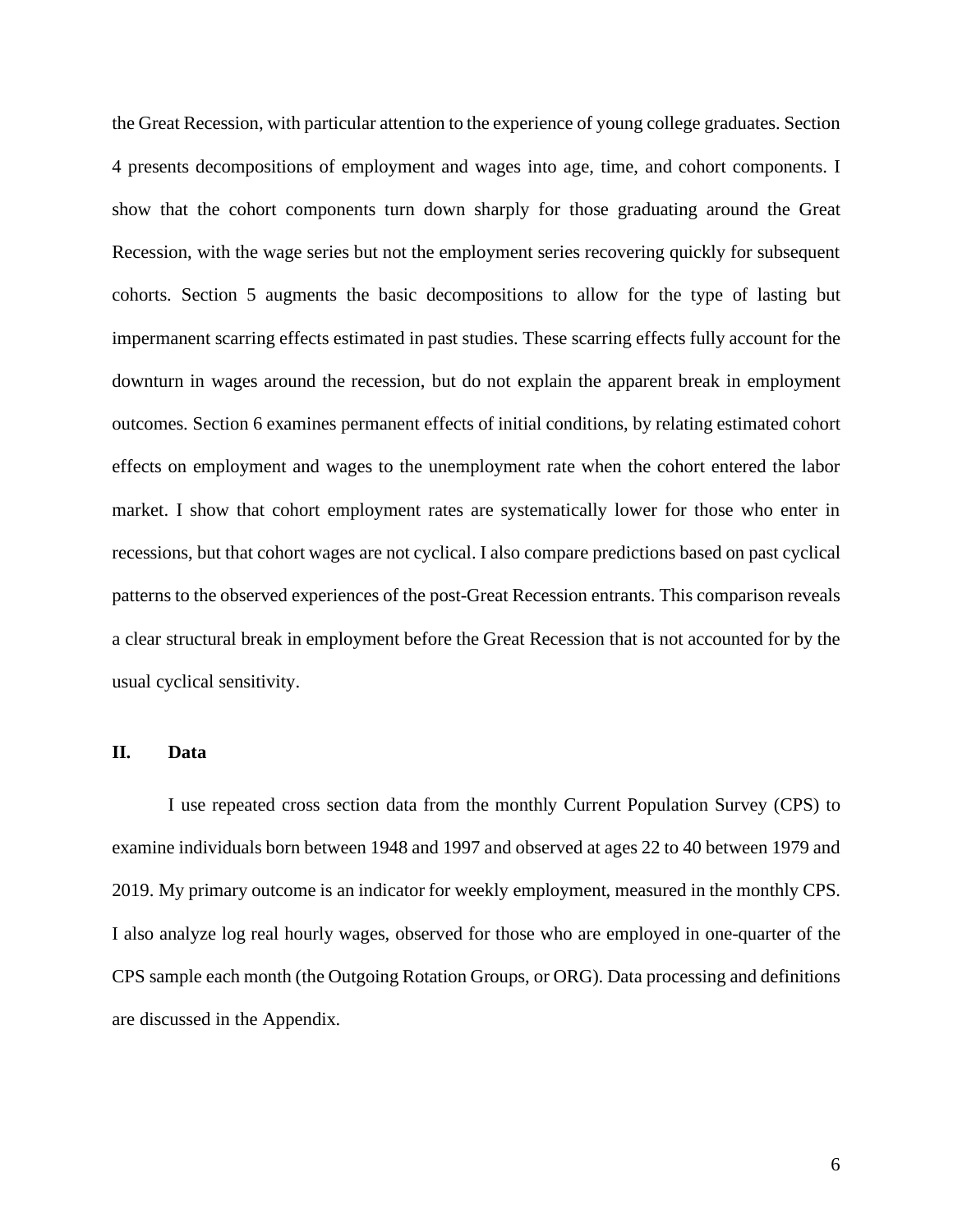Following the scarring literature, I focus on those with bachelor's degrees or above. Recent graduates are unlikely to have obsolete skills, so a focus on this subgroup limits the potential scope for skill-biased technical change to produce negative labor demand shocks.

For each outcome and sample, I aggregate to the state-year-birth cohort cell, using CPS sampling weights. I merge onto each cell the contemporaneous state unemployment rate and the unemployment rate in the year that the cohort was  $22<sup>3</sup>$  I index cohorts by this year, so that  $c=2009$ corresponds to the cohort that was born in 1987 and entered the labor market in 2009, at the nadir of the Great Recession.

Table 1 shows summary statistics for my main CPS sample and for the ORG subsample used for measuring wages.

There are three important limitations to the CPS data for my purposes. First, though the scarring literature emphasizes the importance of economic conditions when an individual enters the labor market, I do not observe the state where the individual lived at the start of his or her career. In my main specifications, I assume that all respondents entered the labor market in the state where they currently live.<sup>4</sup>

Second, the CPS data contain measures of current but not eventual educational attainment. Because some people earn degrees after age 22, this creates sample selection in a synthetic cohort analysis, as the sample of college graduates from a particular birth cohort observed at age 22 represents a subset of the population represented by a sample of graduates from the same birth

<sup>&</sup>lt;sup>3</sup> State unemployment rates are available only from 1976; for cohorts that were 22 before this date, I use the national rate.

<sup>&</sup>lt;sup>4</sup> Schwandt and von Wachter (2019) explore the bias in similar specifications from failing to measure initial location, and conclude that it is "unlikely to be very large." In the Appendix, I present results from a strategy that they develop that uses long-run inter-state mobility patterns to construct an instrument that is purged of endogenous post-college mobility.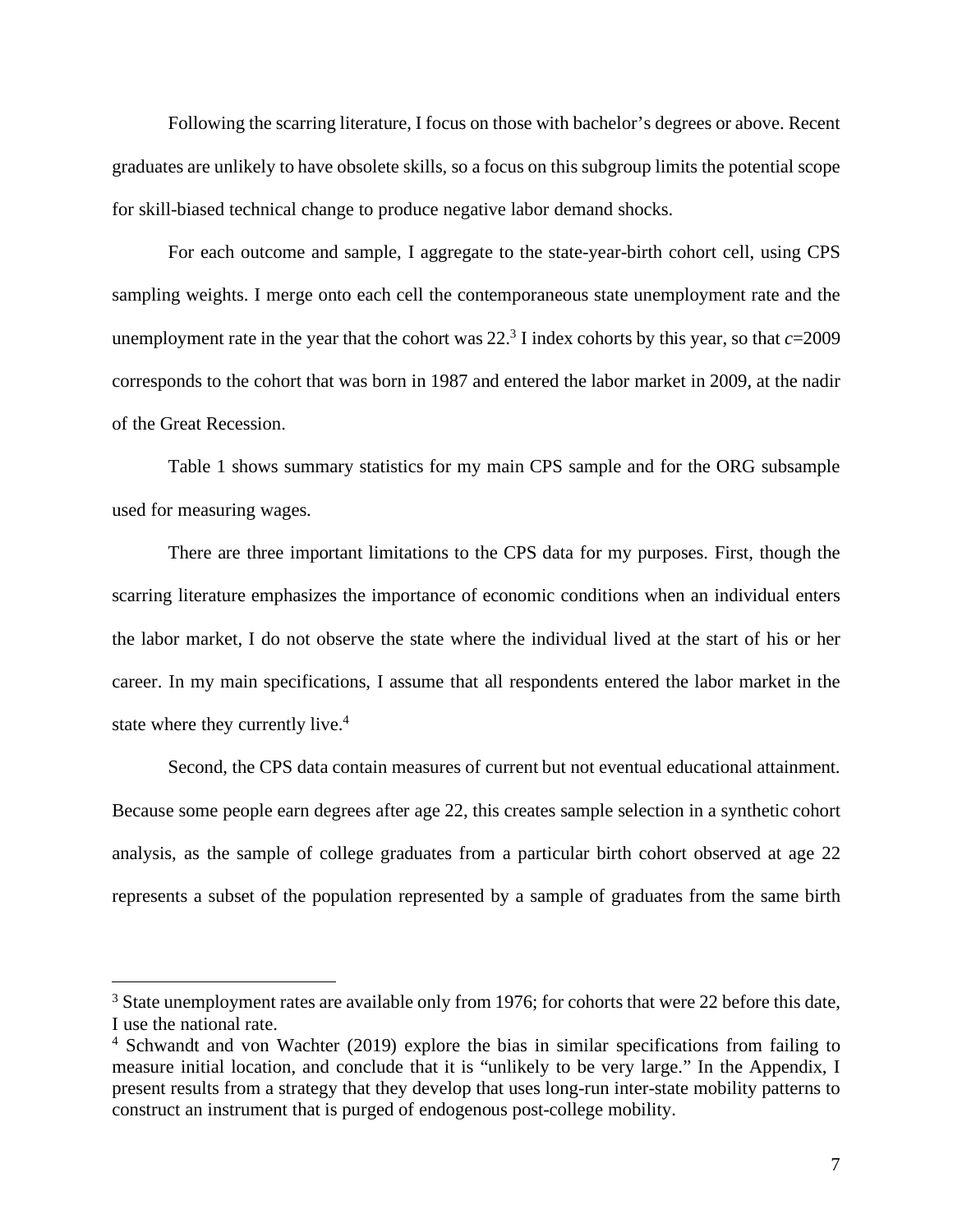cohort taken later. Insofar as those who take longer to finish college have different outcomes than those from the same birth cohort who finished earlier, this may generate spurious changes in cohort employment rates with age. My specifications all include age controls, but changes in the age pattern of selectivity over time could create bias. A particular concern for my analysis is that the Great Recession may have induced many people to finish college who would not have had conditions been better. Consistent with this, college enrollments surged during the downturn (Barr and Turner 2015).

Fortunately for my purposes, the recession surge in enrollments does not seem to have led to a comparable surge in bachelor's degree awards, perhaps because much of the new enrollment was at community colleges (Snyder, De Brey, and Dillow 2019, Table 302.10). Thus, the age pattern in BA attainment does not change dramatically for the relevant cohorts. Figure 1 shows the graduate share by year and age, with dashed lines connecting successive observations on birth cohorts as they age. The degree attainment rate for 22-year-olds is consistently less than half of what will be seen for the same cohort at age 30. For cohorts born in the 1960s, the great majority of degrees were earned by age 24. There was a substantial increase in post-24 degree attainment around the 1972 birth cohort (turning 24 in 1996; see Bound, Lovenheim, and Turner 2012), but still the great majority of degrees were awarded by 26. Since the mid-1990s, final attainment has grown substantially, with most of this growth in degrees awarded by age 24.<sup>5</sup> There is no indication either of a surge in BA attainment among Great Recession cohorts or of changes in the share of

<sup>&</sup>lt;sup>5</sup> Post-24 degrees may be growing for the post-1988 birth cohorts (aged 30 in 2018 and later). It will be several years until we can fully measure this, and in the meantime it has little impact on my CPS samples.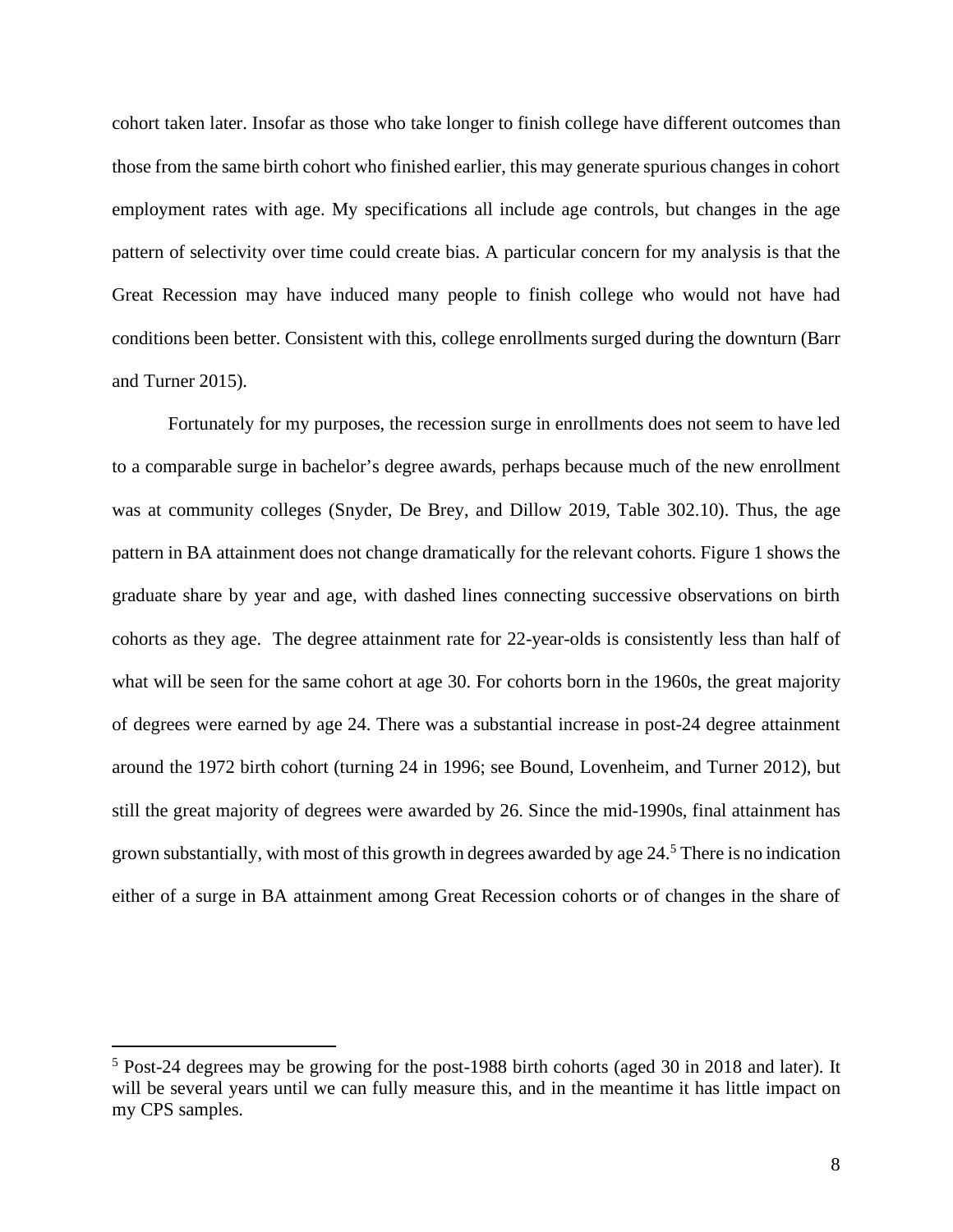degrees earned at older ages.<sup>6</sup> Together, these facts make it plausible that age effects will absorb most of the bias in cohort mean outcomes averaged across various ages.

I take several approaches to minimizing remaining composition bias. First, I include in my preferred specifications a selection term computed as the inverse Mills ratio of cohort-by-age attainment. Because my specifications include both cohort and age effects, the coefficient on this control is identified from changes in the attainment rate over age that differ across cohorts. In a simple bivariate normal selection model, this will absorb any bias from changing selection (Gronau 1974, Card and Rothstein 2007). In practice, results are little affected by the inclusion of this control. Results are also insensitive to alternative, less parametric control functions (e.g., a quadratic in the cohort-by-age attainment rate). Finally, I have reestimated my primary specifications excluding observations from ages under 25, when composition is changing most quickly. Results are again largely unchanged.

A last CPS limitation, related to but distinct from the sample selection issue, is that when I observe someone who has a college degree, I do not know when that degree was obtained, so cannot measure labor market conditions that prevailed at that time. Of course, graduation timing may be endogenous to current conditions. Following the scarring literature, I use conditions when the individual was age 22 as my measure of initial conditions. This can be seen as a reduced-form specification that uses age-22 conditions as an instrument for conditions on the date when an individual actually graduated.

<sup>&</sup>lt;sup>6</sup> Appendix Figure 1 shows a similar figure for the share of the population with some college or more. Here, we do see important increases in later attainment that are plausibly attributable to the Great Recession. This could create more serious sample selection biases in analyses of the population with any college.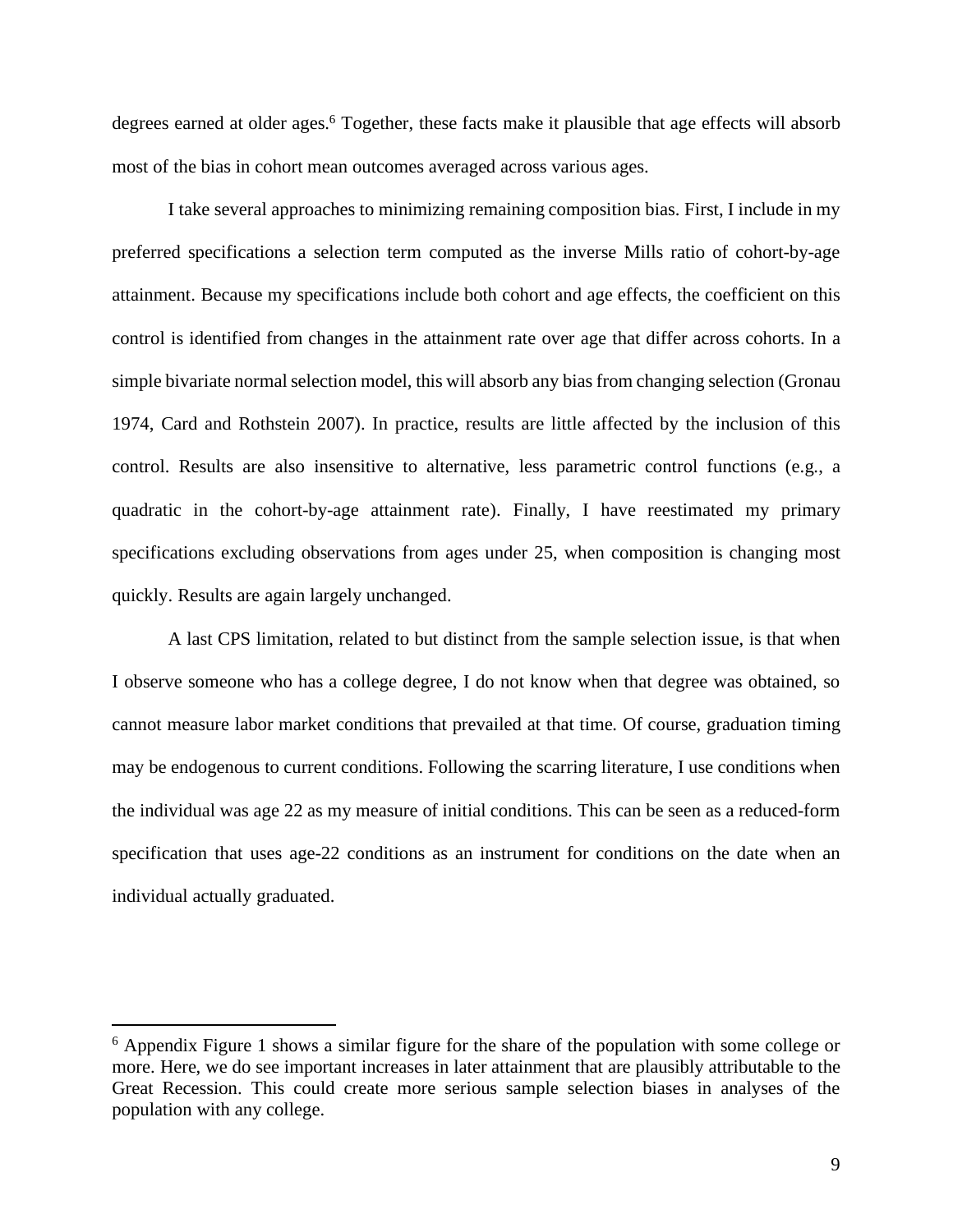A final limitation of my analysis is not specific to the CPS: I of course can observe wages only for those who are employed. Changes in employment rates across cohorts may confound changes in latent wage opportunities. I present results for wages among those who are employed, but interpret them cautiously when there are large changes in the corresponding employment rates.

### **III. The Great Recession in the labor market**

In this section, I describe some stylized facts about the Great Recession labor market, to help set expectations for the cohort analyses below. The headline unemployment rate rose by 5.6 percentage points between mid-2007 and late 2009, while the prime-age (25-54) non-employment rate rose by over 5 percentage points (Figure 2). Young people fared particularly poorly. Over the same period, the employment rate among 26-30-year-olds fell by more than 7 percentage points. This is consistent with past experience: Young workers have always been more cyclically sensitive.

Unemployment began to recover in mid 2010 and declined roughly linearly, at a rate of about 0.9 percentage points per year, thereafter. The unemployment rate was below 6% from the third quarter of 2014 and below its pre-recession level from late 2017. Employment, however, was much slower to recover. Only half the decline in prime-age employment had been erased by the end of 2015; the employment rate did not recover its level prior to the recession until late 2019. Employment of young workers was particularly slow to recover: by mid-2014, the 26-30-year-old employment rate remained 5.5 percentage points below its pre-recession peak (as compared with 4.2 percentage points for all prime-age workers).

Average real hourly wages did not fall during the recession, due to changes in the composition of workers (Daly, Hobijn, and Wiles 2012). But they began to fall after the recession ended, with a larger decline for younger workers, then recovered in the later 2010s.

10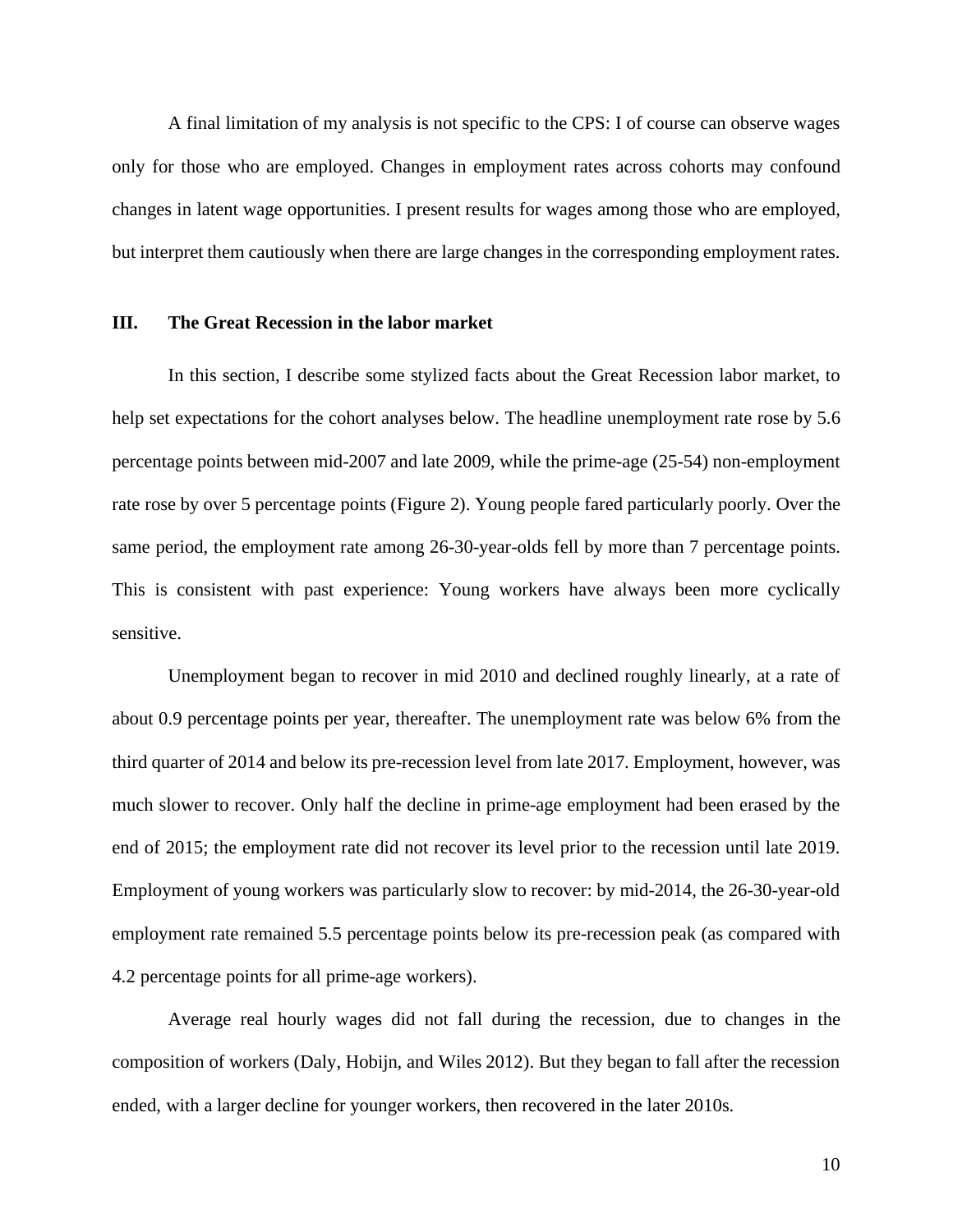Following the scarring literature, I focus particularly on college graduates in their earlyand middle careers. College graduates typically have much higher employment rates than nongraduates, but younger people are less likely to be employed than older. Figure 3 shows nonemployment and unemployment for college graduates aged 22-40. The unemployment rate rose by 150% between early 2007 and late 2009, while the non-employment rate rose from 14% in January 2007 to 18% in December 2012.<sup>7</sup> Employment recovered somewhat more quickly for young graduates than for the prime-age labor force as a whole, but nevertheless did not achieve its level on the eve of the recession until mid 2018. Figure 4 shows the graduate employment series separately for two age groups. The decline in employment was about twice as large for the younger group, and was much more persistent. On the eve of the recession young graduates had similar employment rates to older graduates, as they did at the previous business cycle peak, but have been persistently lower since the recession's onset. Even in the most recent data, the younger group's employment rate is about three percentage points lower than that of the older group. This is a manifestation of the decline in cohort effects that I document below.

## **IV. Cohort effects on employment and wages**

 $\overline{a}$ 

The time series evidence suggests that the experience of the recession and its aftermath may have been different for younger workers than for their older peers. Here, I document this more carefully, focusing on cohorts as the relevant unit of analysis. A complication is that more recent entrants are observed only at young ages, when employment rates tend to be lower. I use a formal decomposition to distinguish cohort differences from age and time effects.

<sup>&</sup>lt;sup>7</sup> These calculations are based on 7-month moving averages of seasonally adjusted rates. Nonemployment is measured as a share of the population, while unemployment is measured as a share of the labor force.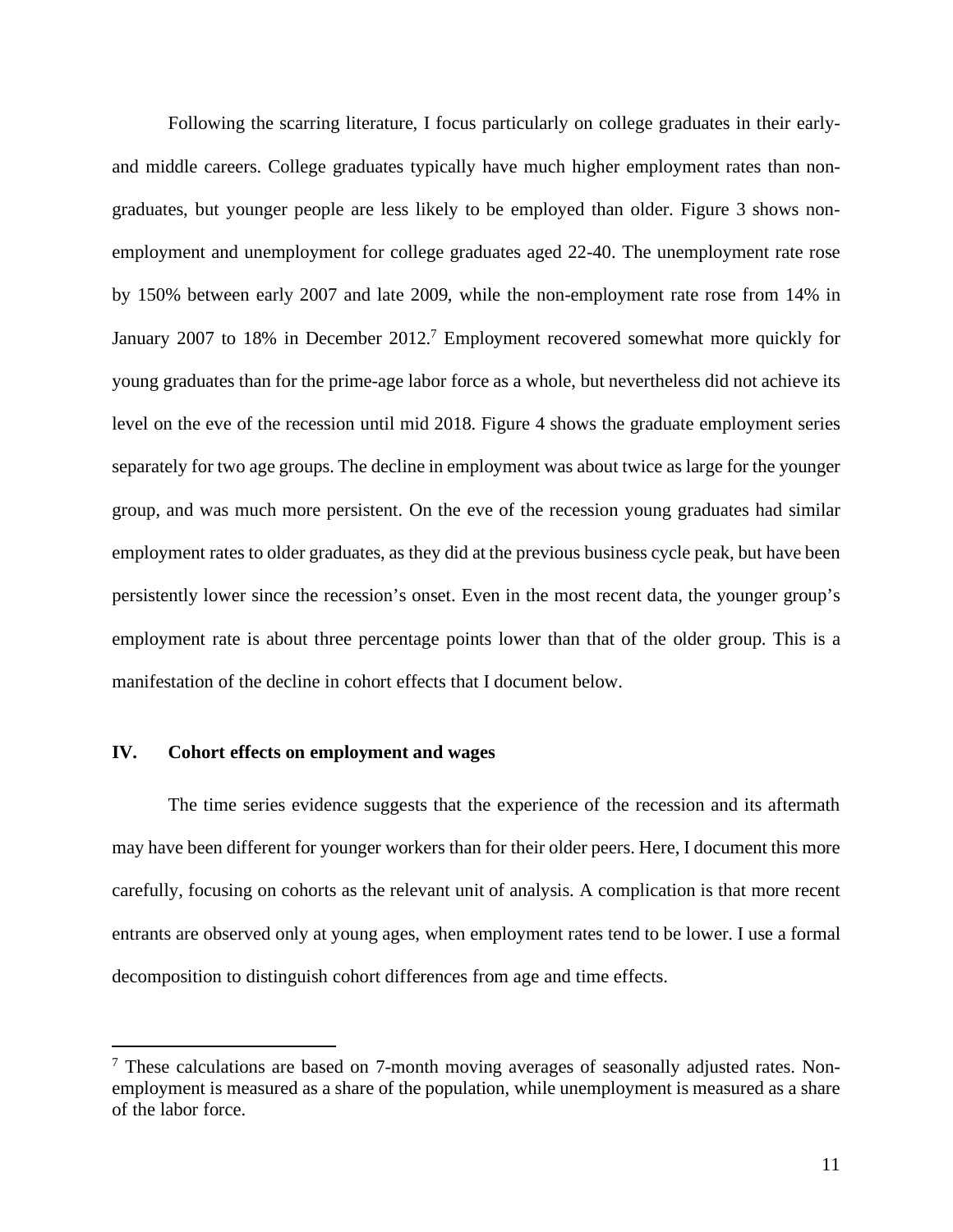Initial results are shown in Figure 5. The first series, with short dashes, shows employment rates by cohort, averaged over all years in which each cohort is observed in my sample.<sup>8</sup> This plummets for the most recent cohorts, largely because recent cohorts are observed only at young ages.

The second series in Figure 5 implements a simple age adjustment. Specifically, let  $Y_{\text{satc}}$ represent the employment rate of college graduates in state *s* at age *a* in time *t* from birth cohort *c* (indexed by the year that the group entered the labor market, so  $c=t-a+22$ ). I estimate a regression of the form:

$$
Y_{\text{satc}} = \alpha + \gamma_a + \delta_c + \zeta_s + \rho \lambda (p_{\text{satc}}) + \epsilon_{\text{satc}}.
$$
 (1)

Here,  $\gamma_a$  represent a set of fixed effects for age and  $\delta_c$  are effects for birth cohorts, each in single years.  $\zeta_s$  represents state effects. As noted earlier, I include a selection correction to capture spurious age patterns deriving from changes in the composition of college graduates within cohorts over ages. This is the  $\lambda(\cdot)$  term, the inverse Mills function applied to the state-cohort-age attainment rate,  $p_{\text{satc}}$ .<sup>9</sup>

Of interest are the cohort effects,  $\delta_c$ . They represent age-adjusted employment rates (normalized relative to the excluded cohort, those who turned 22 in 1984), and are graphed with long dashes in Figure 5. Age-adjusted employment rates fell gradually across cohorts entering from 1975 through around 2004, with the total decline amounting to around 2.5 percentage points. There was then an additional 1.8 percentage point decline between the 2004 and 2010 entrants, with stability thereafter.

<sup>&</sup>lt;sup>8</sup> In this plot and in those that follow, I exclude the cohort that was 22 in 2019, on which I have only a single year of data.

<sup>&</sup>lt;sup>9</sup> The inverse Mills ratio is  $\lambda(p) = \phi(\Phi^{-1}(p))/p$ . In my samples, the 10<sup>th</sup> percentile of  $p_{\text{satc}}$  is 0.20 and the 90<sup>th</sup> percentile is 0.43.  $\lambda(p)$  is approximately linear over this range. All results are robust to replacing  $\lambda(p)$  with a quadratic in *p*.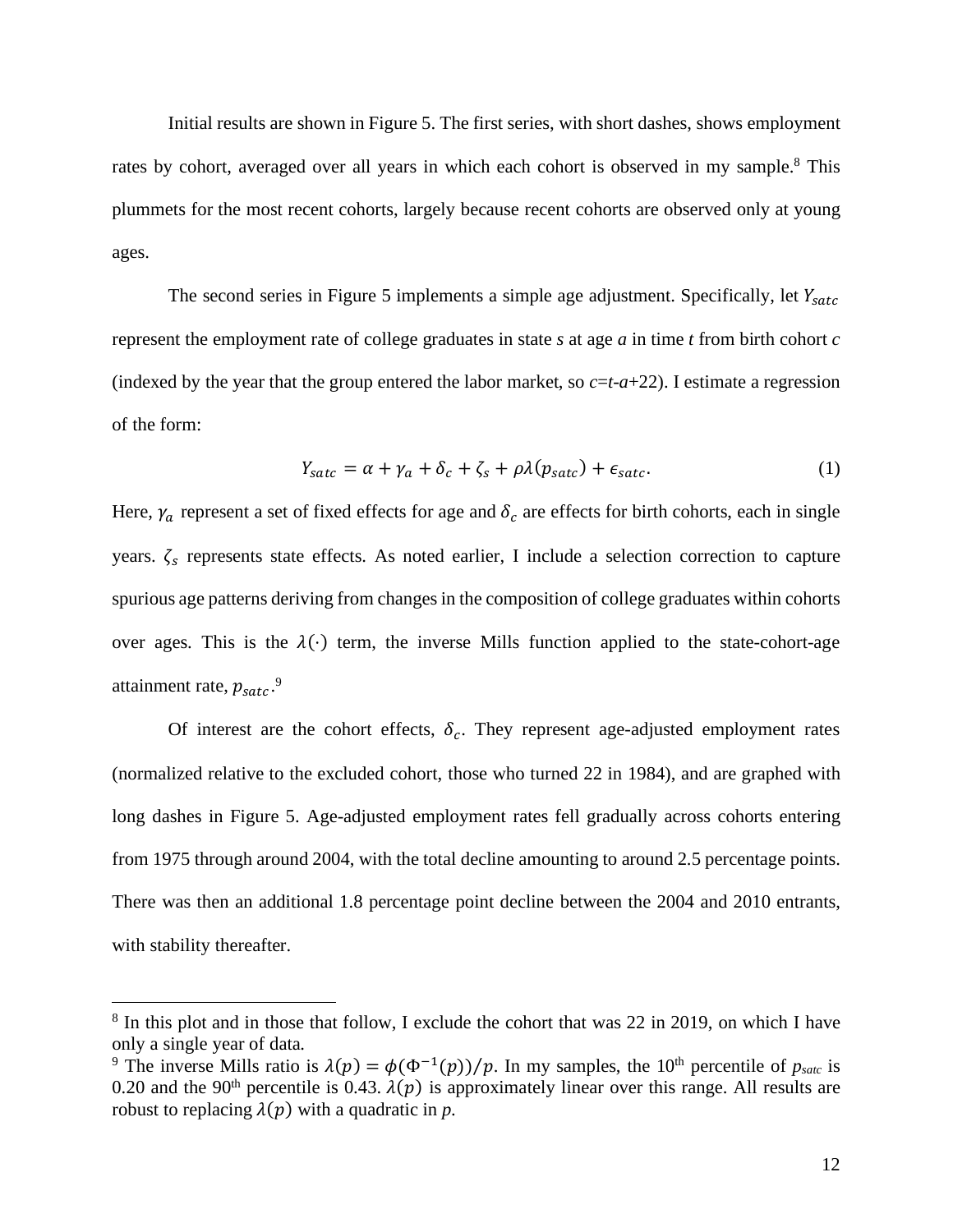These estimates address the fact that recent entrants are seen only at young ages, but not the specific economic conditions in the years in which they were observed – very bad after the Great Recession, then unusually good in the more recent data. Intuitively, the stable age-adjusted employment rates from 2010 onward are disappointing in the context of a steadily strengthening economy and labor market.

To capture the role of time-varying business conditions, I add to the specification a full set of calendar year controls. The new specification is:

$$
Y_{\text{satc}} = \alpha + \beta_t + \gamma_a + \delta_c + \zeta_s + \rho \lambda (p_{\text{satc}}) + \epsilon_{\text{satc}}.
$$
 (2)

New here are the  $\beta_t$  coefficients, fixed effects for calendar years. These capture both aggregate demand and any supply-side factors that are common across age groups, potentially including the hysteresis effects documented by Yagan (2019). The cohort effects from (2) are net of the effects of overall economic conditions, so long as they have common effects across ages. They represent permanent differences between one birth cohort and another in the same labor market, beyond those reflected in the age profile  $\gamma_a$ .

The full set of age, time, and cohort effects in (2) is not identified, even after omitting one of each, due to the linear dependency among age, time, and cohort (see, e.g., Schulhofer-Wohl, 2018). A single additional normalization, effectively pinning down the linear trend in one of the three series, is required. I normalize the cohort effects for the 1984 and 2000 entry cohorts (born in 1962 and 1978, respectively) to be equal. This forces the estimated trend to be zero across these cohorts; all estimates can be seen as relative to the true trend over this period. I focus on changes in trends in the estimated cohort effects, which are not affected by the normalization choice. Below, I fit simple regression models explaining the estimated cohort effects; these always include linear trends to absorb the normalization.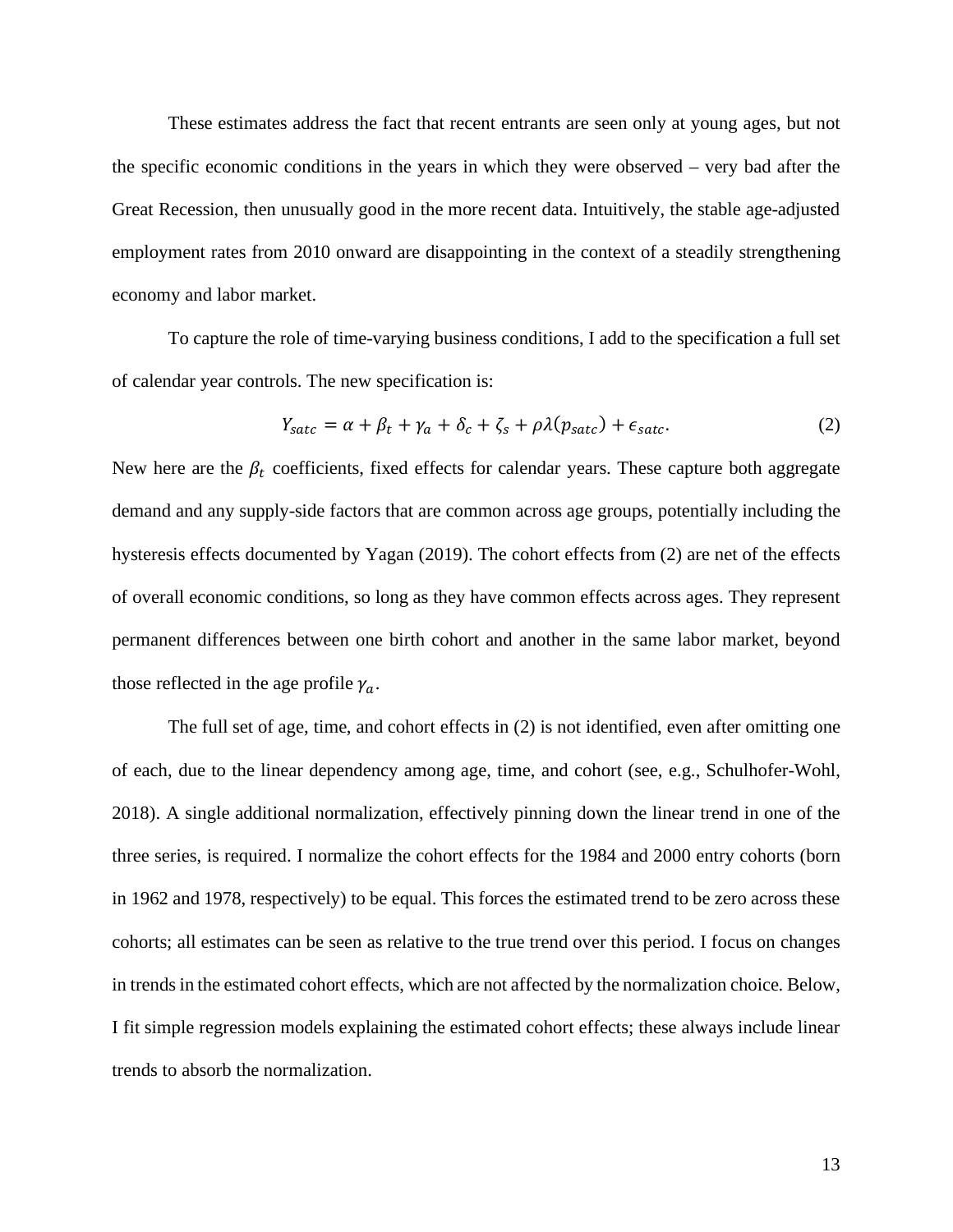Cohort effects from (2) are plotted as the solid line in Figure 5. This series shows a stable trend from 1970 through 2000, which appears flat due to my normalization. It also shows a clear trend break in the 2000-2004 period.10 Across the 18 cohorts since the 2000 entrants, cohort effects have fallen nearly five percentage points (relative to the 1984-2000 trend), with no sign that the decline stabilized after the Great Recession. If the additive decomposition in (2) is correct, the most recent entrants will have employment rates that are five percentage points lower over the course of their careers (through age 40) than the 2000 entrants did, even holding labor market conditions constant.

Age and time effects ( $\gamma_a$  and  $\beta_t$ ) are plotted in Appendix Figures 2 and 3, respectively. The time effects in Appendix Figure 3 show a strong upward trajectory from 2011 through 2019, of roughly the same magnitude as the downward trajectory in the cohort effects in Figure 5: Conditions were improving rapidly during this period for college graduates who had already entered the labor market, but new entrants were excluded from this trend, producing the flat overall age-adjusted profile in Figure 5.

Figure 6 presents additional estimates that address two potential concerns with the simple age-time-cohort decomposition. Each is motivated by the idea that the additive separability of age, time, and cohort effects in (2) may be too strong, particularly when used to characterize the large changes that occurred during the Great Recession. Because post-recession cohorts are observed only when young, their cohort indicators are strongly collinear with both indicators for young ages and indicators for recent years, making it difficult to disentangle these three. To assess sensitivity to this, I re-estimated the model using only the cohorts that entered the labor market by 2000. I

 $10$  A model with a linear trend and single trend break fits best when the break is in 2003, but breaks placed in any year from 2000 to 2006 all fit nearly as well.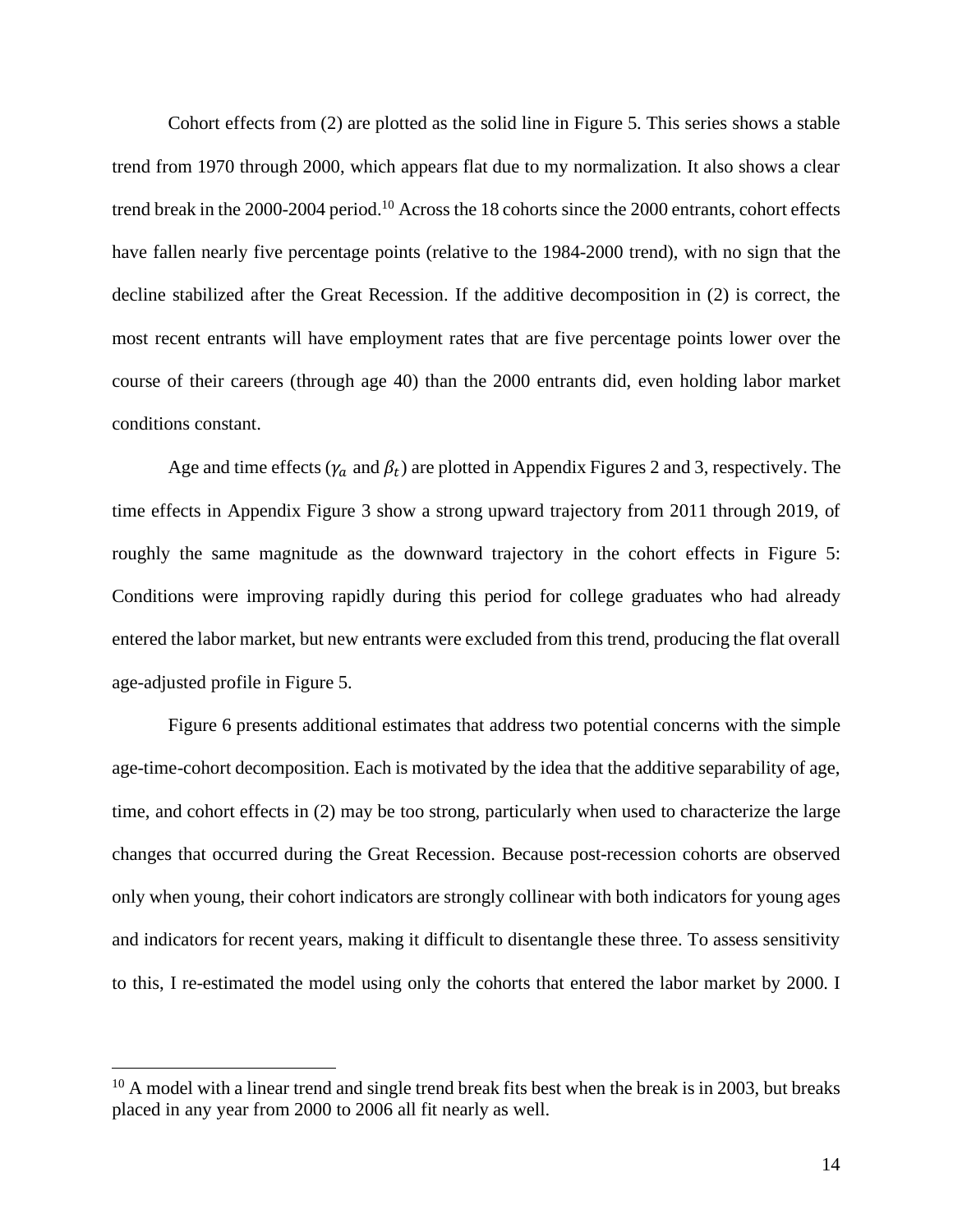then used the estimated state, year, and age effects and sample selection coefficient  $\rho$  from this model to forecast outcomes for subsequent cohorts, and measured cohort effects as average deviations from this forecast. This is shown as the short dashed line in Figure 6. It slightly reduces the magnitude of the post-2004 downturn, but overall makes little difference – age and year effects estimated from the pre-2000 entrants are very similar to those estimated from the full sample, giving confidence in their stability and in the decomposition.

Another way to address the concern about potential changes in age effects is to use a balanced panel of cohorts and ages.<sup>11</sup> I re-estimated my baseline model using only ages  $22-27$  and cohorts that entered in 2014 and earlier. For those cohorts, estimates are very similar to the baseline. See Appendix Figure 5.

A distinct concern, noted earlier, is that there may be selection in samples of young college graduates, arising from the fact that not all who will graduate college have done so by age 22. The sample selection term in (1) and (2) is intended to absorb this but may not be successful. I reestimate model (2), including all cohorts but dropping observations before age 25, when educational attainment is rising most rapidly. This again has no meaningful effect on the employment trends.

Figure 7 repeats the cohort effects analyses (1) and (2), this time for hourly wages among those who are employed. (I do not show a series without age adjustments; because wages rise quite rapidly with age in the early career.) In the age-adjusted series (1) we see increases in wages across cohorts, interrupted by a period of erosion from 1997-2009. When I add year controls and normalize the 1984-2000 trend to zero, the stagnant period lengthens: The trend is stable between

 $11$  It is not possible to have a balanced panel in cohort, age, and time simultaneously; my main estimates use a balanced age-time panel.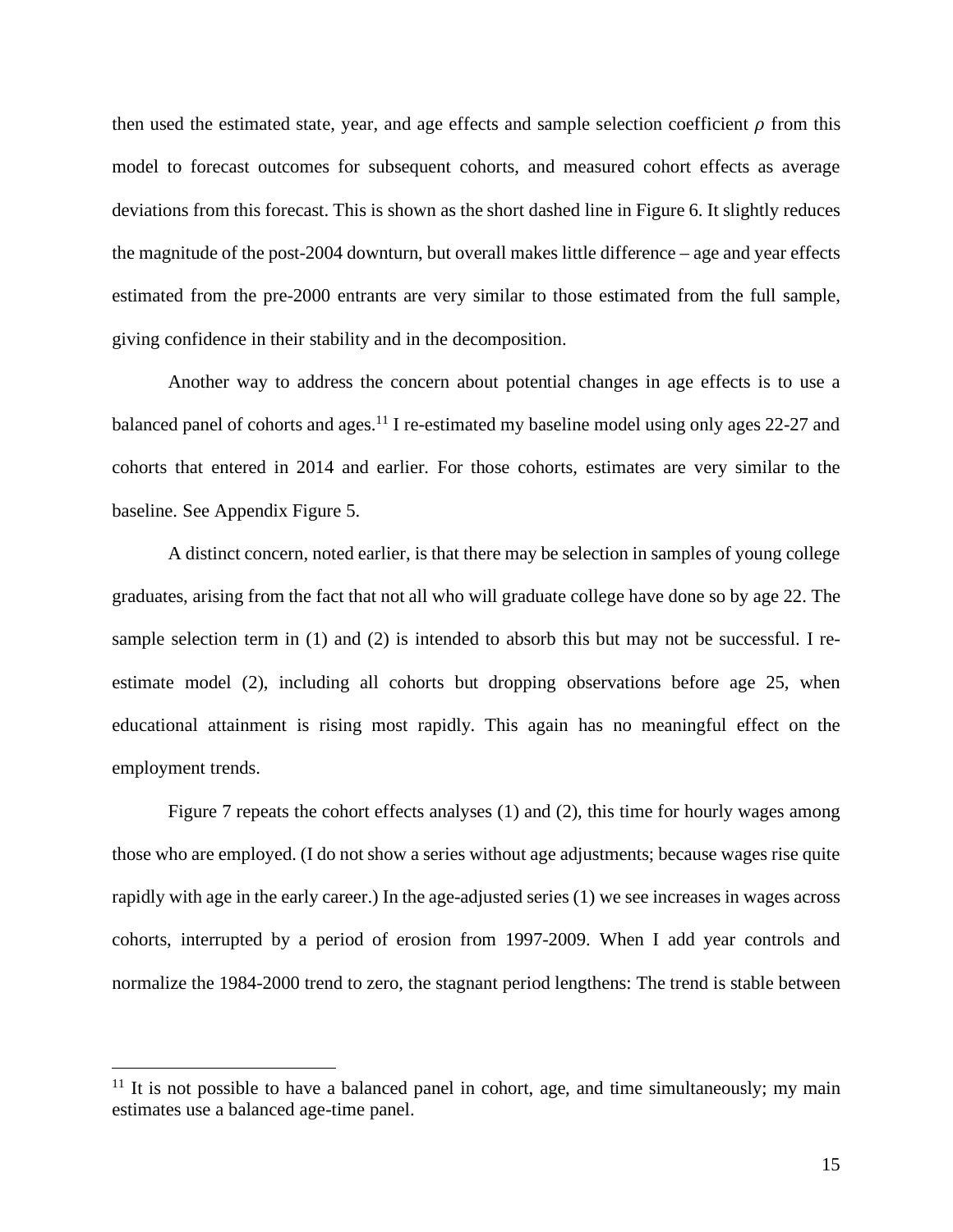1979 and 2009, with growth relative to that trend before and afterward. Wages did decline sharply for the 2009 cohort, and to a lesser extent in 2007 and 2008, but the 2011-2014 entering cohorts reverted to the pre-recession trend. Moreover, there seems to be an upward trend break starting in 2009; for entrants in 2015 and thereafter, wages are higher than the pre-recession trend. This pattern is only strengthened when I estimate age and year effects only from pre-recession cohorts or when I limit the sample to those ages 25 and older (Appendix Figure 4) – these specifications the wages have exceeded the pre-recession trend since the 2011 cohorts, and that the most recent cohorts are earning about three percent more than would be expected based on the earlier trend. However, when I use a balanced cohort-age sample, discarding ages above 27 (Appendix Figure 5), I the pattern changes – wages for the 2012-2014 cohorts are similar to those of the 2009 entrants. This is a suggestion that the wage patterns, unlike the employment patterns, may be somewhat confounded by changes in the age profile across cohorts, perhaps driven by changes in the composition of the employed.

Comparing Figures 6 and 7, my analysis of cohort patterns indicates strikingly different patterns for employment and wages. Employment rates for recent cohorts are notably lower than those for earlier entrants, with an apparent trend break around the 2004 cohort. The most recent cohorts have estimated employment rates three to four percentage points lower than would be expected based on the experience of pre-2000 entrants. By contrast, wages for those who are employed dipped for the 2009 entrants, and to a lesser extent for the two preceding cohorts, but have more than recovered for more recent entrants. Taken literally, those who entered after 2015 are earning much more than earlier cohorts, though because these cohorts are so early in their careers and because of the potential for bias for changing selection into employment, I interpret these results cautiously.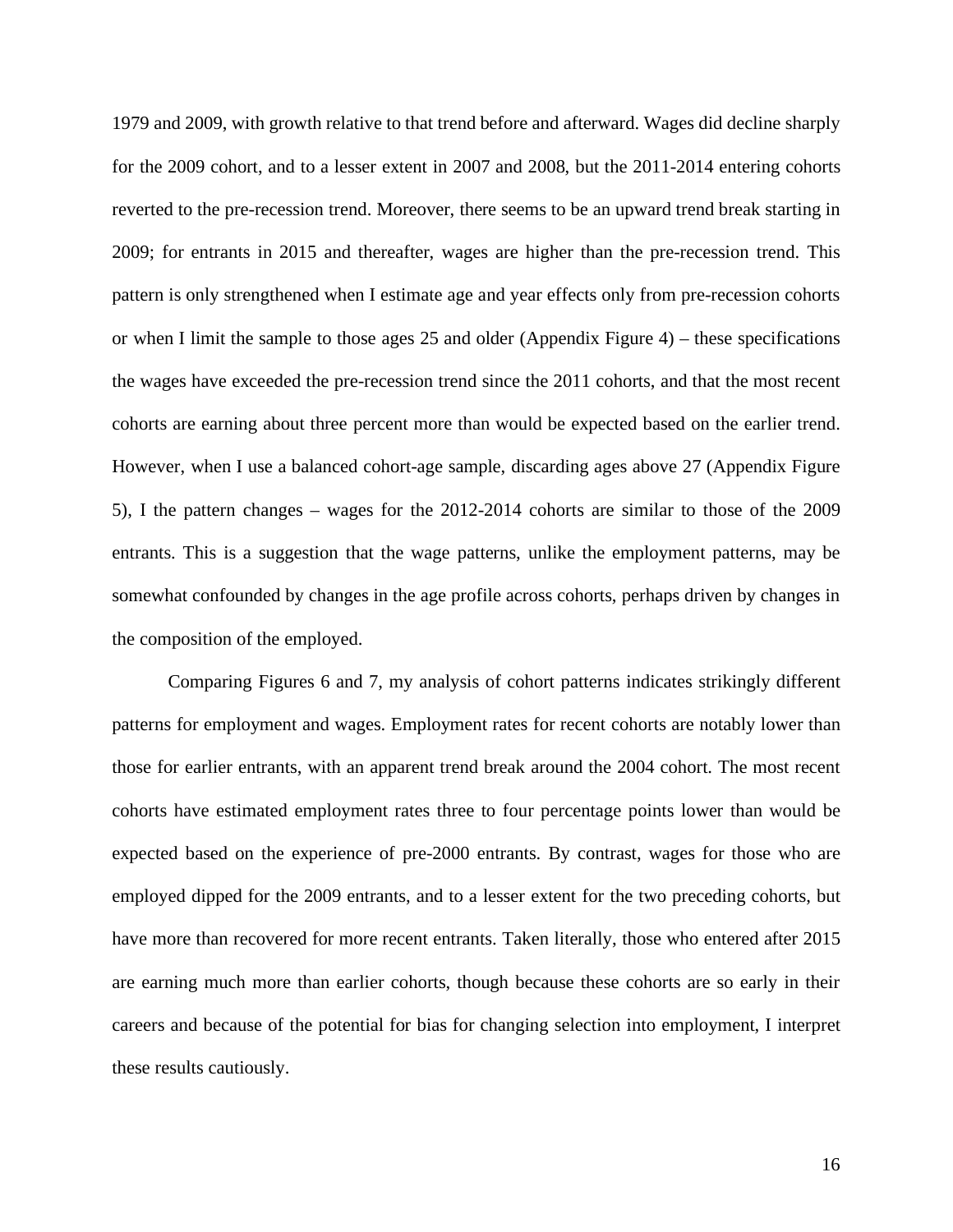# **V. Scarring and other age-specific effects**

In this section and the one that follows, I explore the potential role of the Great Recession in accounting for the negative employment trends in Figure 6. I augment my simple decomposition to include the scarring effects of initial conditions that have been documented in past research, and assess whether estimates of cohort effects that are adjusted for this show less evidence of a downturn following the recession. In Section VI, I further explore whether cohort effects, with or without adjustment for age-varying scarring effects, are systematically related to entry conditions, and whether this relationship can account for any further component of the pattern.

#### *A. Specifications*

The decomposition (2) assumes that age, time, and cohort effects are additively separable. There are two sources of violations of this assumption, beyond those explored earlier, that could lead estimates from (2) to understate the performance of recent cohorts. First, scarring effects – an effect of the entry unemployment rate on later outcomes – would depress employment of the Great Recession cohorts. Since I observe those cohorts primarily in their early career years, any scarring effect that is concentrated in the early career would lead me to understate the permanent component of their outcomes. Second, younger workers may simply be more sensitive to current economic conditions. This too would depress outcomes through the recession and post-recession years for the recent entrants, pulling down my estimated cohort effects.

I begin with scarring. Let *URst* represent the unemployment rate in state *s* in year *t*, and recall that I index cohorts by the year that they entered the market. The entry unemployment rate for cohort *c* is thus *URsc*. To incorporate early-career scarring effects, I create a sequence of age indicators,  $D_a^j$ , for j=1,...,5.  $D_a^1$  is an indicator for ages 22-23 (i.e., for observations with 0 or 1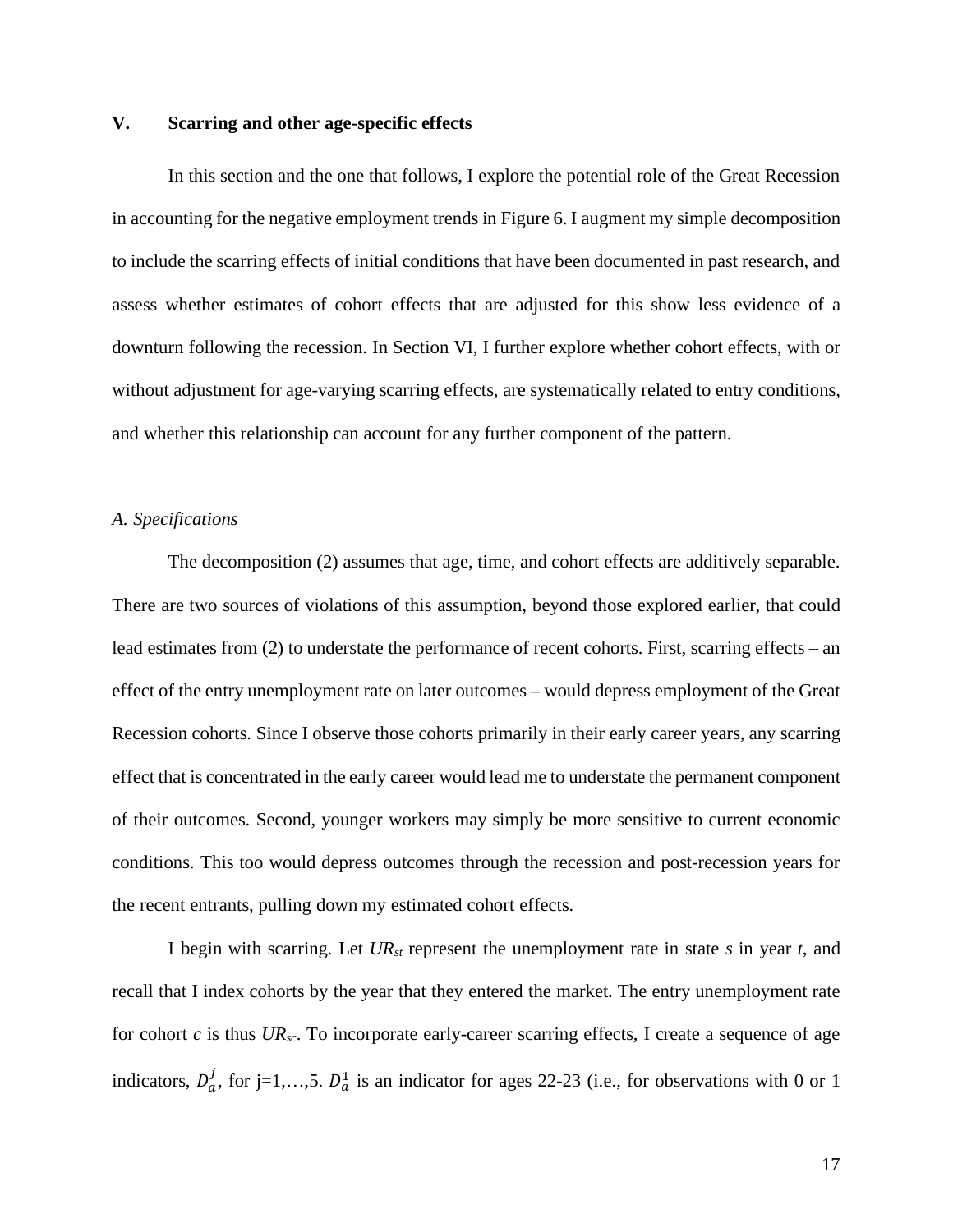year of potential experience following presumed college graduation at 22),  $D_a^2$  is an indicator for ages 24-25,  $D_a^3$  for ages 26-27,  $D_a^4$  for ages 28-29, and  $D_a^5$  for ages 30-31. I include in my decomposition interactions between these  $D_a^j$  indicators and the state unemployment rate in the year that the cohort entered, *URsc*.

The augmented specification is:

 $\overline{a}$ 

$$
Y_{\text{satc}} = \alpha + \beta_t + \gamma_a + \delta_c + \zeta_s + \rho \lambda (p_{\text{satc}}) + \sum_{j=1}^5 D_a^j * UR_{sc} * \phi_j + (UR_{sc} - UR_c)\pi + \epsilon_{\text{satc}}.
$$
 (3)

The first six terms are as in (2). As before, the cohort effects  $\delta_c$  capture any permanent differences across cohorts, including any permanent effects of entry conditions. The summation on the second line captures additional effects of entry conditions on early career outcomes, over and above any effects that persist throughout the career.<sup>12</sup>

The term following the summation in (3) requires additional discussion. The unemployment rate is measured at the state level, so scarring effects could in principle be identified solely from across-state variation within cohorts and times. However, most of the variation in unemployment is in the time series rather than the cross section. My enriched model that includes scarring effects thus uses both time series variation and variation across states in the amplitude of shocks to identify the importance of these effects. However, to obtain adequate precision for the cohort effects, I pool members of the cohort across states. The  $\pi$  coefficient is included to bridge between the state-level scarring effects and the national-level cohort effects. If cohort effects vary across states,  $\pi$  will absorb any component predicted by the state unemployment rate, without affecting the estimate of the national cohort effect. That is, the implied intercept for cohort c in

<sup>&</sup>lt;sup>12</sup> Note that the unemployment rate  $UR_{sc}$  is computed over a much larger population than that represented in  $Y_{\text{satc}}$  – both workers over age 40 and non-college workers are represented in UR<sub>sc</sub>, but not in my dependent variable.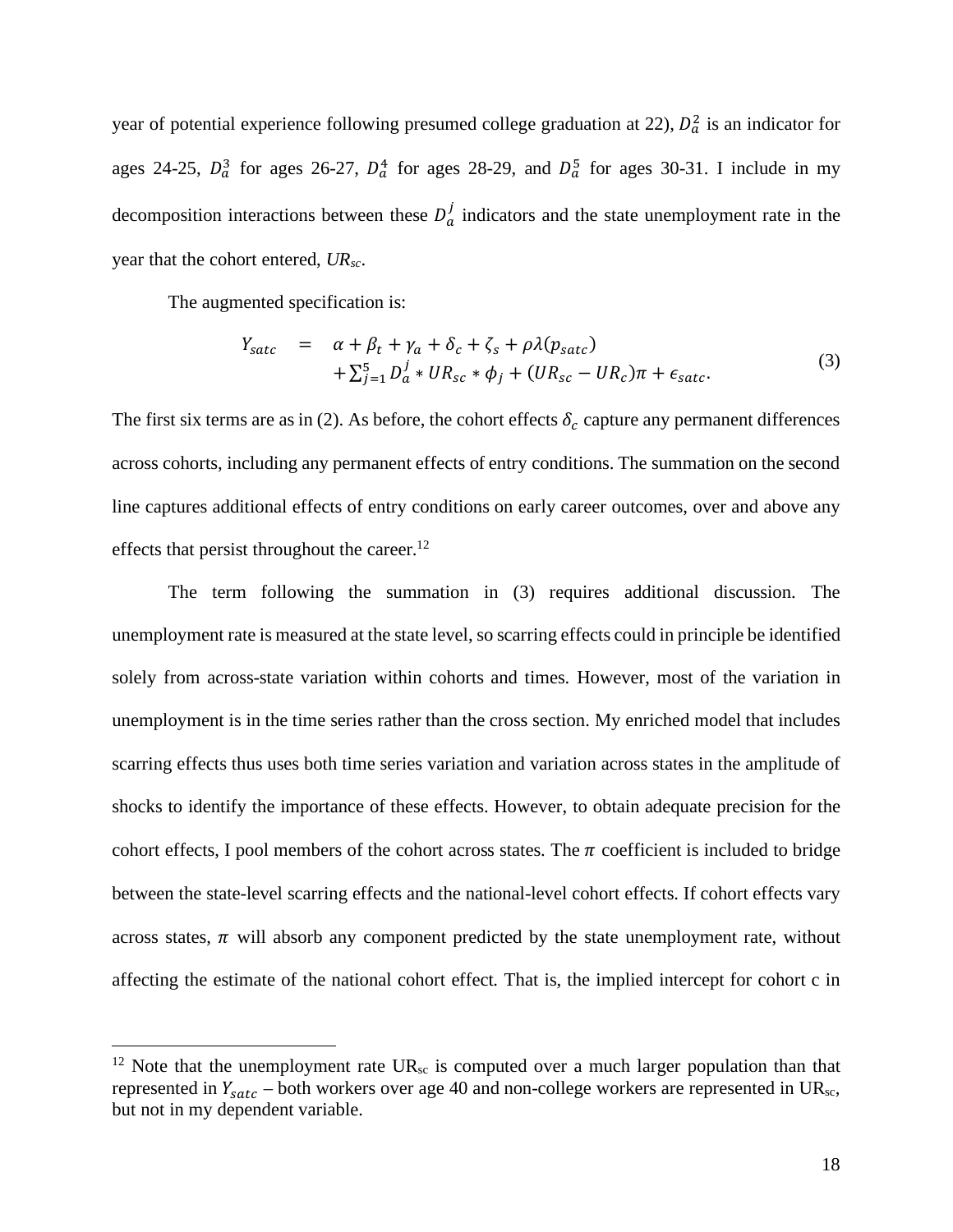state s is  $\delta_c + (UR_{sc} - UR_c)\pi$ , where  $UR_c$  represents the average of  $UR_{sc}$  across states, and the average of this across states is simply  $\delta_c$ . Moreover, the inclusion of the  $\pi$  term ensures that scarring coefficients  $\phi_i$  are identified solely from differential cohort outcomes early in the career for cohorts affected by varying entry unemployment rates, not from other unmodeled state-bycohort variation.13

I also examine a closely related phenomenon using a similar specification: It may be that younger workers are simply more sensitive than are older workers to contemporaneous economic conditions. That is, the immediate impact of a downturn may not be constant across age, but larger for younger workers. I model this as an interaction between the contemporaneous unemployment rate (a calendar time effect) and age. This leads to a specification similar to (3), except that here the cohort's entry unemployment rate,  $UR_{sc}$ , is replaced by the contemporaneous rate,  $UR_{st}$ :

$$
Y_{\text{satc}} = \alpha + \beta_t + \gamma_a + \delta_c + \zeta_s + \rho \lambda (p_{\text{satc}}) + \sum_{j=1}^5 D_a^j * UR_{st} * \theta_j + (UR_{st} - UR_t)\kappa + \epsilon_{\text{satc}}.
$$
 (4)

As before, the  $\kappa$  term bridges the state-level variation in the unemployment rate with the calendar time effects, which are modeled flexibly at the national level via  $\beta_t$  but constrained to vary in proportion to *URst* across states.

Past work has generally not distinguished scarring from excess sensitivity effects – the unemployment rate experienced by a cohort early in its career is strongly correlated with the rate when the cohort entered, so they are difficult to disentangle empirically – and has often treated the scarring coefficients  $\phi_i$  as the reduced form for the combination of the two (see discussions in

<sup>&</sup>lt;sup>13</sup> The specification is not entirely flexible. While it allows both cohort effects and age-by-cohort effects to vary across states, both are constrained to be proportional to the state unemployment rate. Moreover, while cohort effects can vary over time in an unrestricted way, age-by-cohort effects can vary only with the state unemployment rate and not, conditional on that, with the national unemployment rate.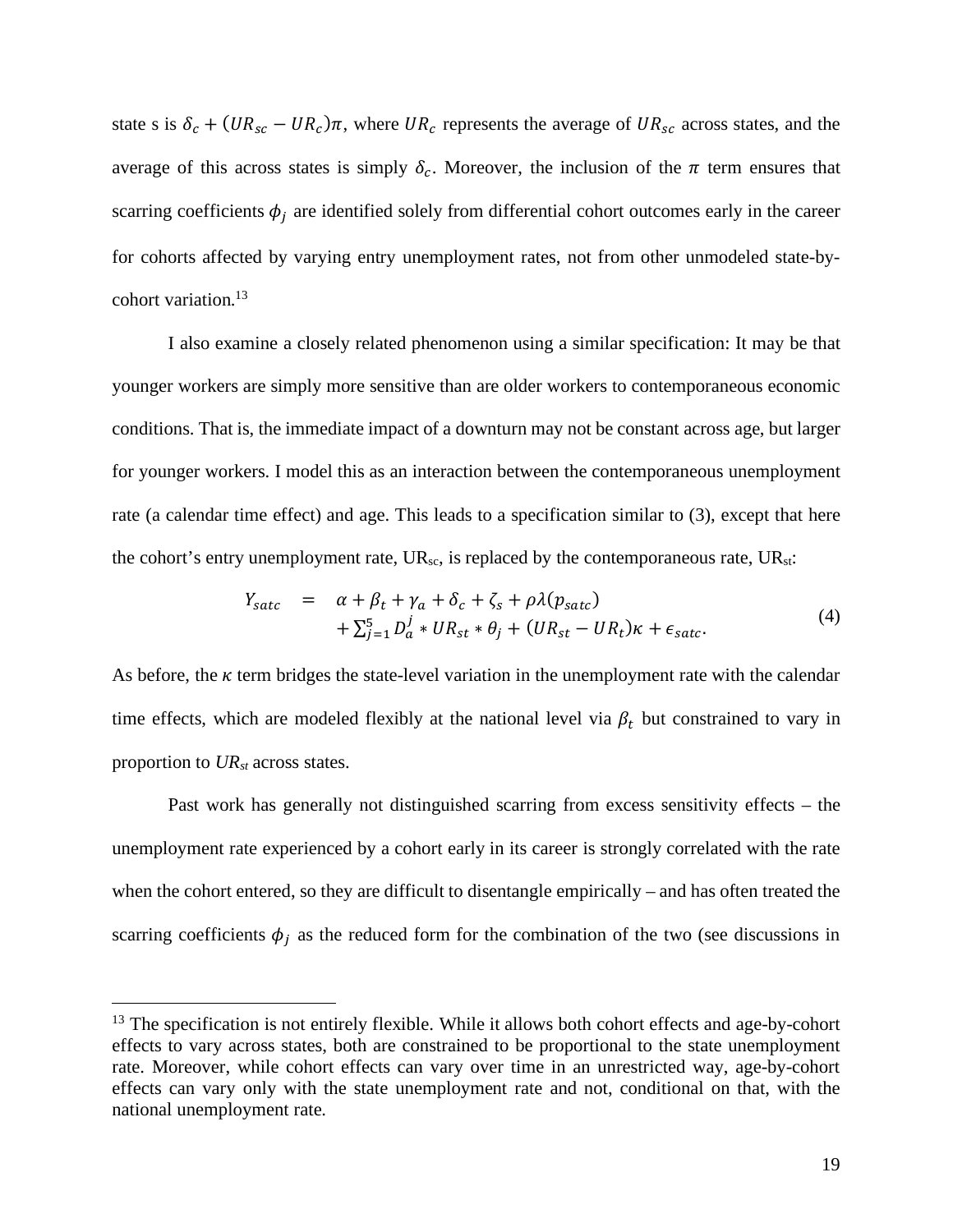Oreopoulos et al. 2012 and Schwandt and von Wachter 2019). The implications are different, however, for assessing whether recessions have effects that persist beyond their ends, and thus potentially for the estimated cohort effects  $\delta_c$ .

I also estimate a third specification that includes both the scarring and excess sensitivity controls. Across specifications, my interest is the extent to which the inclusion of age-time and/or age-cohort interactions alters the pattern of estimated cohort effects during the period surrounding the Great Recession.

#### *B. Estimates of scarring and excess sensitivity*

 $\overline{a}$ 

Figure 8, panel A shows the estimated scarring coefficients from (3),  $\phi_i$ , in green, along with 95% confidence intervals (allowing for clustering at the state level). The estimated scarring effects on employment are substantial: Cohorts that enter the labor market when the state's unemployment rate is elevated by 1% have employment probabilities that are reduced by 0.7 percentage points at ages 22 and 23, 0.5 percentage points at 24 and 25, and about 0.2 percentage points at 26 and 27, after which the effect fades away. These are consistent with the result from the scarring literature that early conditions have persistent effects, and are quantitatively similar to estimates of scarring effects on employment reported by Schwandt and von Wachter (2019). Importantly, however, these are not the only way that initial conditions can affect outcomes in (3). There are also permanent effects operating through the cohort coefficients  $\delta_c$ , which I explore below.14

Panel B shows excess sensitivity coefficients from (4). These are very similar in sign and magnitude to the scarring coefficients, and indicate that early-career workers have lower

<sup>&</sup>lt;sup>14</sup> There is also a permanent effect operating through  $\pi$ , though I estimate this at -0.03 (SE 0.07).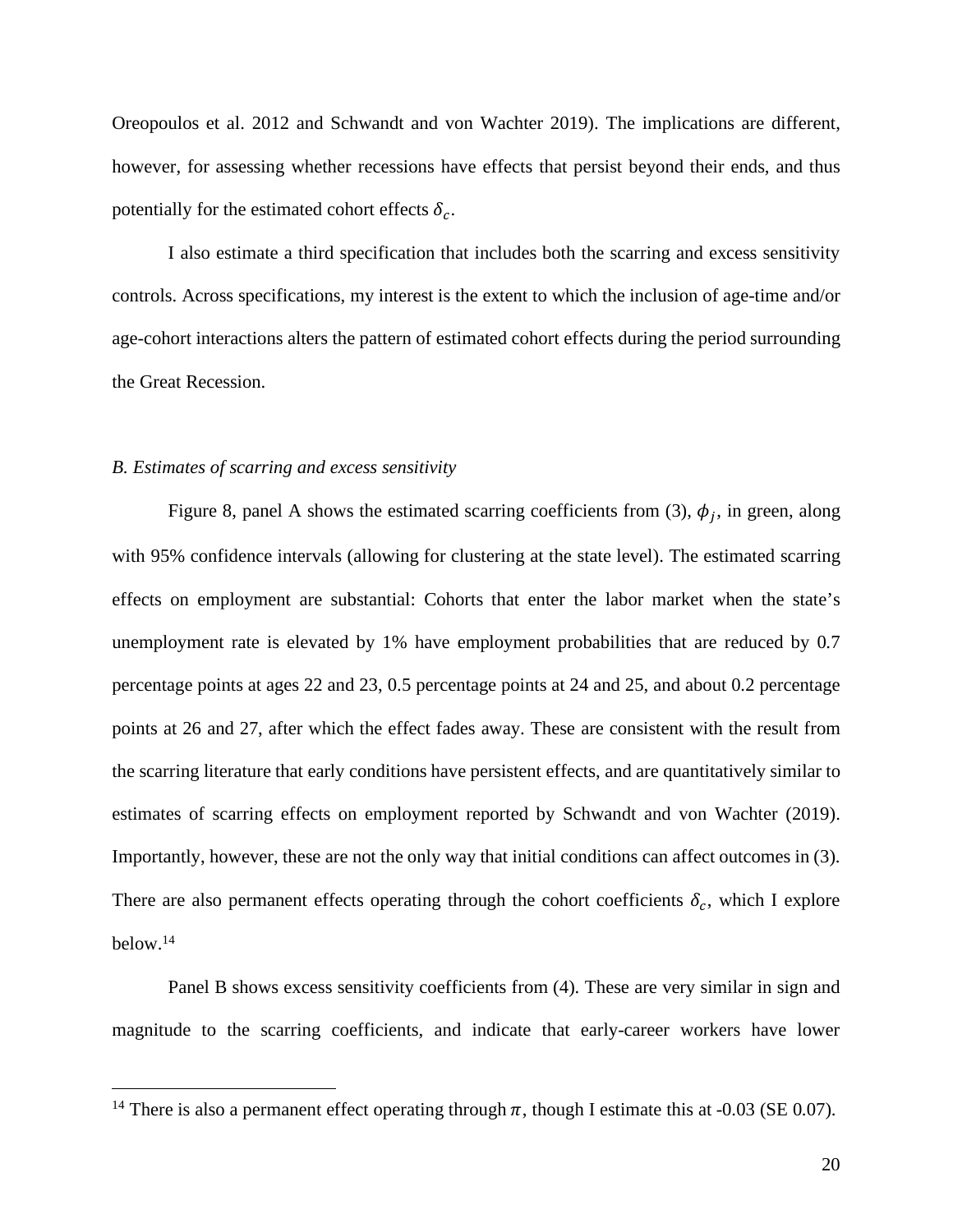employment when their state has a higher unemployment rate in that year, relative to older workers.

In both panels, I also show (in orange) results from a combined specification that includes both the scarring terms from (3) and the excess sensitivity effects from (4). These are often hard to distinguish, though the sharp changes in the Great Recession make it easier – excess sensitivity effects would imply declines in employment rates of 2005 entrants in 2008, relative to those of older workers, while scarring effects would not.15 Perhaps for this reason, I obtain similar precision in the combined model as when I include just one set at a time. In the combined model, the  $\phi_i$ coefficients are much closer to zero than when they were included alone, while the  $\theta_i$  coefficients are basically unchanged. In other words, the variation loads more strongly onto the interactions of age with the current unemployment rate (as in equation (4)) than onto the interactions of age with the entry unemployment rate (as in  $(3)$ ) – excess sensitivity explains the data better than does scarring.

Panels C and D of Figure 8 show the same sets of coefficients in models for log wages. In Panel C, we again see evidence of substantial scarring effects of initial unemployment on subsequent wages, with a similar pattern: A 1 percentage point higher unemployment rate in the year of entry reduces wages by about 1.1% at age 22-23, 1% at 24-25, 0.4% at 26-29, and 0.1% (not significant) at 30-31. Panel D shows effects of contemporaneous unemployment that show a similar pattern, though smaller magnitudes. In contrast to the employment results in Panels A and B, here we see that it is the scarring coefficients that are robust to including both sets of interactions, while the excess sensitivity effects disappear when both are included.

<sup>&</sup>lt;sup>15</sup> In this specification, the separate identification of  $\theta_1$  and  $\phi_1$  comes from the fact that I group two age groups in each D bin. While  $UR_{st}$  equals  $UR_{sc}$  for 22-year-olds, they differ at age 23.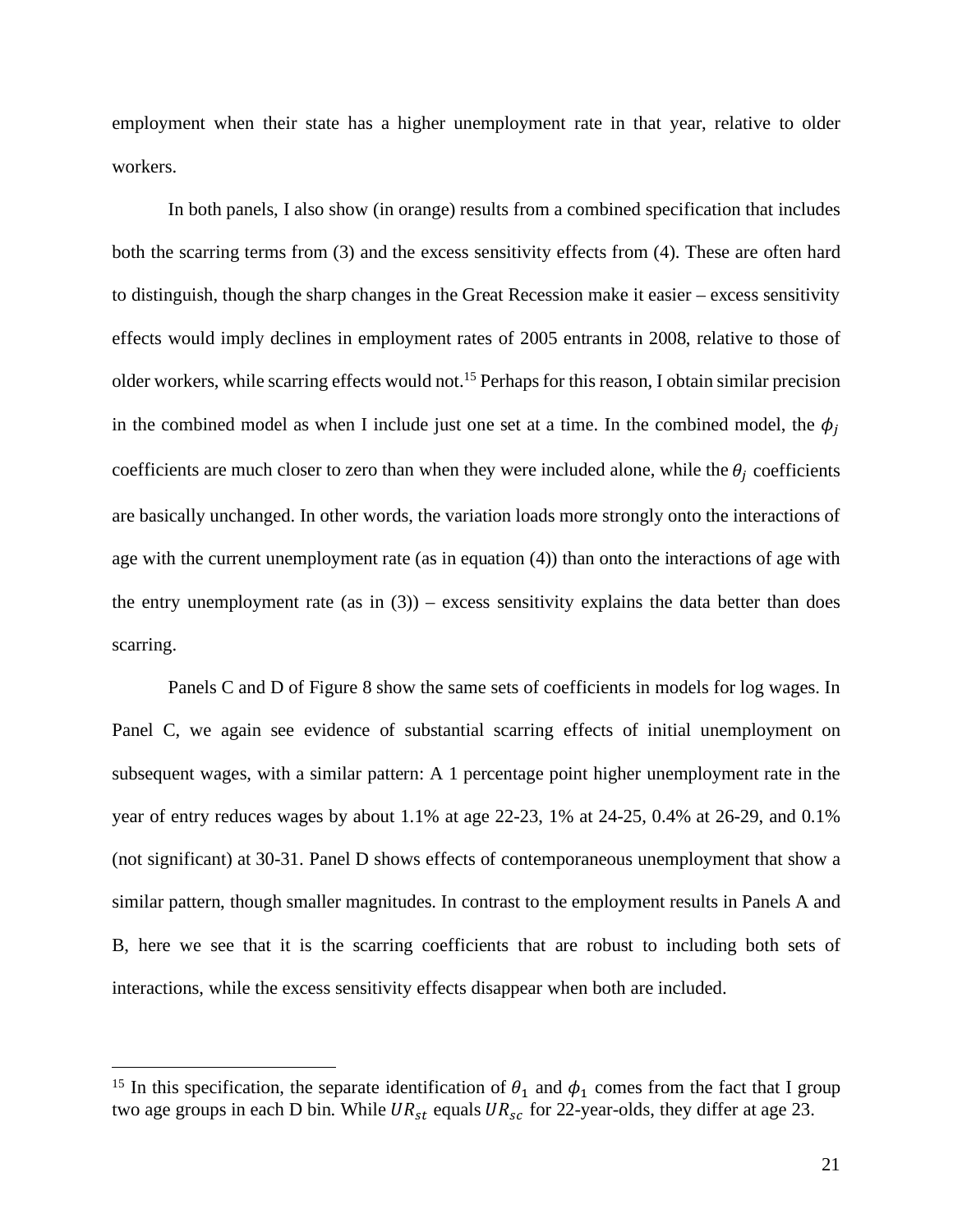A natural concern is that the Great Recession may be playing an outsize role in driving these estimates. In Appendix Figure 6, I reestimate the models using only cohorts who turned 22 in 2000 and earlier. With this restriction, only cycles before 2000 contribute to the scarring and excess sensitivity coefficient estimates. Across all specifications, results are similar, though a bit less precise, to those in Figure 8.

### *C. Adjusted cohort effects*

Figure 9 shows estimates of cohort effects  $\delta_c$  for employment in specifications that allow for scarring and excess sensitivity interactions. The base estimates from specification (2) are shown as a solid line. The long-dashed and short-dashed lines show estimates from the scarring and excess sensitivity specifications (3) and (4), respectively, while the dashed red line shows estimates from the specification that includes both scarring and excess sensitivity controls. In these estimates, the cohort effects can be interpreted as differences among cohorts, beyond those captured by the early career age-unemployment interactions, that persist throughout the observed portion of the career. Early career and permanent cohort differences could not be distinguished for the most recent cohorts alone; in these specifications the scarring and excess sensitivity coefficients in Figures 7 and 8 are identified primarily from earlier cohorts (as in Appendix Figure 6), and the recent cohort effects reflect differences in the early-career experiences of these cohorts from what would have been projected based on past business cycles.

The scarring specification shows a notably smaller decline in cohort employment rates for the 2009-2013 cohorts than in the baseline decomposition. Evidently, this model attributes much of the low employment in the early years of these cohorts' careers to temporary scarring effects rather than permanent differences. However, we still see a trend break in 2004, and that is sufficient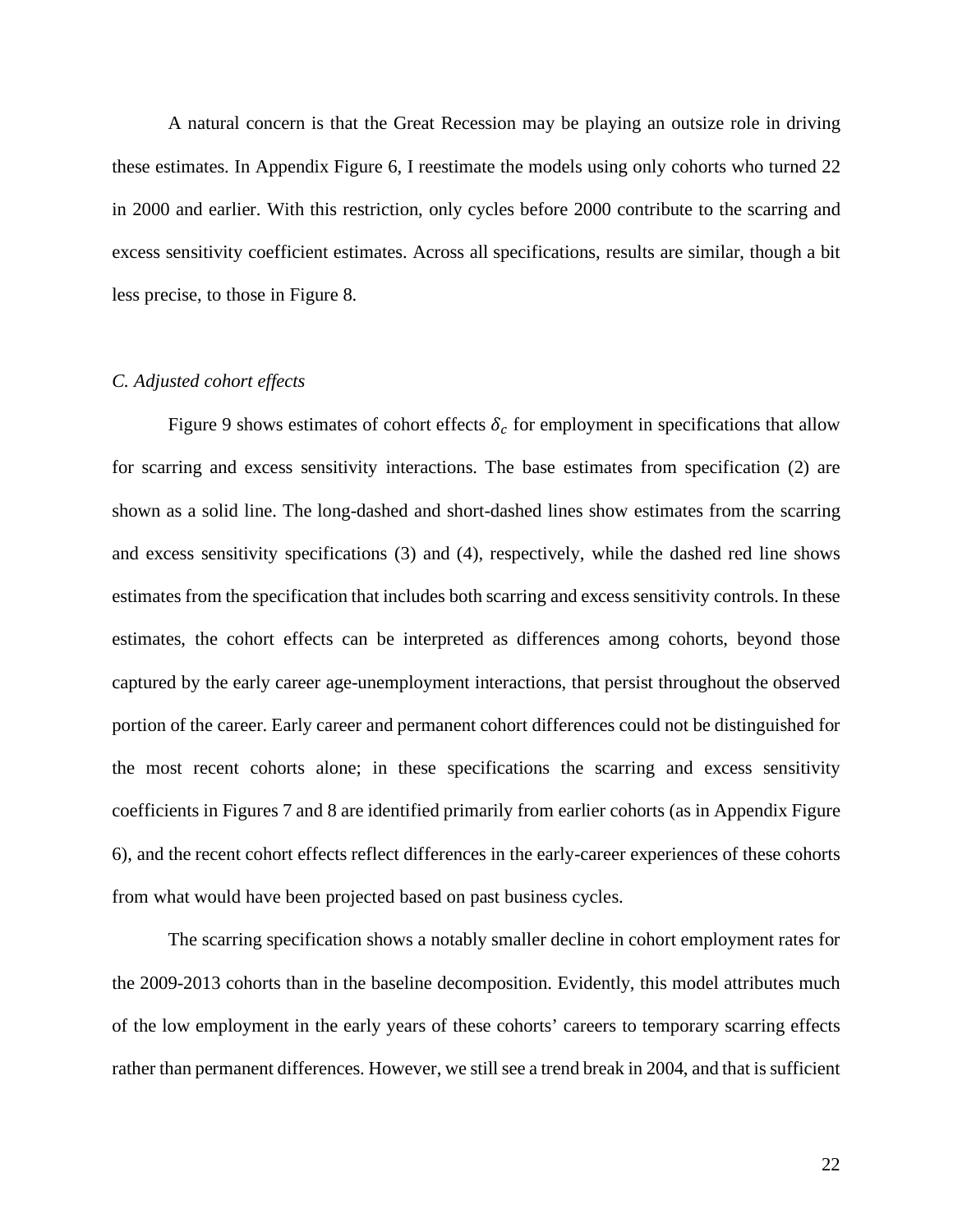to generate a substantial decline in employment rates by the 2010 cohort. Moreover, there have been quite rapid declines for the most recent entrants.

Recall that the scarring specification is not robust. Specifications that allow for excess sensitivity of younger workers, in short dashes without scarring controls or mid-length with them, are much less optimistic about the Great Recession cohorts. These estimates diverge a bit from the unadjusted baseline estimates in the early 2000s, but generally move in parallel thereafter. As a result, the downward trend during the Great Recession is quite steep.

Perhaps the most notable aspect of Figure 9 is that the sharp decline in cohort employment rates for the most recent cohorts is largely robust to the choice of controls. These cohorts entered the labor market when the unemployment rate was relatively low, so should not be scarred by entry conditions, but are nevertheless doing quite poorly. Across all four specifications, employment rates for the 2017 entrants are between 4.4 and 5.0 percentage points below the 1990s trend.

 Figure 10 shows the same cohort effect estimates, this time for log wages. Results are quite different here. In the baseline decomposition we see a sharp drop in wages, about 2 percent, for the 2009 entrants, with smaller reductions in 2007, 2008, and 2010. This persists in the model that allows for excess sensitivity, but completely disappears in the models that allow for scarring effects. Evidently, this dip was entirely consistent with historical scarring patterns that, in past cycles, have faded away over the first decade of workers' careers. Moreover, we see sharp increases in cohort intercepts following the recession. The 2011 and subsequent cohorts have wages about 2% higher, on average, than earlier cohorts, after adjusting for normal early career scarring effects.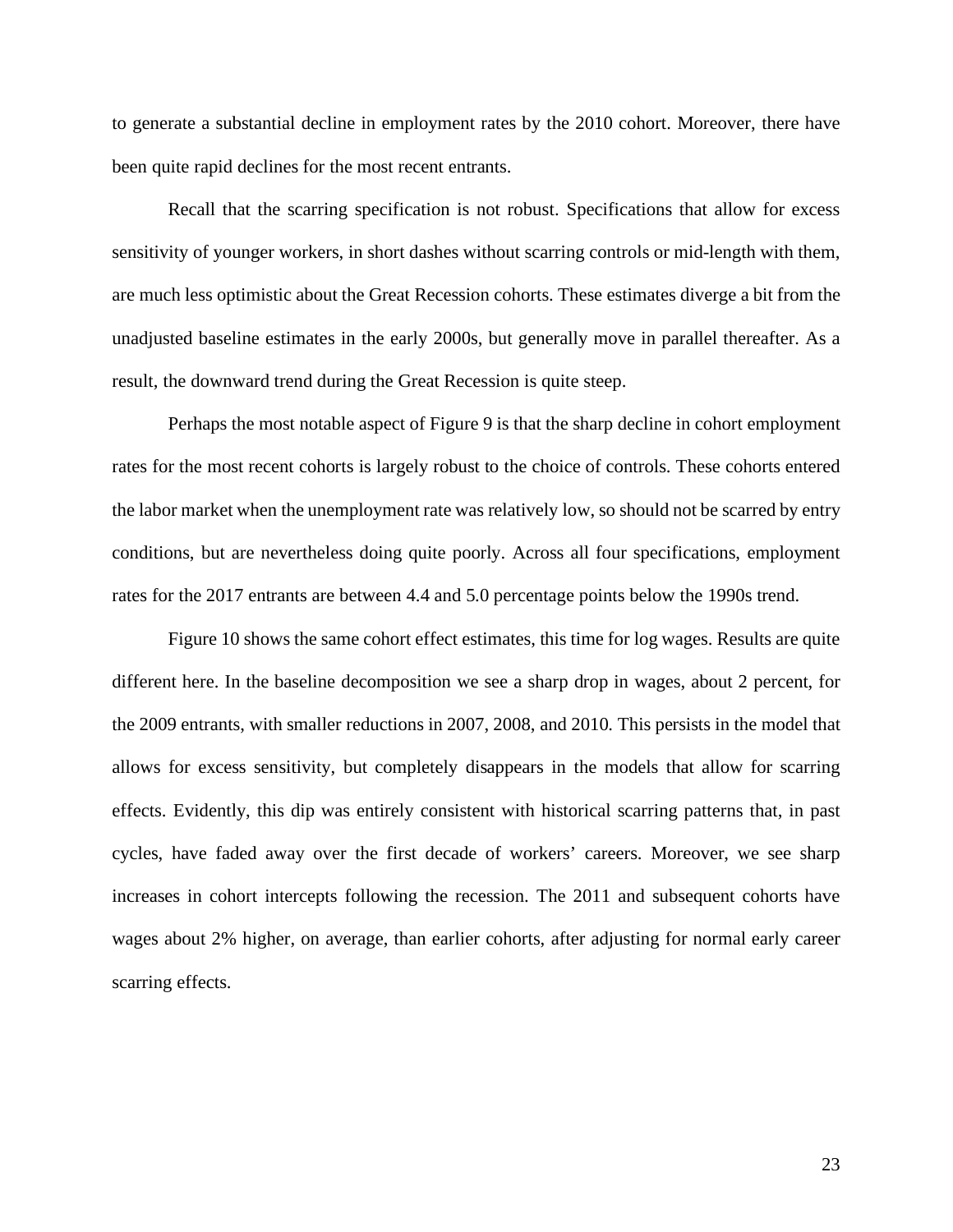Figure 11 shows estimated cohort effects from specifications run separately for men and women. The broad patterns are similar, though the decline in employment was steeper, earlier, and larger for women than for men, while post-2010 wage increases are seen only among men.

### **VI. Cyclicality and cohort effects**

The coefficients  $\phi_j$  in specification (3) capture scarring effects of initial conditions on graduates' outcomes in the first ten years of their potential careers. The existing literature on scarring effects of initial conditions has focused on these early career effects (e.g., Borgschulte and Martorell 2018; Kahn 2010; Oreopoulos et al. 2012). But initial conditions may have effects that persist beyond that period. These would be captured by cohort effects, included in the specifications in each of the papers above but generally treated as nuisance parameters (e.g., Oreopoulos et al., 2012). Any permanent effects of the entry unemployment rate would manifest as cyclicality of these cohort effects, with reduced values of  $\delta_c$  for cohorts who were 22 at times of elevated unemployment. Because these effects would last throughout a worker's career, even a small amount of cyclicality would be quantitatively important relative to the short-term effects that have been the subject of most previous study.

Figure 9 offers visual evidence for the potential importance of permanent scarring, as cohort effects seem to dip in recessions. Interestingly, the amplitude of the cyclical variation is somewhat lower for the estimates that adjust for early-career scarring than for others, suggesting that failure to account for this may lead to overestimation of the permanent effect of initial conditions.

Table 2 investigates this more carefully. I regress the estimated cohort effects from my various specifications on the entry unemployment rate UR<sub>c</sub>. Each column draws the cohort effects from a different specification: Column 1 uses cohort effects from the simple age-time-cohort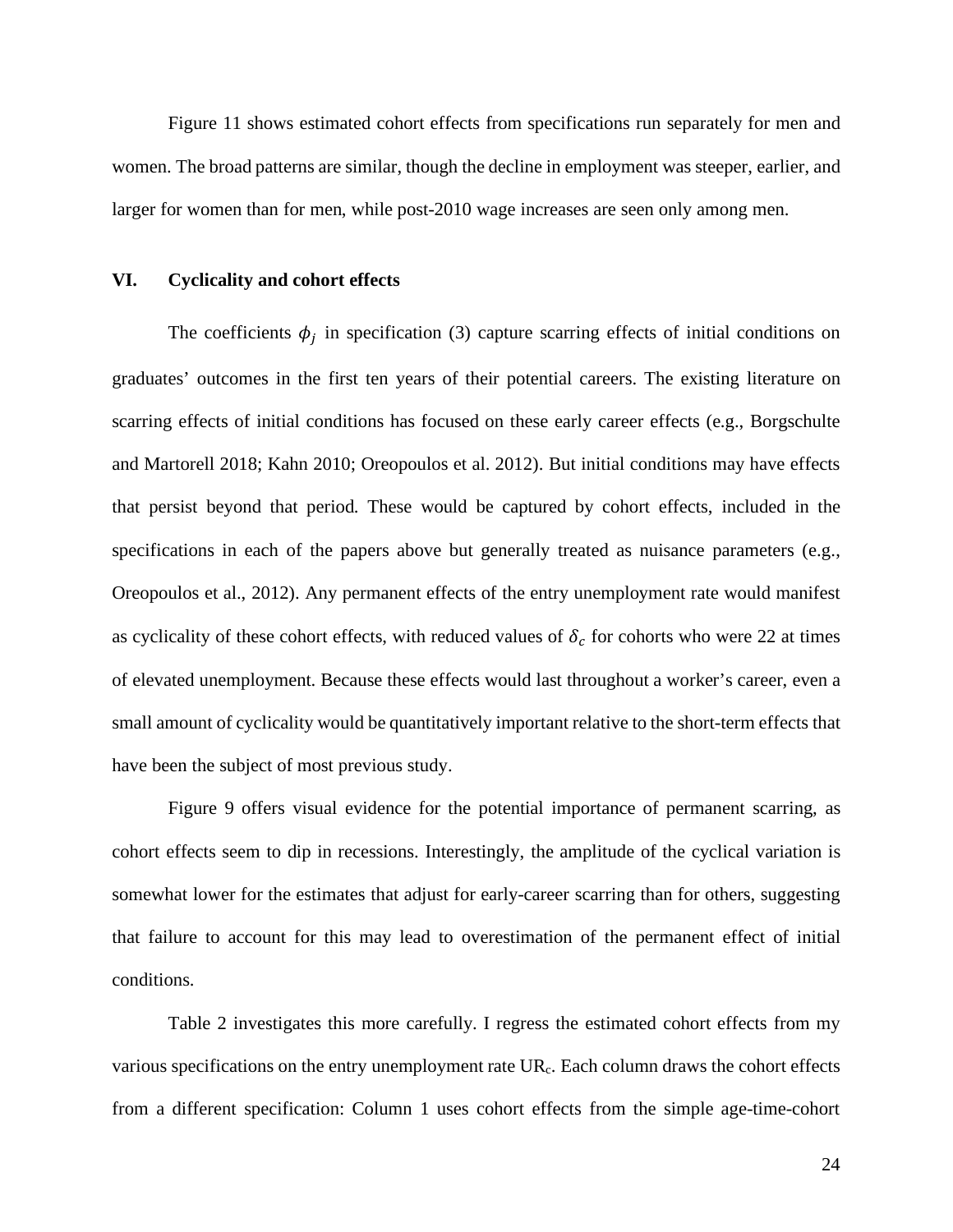decomposition (2); column 2 uses effects adjusted for early-career scarring, as in (3); column 3 uses effects adjusted for excess sensitivity of younger workers, as in (4); and column 4 uses effects from a specification that includes both scarring and excess sensitivity controls. In each column, I use only the  $\delta_c$ s for cohorts entering the labor market before 2005, to capture pre-Great Recession dynamics. Each regression controls for a linear time trend (which absorbs the normalization of the cohort effects), and I report Newey-West standard errors that allow for heteroskedasticity and for autocorrelation of the error terms at up to two lags.

The unadjusted cohort effects from decomposition (2) are very strongly related to the entry unemployment rate: Each 1 percentage point increase in the national unemployment rate is associated with a 0.16 percentage point reduction in the  $\delta_c$  associated with the cohort turning 22 in that year. Because each cohort is included in my sample for 19 years, until age 40, and is in the labor market for at least 20 years beyond that time, this cumulates to a loss of 0.03 employmentyears for each member of the cohort of new entrants, over the course of their careers (through age 40).

Columns 2-4 use cohort effects from decompositions that are modified to allow for age interactions with the entry unemployment rate (scarring), the contemporaneous unemployment rate (excess sensitivity), or both. Any of these modifications reduces the cyclicality of the estimated cohort effects by about half, with entry unemployment rate coefficients between -0.06 and -0.08. That is, each percentage point increase in the national unemployment rate permanently reduces the entering cohort's employment rate by abut 0.07 percentage point in each year of that cohort's careers. This is on top of larger effects early in the career, shown in Figure 8: In the scarring specification, the cohort's employment rate is reduced by an additional 0.7 percentage points at ages 22 and 23 and by 0.5 percentage points at ages 24 and 25.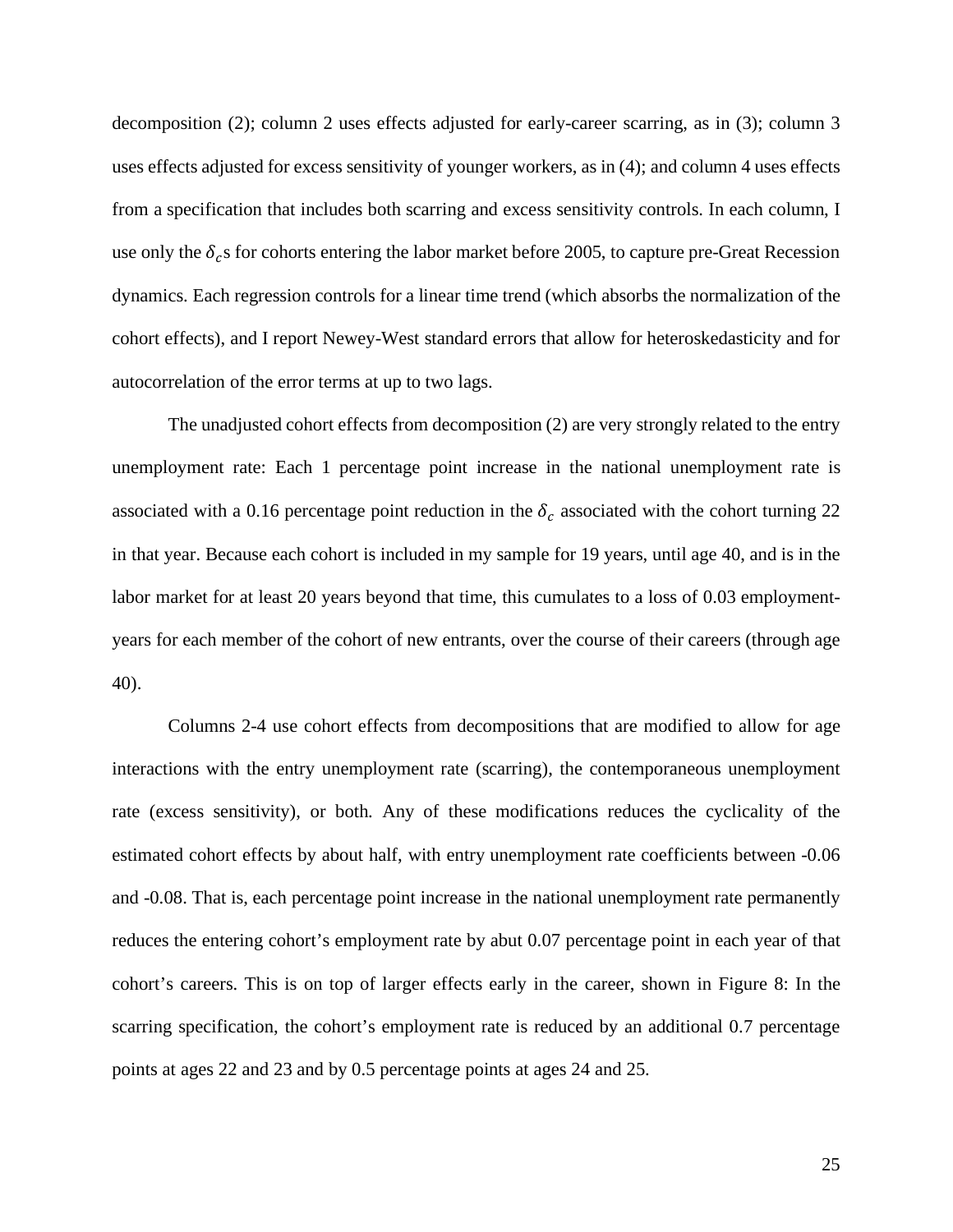A useful comparison for the cyclical sensitivity of the cohort effects  $\delta_c$  is the sensitivity of the time effects  $\beta_t$ , which affect all college graduates in the labor market in a given year but do not persist. The second panel of Table 2 presents regressions of the estimated time effects  $\beta_t$  on the contemporaneous unemployment rate, using only the  $\beta_t$  estimates for *t*<2005 and again controlling for a linear trend. These are much larger in magnitude than the coefficients for cohort effects – not surprisingly, the immediate effects of unemployment rate fluctuations are much larger than their persistent effects many years later. The amplitude of the cyclical fluctuations is much reduced in models that include additional terms for excess sensitivity of younger workers, but remains about five times as large as that of the cohort effects.

The third and fourth panels of Table 2 repeat the exercise for effects on log wages of those who are employed. In the cohort effect models in Panel C, I add two additional controls, an intercept shift and a trend break in 1978, to capture the clear change then seen in Figure 10; without these, the fit is extremely poor.

Neither cohort effects or time effects on log wages are significantly cyclical, consistent with longstanding evidence that wages do not fall in recessions (e.g., Bewley 1999). Evidently scarring effects on wages conditional on employment are relatively short-lived, justifying the scarring literature's emphasis on early-career effects, but effects on employment itself are more permanent.

## *C. Relative importance of hangover effects*

An important question is the relative magnitude of the immediate and delayed effects of business cycle downturns. To approach this, I use the estimated scarring and sensitivity coefficients from Figure 9 and the cyclicality estimates in Table 2 to measure the various effects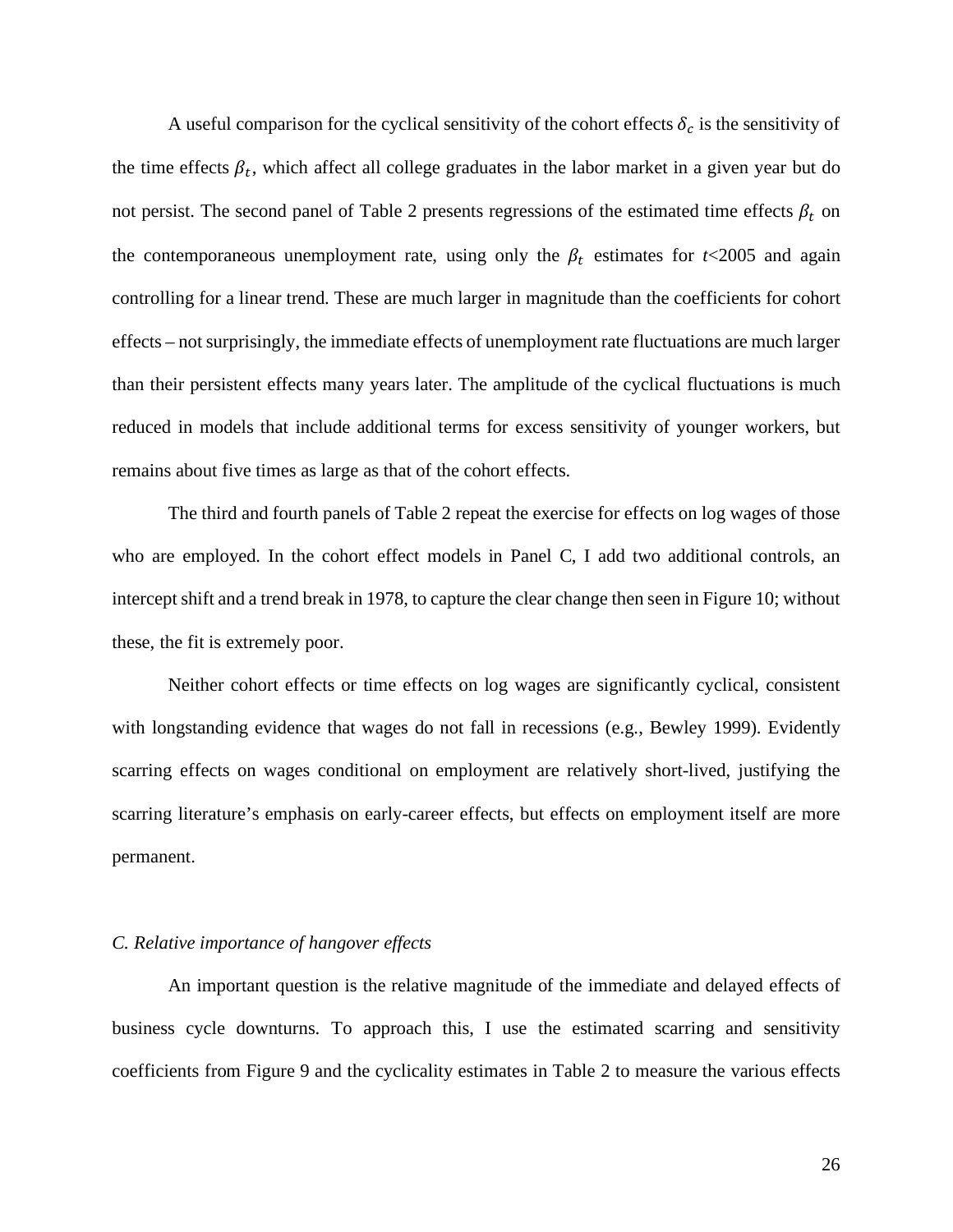of a one percentage point increase in the unemployment rate, distributed equally across the country. I present results in Table 3 for each of my main specifications, though my discussion focuses on the model that allows for both scarring and excess sensitivity effects, as in the final series in Figure 9 and column 4 of Table 2. To abstract from purely demographic considerations, I simulate the effect of a transitory one percentage point increase in the unemployment rate in a hypothetical stable population, with identically sized cohorts at each age from 22 through 40. I scale all estimates by presenting them as the total number of employment-years lost in a population with one worker per cohort.

I distinguish four components of the effect of the initial shock, corresponding to different terms in my decomposition. The first component operates through the time effects,  $\beta_t$  in (2)-(4). These are common to everyone in the labor market at the time of the transitory shock, and by Table 2 a shock to the unemployment rate reduces  $\beta_t$  by 0.41, translating to a decline in the employment rate of college graduates by 0.41 percentage points in that year. Because the time effects apply to all 19 cohorts in the labor market (recall that I focus only on those under 40), the total effect is a loss of 0.0041\*19=0.078 employment-years.

A second component operates through the excess sensitivity coefficients  $\theta_i$ . From Figure 8,  $\theta_1$  = -0.75, meaning that the employment rate of 22 and 23-year-old graduates falls not by 0.41 percentage points but by 0.41+0.75=1.16 percentage points for each one point increase in the unemployment rate. The effect is smaller but still substantial for slightly earlier cohorts: 24 and 25- year-olds see employment rate declines 0.34 percentage points larger than do established workers; 26- and 27-year-olds see declines of 0.31 percentage points, again relative to established workers; and so on. Cumulating these effects over all workers under age 31 in the labor market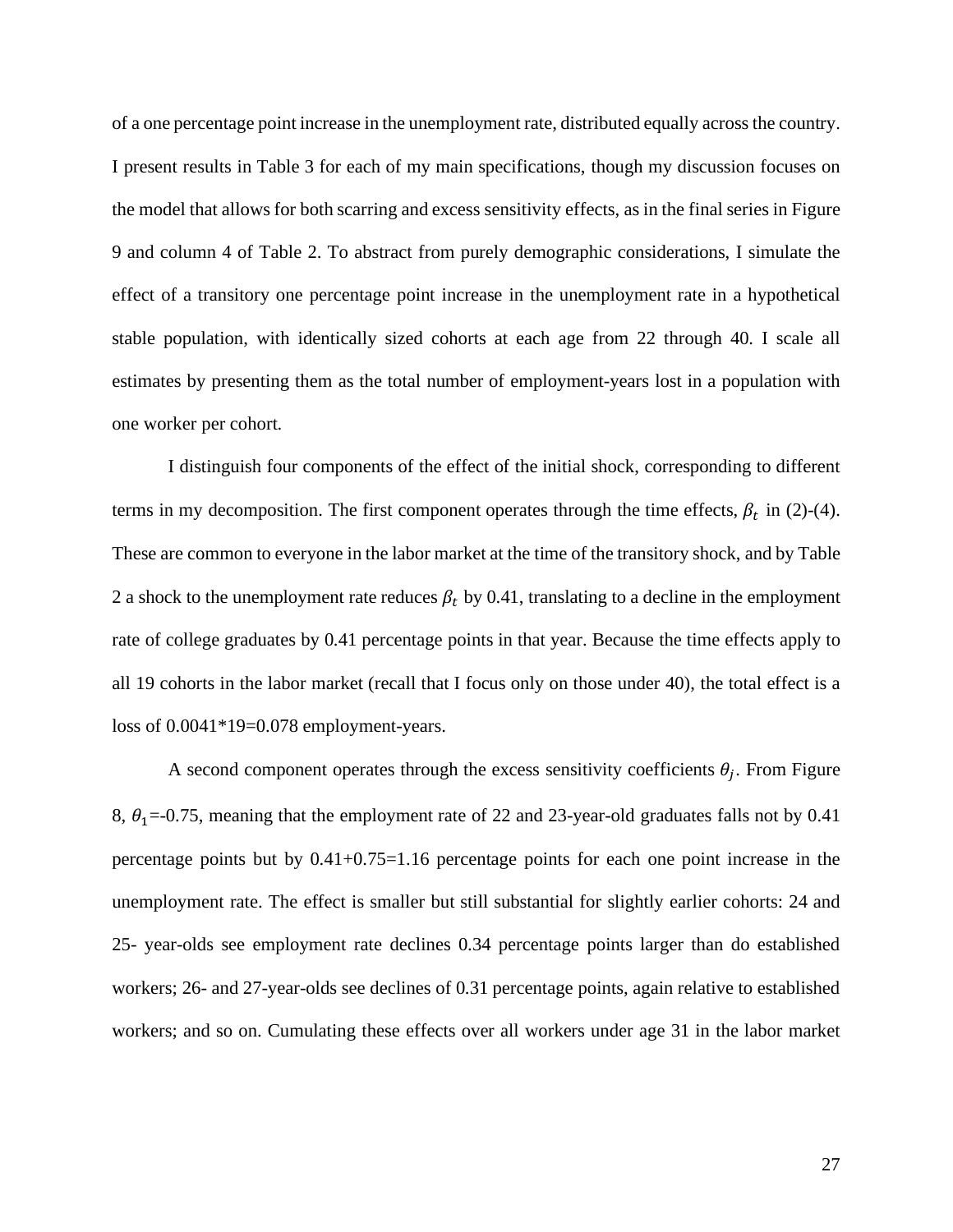adds up to 0.034 total employment-years lost, on top of the 0.078 coming from common time effects.

A third component comes through medium-term scarring effects  $\phi_j$ . These also apply only to young workers, but rather than affecting all young workers at a particular time, they affect a particular cohort through the beginning of its career. In the specification that includes both scarring and excess sensitivity effects, the scarring effects are small and account for only 0.003 lost employment-years, though in the simpler specification (2) they are larger, 0.025 lost employmentyears.

The final component of the effect of a transitory downturn operates through the permanent cohort effect of the cohort that enters the labor market during the downturn. Based on Table 2, a one percentage point increase in the entry unemployment rate reduces the cohort effect for the new entrants by 0.071. This is relatively small, but it accumulates over the 19 years that the cohort is in the labor market, so adds up to 0.014 lost employment years.

In the lower panel of Table 3, the first row reports the share of the total effect of a downturn that derives from the hangover – effects that occur in later years – rather than from the downturn's immediate effects. This is about one-quarter for the first two specifications, but falls to about oneeighth in specifications that allow for excess sensitivity effects. The final row of the table shows the share of these delayed effects that is captured by the  $\phi_i$  coefficients that have been the focus of the previous literature. In the specification most similar to those typically used, this share is 69%. However, it falls to just 17% in the specification that allows for excess sensitivity of young workers. Permanent scarring effects, operating through  $\delta_c$ , are an important component of the persistent effects of transitory downturns.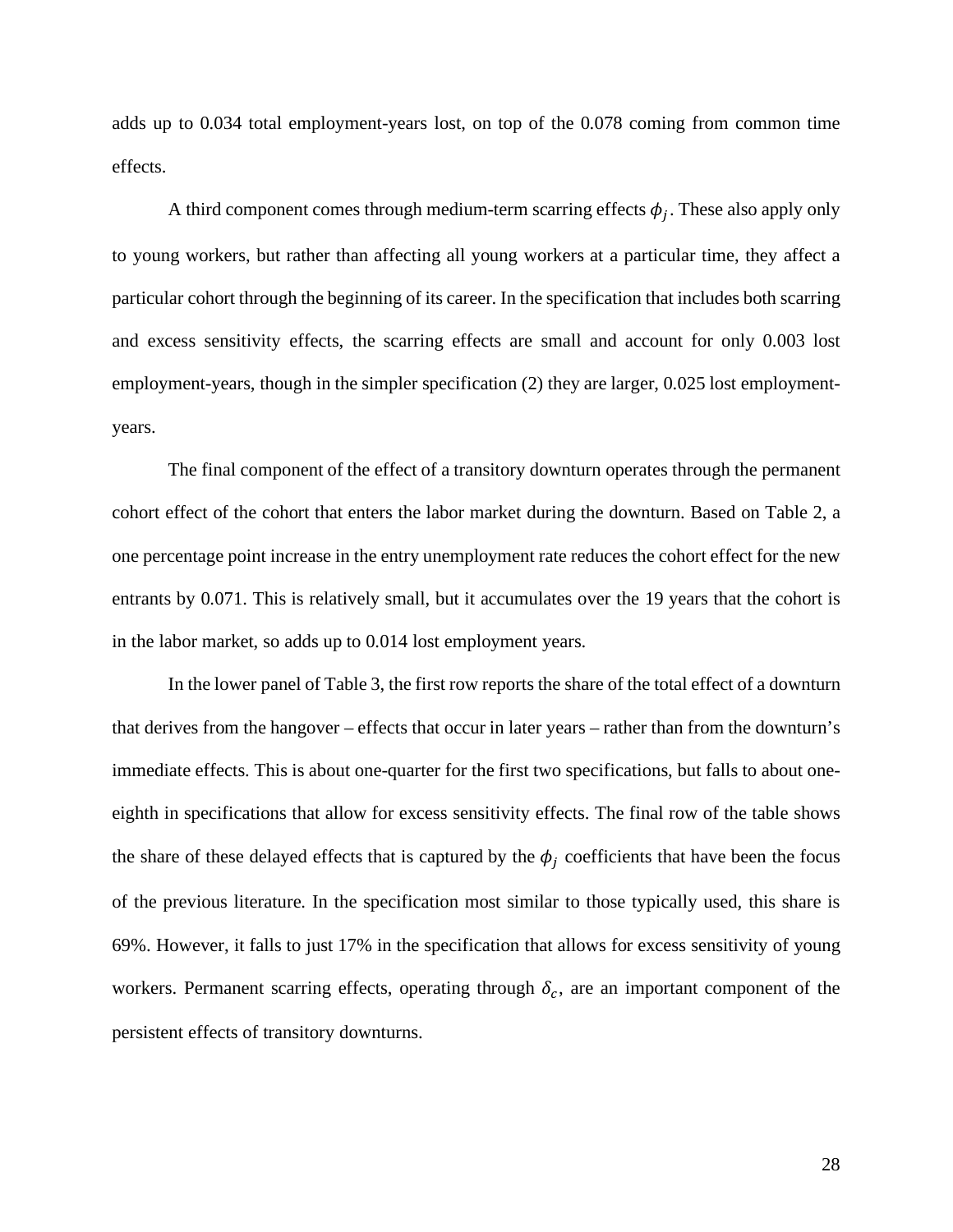### *C. Are post-Great Recession outcomes consistent with pre-Great Recession cyclicality?*

The analysis above demonstrates that recessions prior to 2005 had persistent effects on the employment rates and wages of those who enter the labor market during them. I return now to my investigation of the experience of the Great Recession cohorts and their successors. How much of the decline in these cohorts' employment rates can be attributed to past scarring patterns?

Figure 12 shows my estimated cohort effects along with predicted cohort effects from the specifications in Table 2. Panel A shows the employment estimates from the simple decomposition (2), while panel B shows employment estimates from an augmented decomposition that allows for both scarring and excess sensitivity effects on younger workers. Both predicted series show sharp downturns in the Great Recession, about twice as large in the baseline specification. But these downturns are dwarfed by the downturns in the actual series, which by 2010 are at least twice as large as expected based on past business cycles. Moreover, the predicted series turn up after 2010, reflecting the gradual decline in the unemployment rate after that, while as discussed earlier the actual series continue to decline. The cohort that entered the labor market in 2014 has had employment rates 3 percentage points lower than predicted in each model, while the shortfall has grown to 5 or 6 percentage points by the 2018 entrants.

Thus, while patterns in prior business cycles would have predicted both early-career and permanent consequences for the Great Recession entrants, the actual trend has been far more negative than past experience would have suggested. Evidently, there has been an additional change to the employment prospects of recent entrants, over and above what is consistent with normal recession effects. Moreover, this change has persisted into the most recent entrants, who were in middle school during the Great Recession.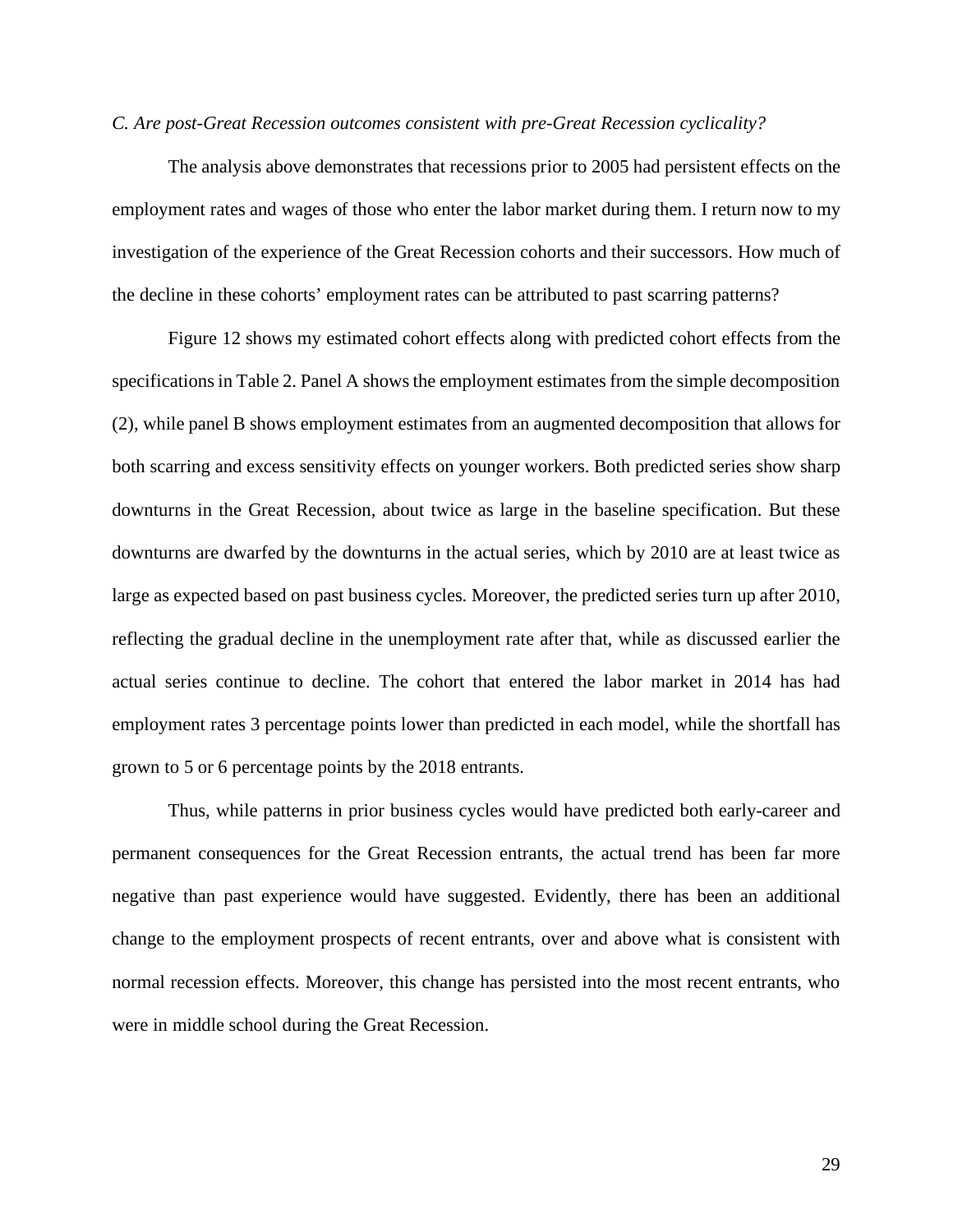The lower panels of Figure 11 repeat the exercise for wages. Here, I modify the cyclicality regression: I allow for an intercept shift and trend break with the 1978 cohort, as the series break at this point is so clear and models without this do not fit the data well at all. As seen in Figure 10 and Table 2, cohort effects on wages are only modestly cyclical, and become almost completely acyclical when I allow for scarring effects. There is no substantial divergence from the predictions for the Great Recession entrants, but wages have risen faster than predicted among more recent entrants (though as before these estimates should be taken with a grain of salt, given changes in employment rates and the small number of years of earnings available to measure wages for the most recent entrants).

## **VII. Conclusion**

Something dramatic has happened to the employment prospects of recent college graduates. Starting with those who entered the labor market around 2005, each successive cohort has had lower employment rates, relative to older workers in the same labor market, than those before.

These cohort effects layer on to other changes in the labor market that are common to workers of different ages. During the Great Recession, overall employment rates were falling, but the employment rates of new entrants fell by more than did those of cohorts already established in the labor market. This is perhaps unsurprising; 100% of new graduates had to find jobs in a historically weak labor market, where most older workers were able to remain in their old jobs.

What is more surprising is that the decline in employment rates continued after the recession ended, not just for those who entered during it but for successive cohorts as well. The labor market grew steadily stronger through the 2011-2019 period, and overall employment rates rose (see Appendix Figure 3). But the employment rates of new graduates were stagnant, despite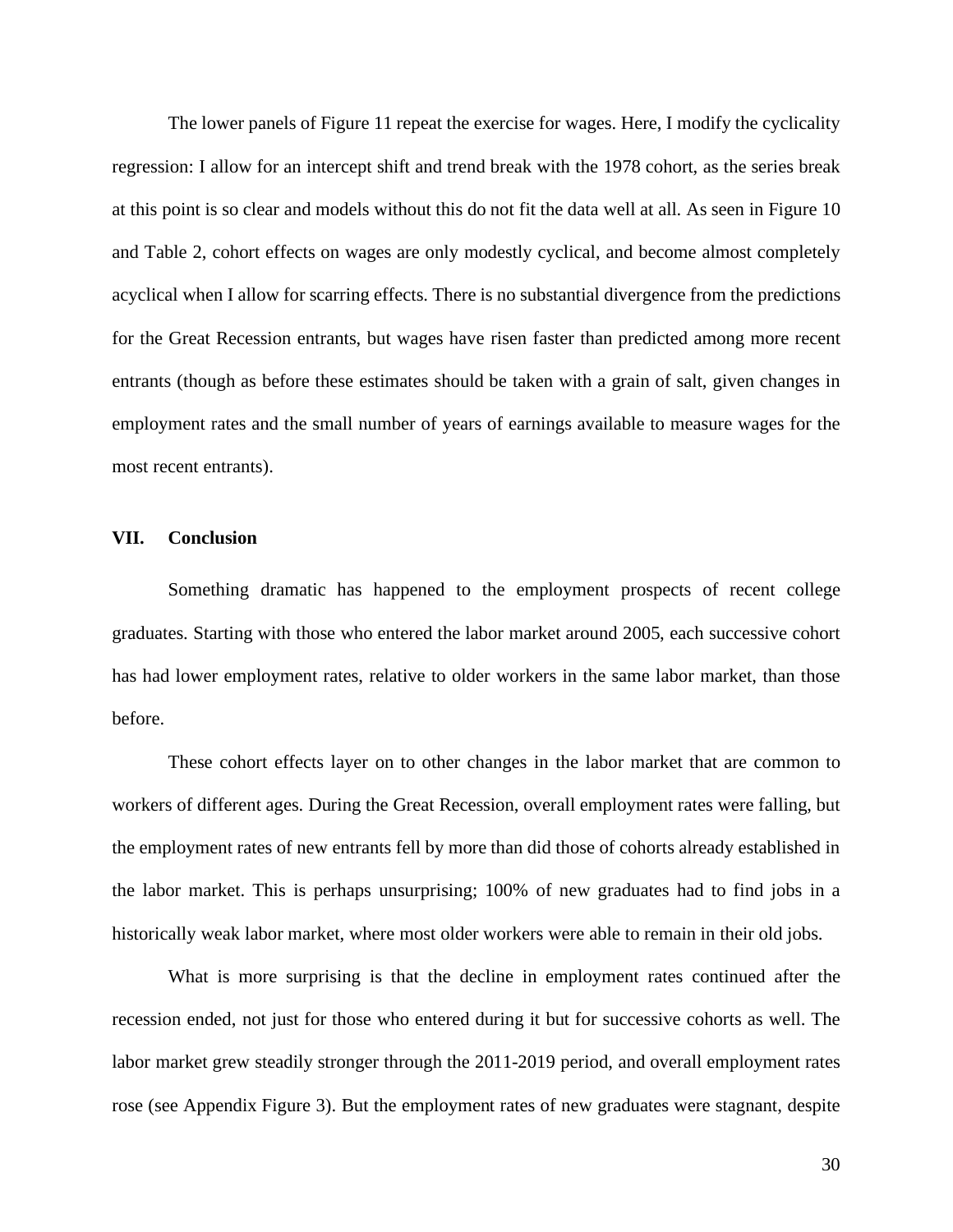the rising tide. Even as the secular trend has increased the average employment rate of college graduates by a bit over four percentage points, the cohort effects of new entrants have fallen by more than that, with a net negative effect on (age-adjusted) employment rates.

The existing literature (e.g., Oreopoulos et al. 2012) provides several mechanisms by which weak economic conditions can have persistent effects on workers entering the labor market. For example, these workers may have trouble getting their feet on the first rung of career ladders, with long-term consequences: A worker who might have found a traineeship with opportunities for advancement in good times might instead settle for a dead-end job in bad times, reducing wages immediately but also reducing future career prospects. I confirm earlier evidence (from, e.g., Oreopoulos et al. 2012) that initial conditions have persistent effects on wages through the first several years of graduates' careers. I also document a new stylized fact: Initial conditions also have persistent effects on employment rates that, rather than fading away, last throughout a workers' career (at least through age 40). This represents an important long-term cost of business cycles, and may be a mechanism behind the long-term health consequences documented by Schwandt and von Wachter (2019).

Nevertheless, while scarring effects are important, the magnitude of the relationship between the entry unemployment rate and cohort employment seen for pre-Great Recession entrants is simply too small to account for more than a fraction of the decline in employment rates more recently. Extrapolation of the past relationship implies that cohort employment rates for the 2010 entrants are 1.6 percentage points lower than would have been predicted, while those for the 2017 entrants are (in the three years they have been observed) 5.0 percentage points lower. Fortunately, the same is not true of wages. While wages for the Great Recession entrants are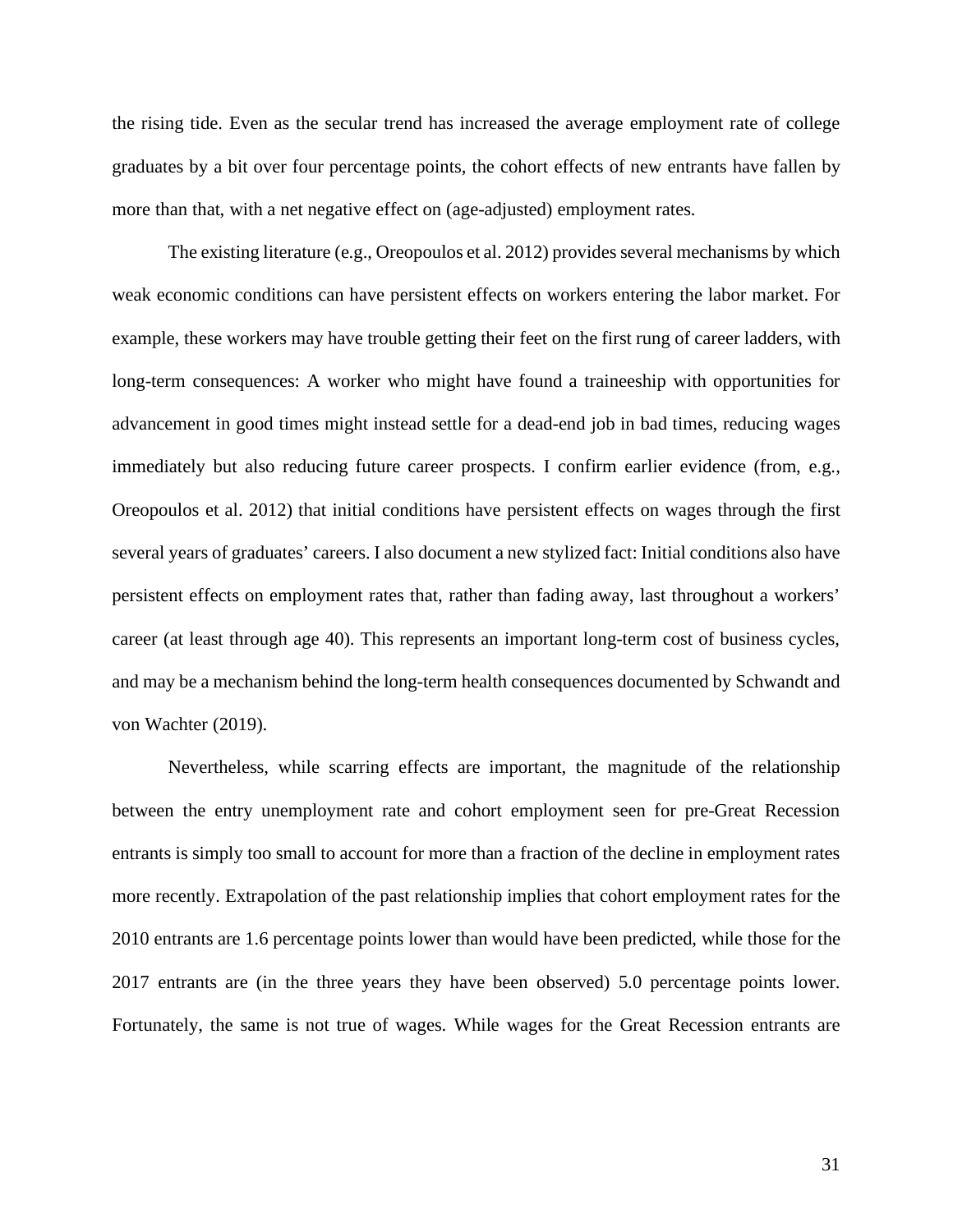slightly lower than predicted based on past models, wages of more recent entrants seem to have recovered or surpassed the prior trend.

The employment patterns indicate that we were not well prepared for the pandemicinduced downturn of 2020. The 2020 graduates, and likely those of 2021 and 2022, will enter a labor market that is historically weak. The results here indicate that this will permanently scar them, and moreover that this will reduce employment below what would already be a dramatically reduced level compared to pre-2005 cohorts. A deeper understanding of the secular decline is urgently needed to support potential policy responses.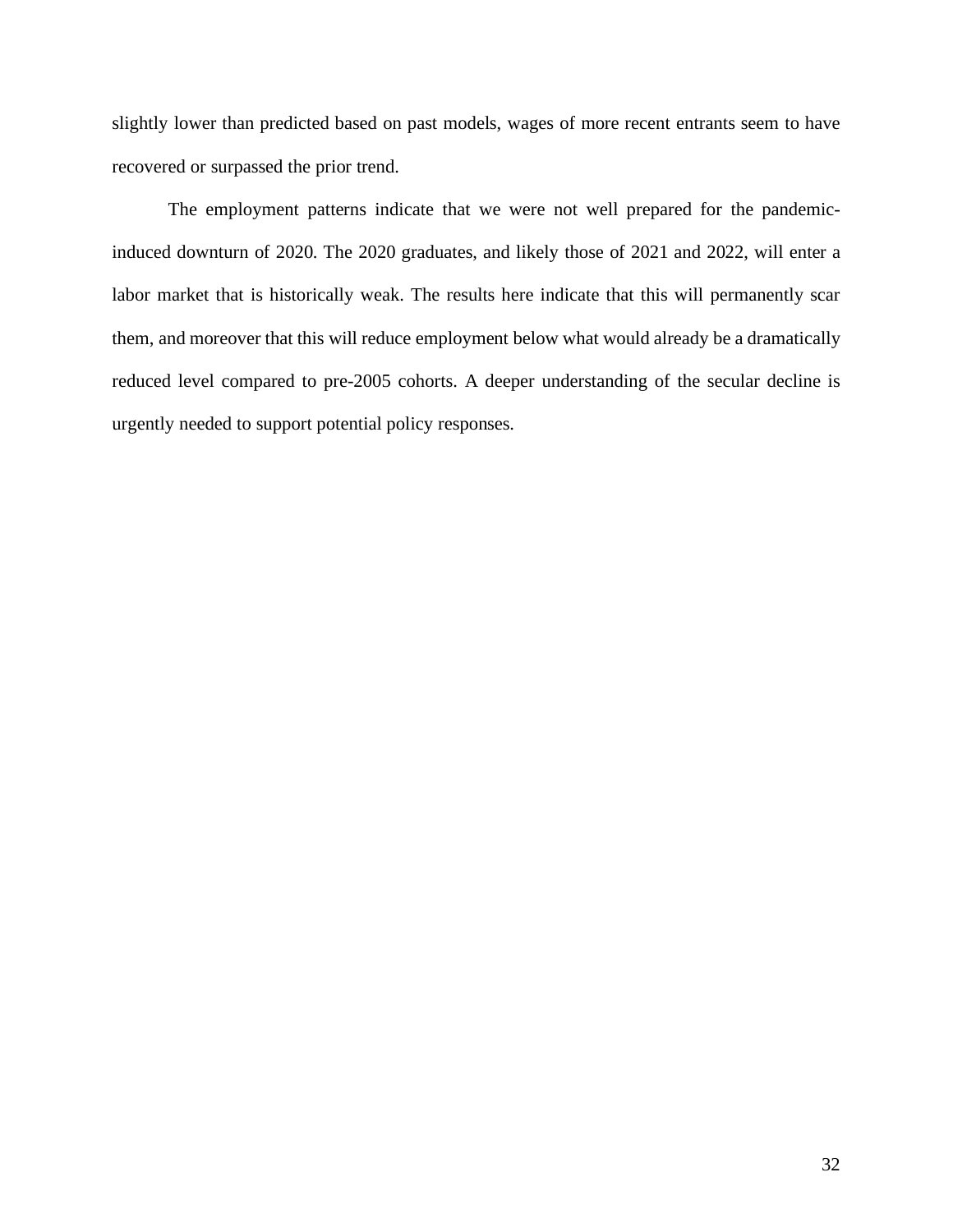# **References**

- Altonji, Joseph G., Lisa B. Kahn, and Jamin D. Speer (2016). "Cashier or consultant? Entry labor market conditions, field of study, and career success." *Journal of Labor Economics*, 34(S1), S361-S401.
- Barr, Andrew, and Sarah Turner (2015). "Out of work and into school: Labor market policies and college enrollment during the Great Recession." *Journal of Public Economics*, 124: 63-73.
- Beaudry, Paul, Donald A. Green, and Benjamin M. Sand (2016). "The great reversal in the demand for skill and cognitive tasks." *Journal of Labor Economics*, *34*(S1), S199-S247.
- Bewley, Truman F. (1999). *Why Wages Don't Fall during a Recession*. Harvard University Press: Cambridge.
- Borgschulte, Mark, and Paco Martorell (2018). "Paying to avoid recession: Using reenlistment to estimate the cost of unemployment." *American Economic Journal: Applied Economics*, 10.3: 101-127.
- Bound, John, Michael F. Lovenheim, and Sarah Turner (2012). "Increasing time to baccalaureate degree in the United States." *Education Finance and Policy*, *7*(4), 375-424.
- Card, David, and Jesse Rothstein. "Racial segregation and the black–white test score gap." *Journal of Public Economics* 91.11-12 (2007): 2158-2184.
- Center for Economic and Policy Research. 2018. CEPR ORG Version 2.3, Apr 10, 2018, http://ceprdata.org/wp-content/cps/programs/org/cepr\_org\_master.do.
- Clark, Kim B., and Lawrence H. Summers (1982). "Labour force participation: timing and persistence." *The Review of Economic Studies*, 49(5): 825-844.
- Cunningham, Evan (2018). "Great Recession, great recovery? Trends from the Current Population Survey." *Monthly Labor Review*, U.S.Bureau of Labor Statistics, April 2018
- Daly, Mary C., Bart Hobijn and Joyce Kwok (2009). "Jobless recovery redux?" *Federal Reserve Bank of San Francisco Economic Letter*, June.
- Daly, Mary C., Bart Hobijn, and Theodore S. Wiles (2012). "Dissecting aggregate real wage fluctuations: Individual wage growth and the composition effect." Federal Reserve Bank of San Francisco working paper 2011-23, May.
- Davis, Steven J., and John Haltiwanger (2014). "Labor Market Fluidity and Economic Performance." NBER Working Papers 20479, National Bureau of Economic Research, Inc.
- Decker, Ryan A., John Haltiwanger, Ron S. Jarmin, and Javier Miranda (2014). "The Secular Decline in Business Dynamism in the U.S." Working paper.
- Gronau, Reuben (1974). "Wage comparisons--A selectivity bias." *Journal of Political Economy* 82.6: 1119-1143.
- Hershbein, Brad, and Lisa B. Kahn (2018). "Do Recessions Accelerate Routine-Biased Technological Change? Evidence from Vacancy Postings." *American Economic Review*, 108 (7): 1737-72.
- Jaimovich and Henry Siu (2020). "Job polarization and jobless recoveries." *Review of Economics and Statistics,* 102 (1): 129-147.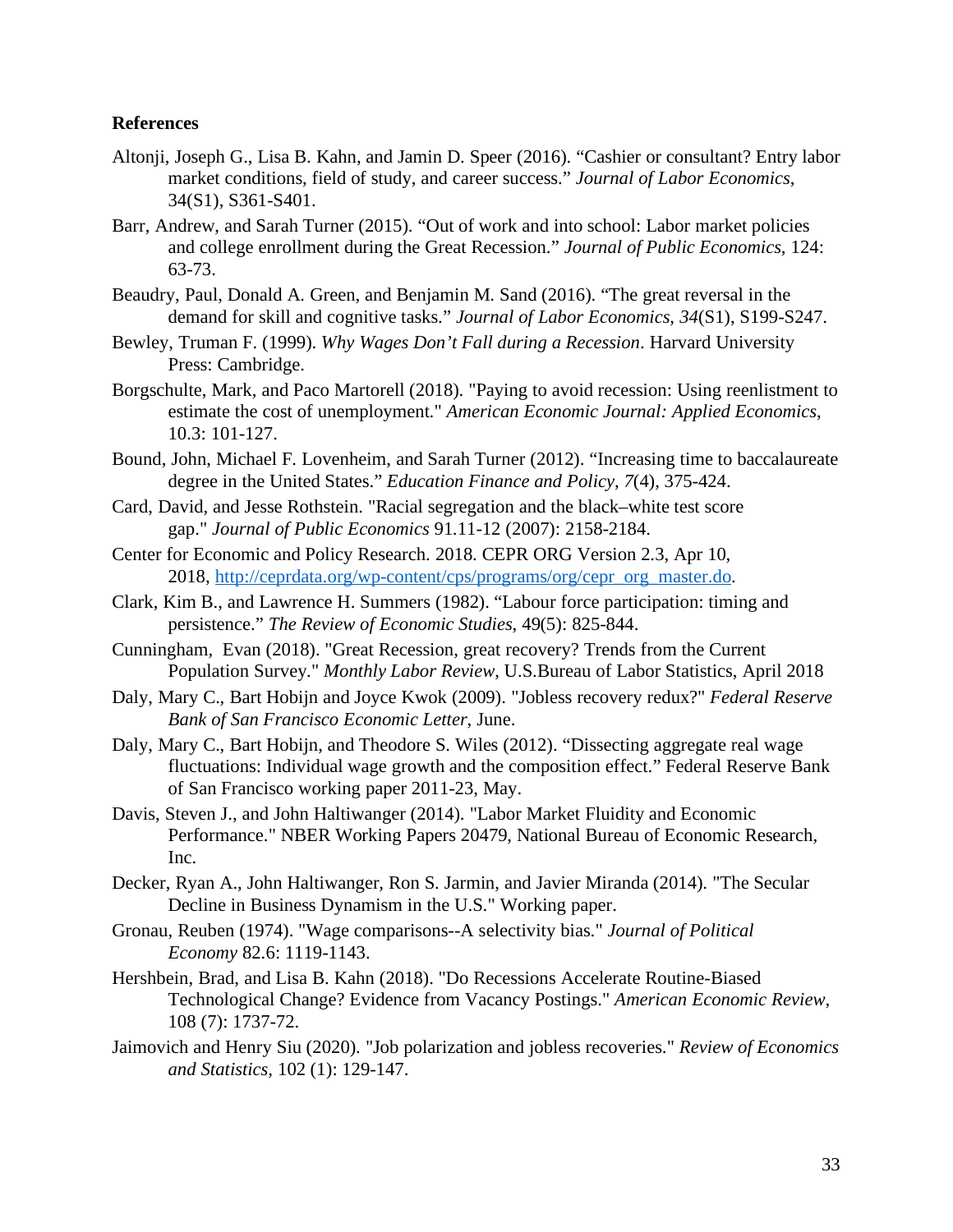- Kahn, Lisa B. (2010). "The long-term labor market consequences of graduating from college in a bad economy." *Labour Economics,* 17.2: 303-316.
- Modestino, A., Daniel Shoag, and Joshua Ballance (2016). "Downskilling: Changes in Employer Skill Requirements Over the Business Cycle." *Labour Economics*, 41: 333- 347.
- Oreopoulos, Philip, Till von Wachter, and Andrew Heisz (2012). "The short-and long-term career effects of graduating in a recession." *American Economic Journal: Applied Economics* 4.1: 1-29.
- Schmitt, John (2003). "Creating a consistent hourly wage series from the Current Population Survey's Outgoing Rotation Group, 1979-2002." Center for Economic Policy Research technical paper, August.
- Schulhofer-Wohl, Sam (2018). "The age-time-cohort problem and the identification of structural parameters in life-cycle models." *Quantitative Economics,* 9.2: 643-658.
- Schwandt, Hannes, and Till von Wachter (2019). "Unlucky Cohorts: Estimating the long-term effects of entering the labor market in a recession in large cross-sectional data sets." *Journal of Labor Economics*, *37*(1), S161-S198.
- Snyder, Thomas D., Cristobal De Brey, and Sally A. Dillow (2019). *Digest of Education Statistics 2018* (NCES 2020-009). National Center for Education Statistics, Institute for Education Sciences, U.S. Department of Education: Washington DC., Table 302.10
- Yagan, Danny (2019). "Employment hysteresis from the Great Recession." *Journal of Political Economy*, 127.5: 2505-2558.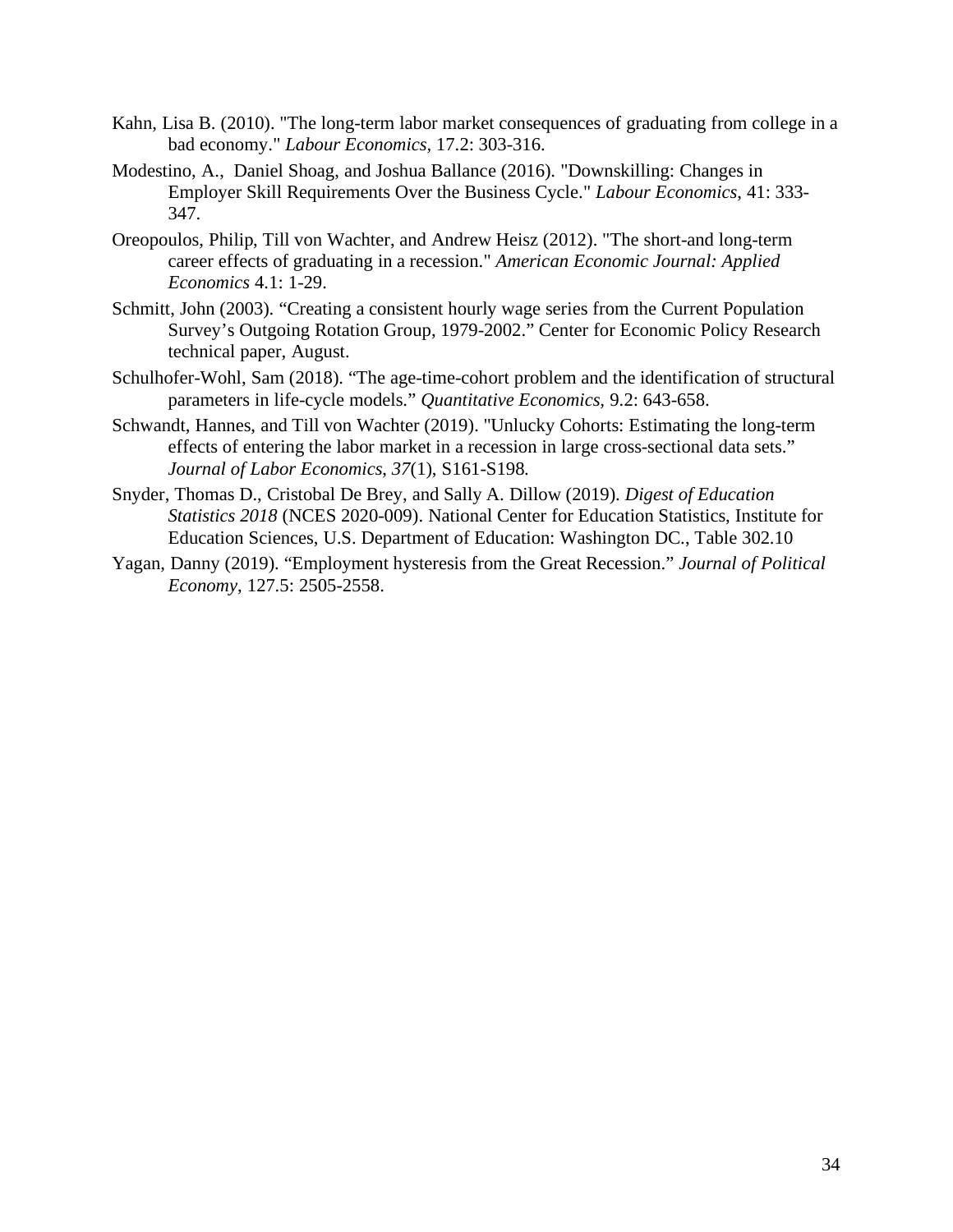**Figure 1. College graduate share by year and age** 



*Notes*: Each grey dashed line represents repeated cross-sectional averages for a single birth cohort, followed from 22 through 30 across successive CPS surveys. For example, the leftmost series includes those who were 22 in 1980, observed in the 1980-1988 CPS surveys. Only cohorts that are age 22 in even-numbered years are shown. Solid lines connect observations across cohorts at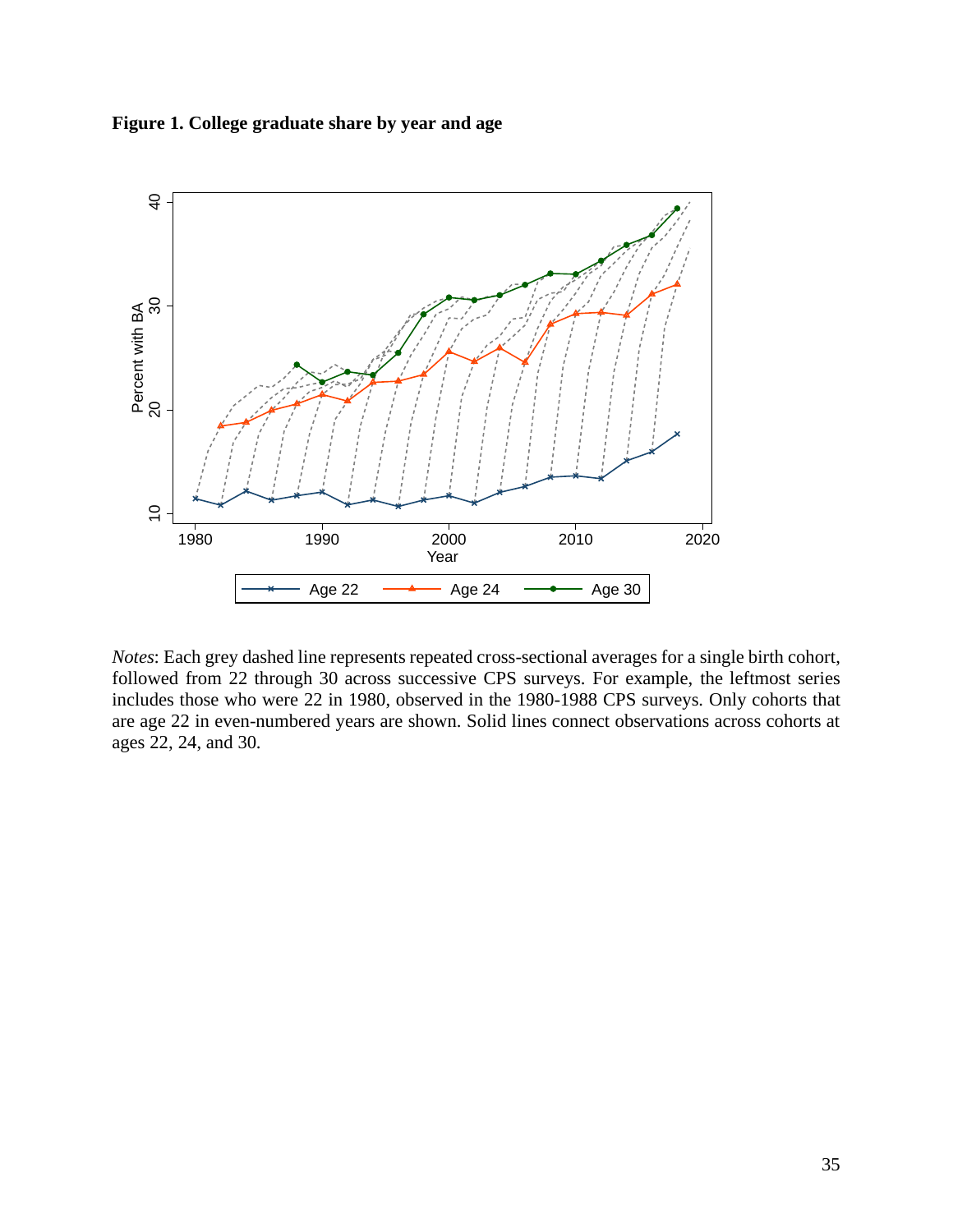**Figure 2. Employment and unemployment** 



*Notes*: The unemployment rate is the headline, seasonally adjusted rate reported by the Bureau of Labor Statistics. The non-employment rate is computed from CPS microdata and pertains to those ages 25-54. It is seasonally adjusted via a regression on year and month indicators, then smoothed using a 7-month centered triangle kernel. Recessions are indicated by shaded bars.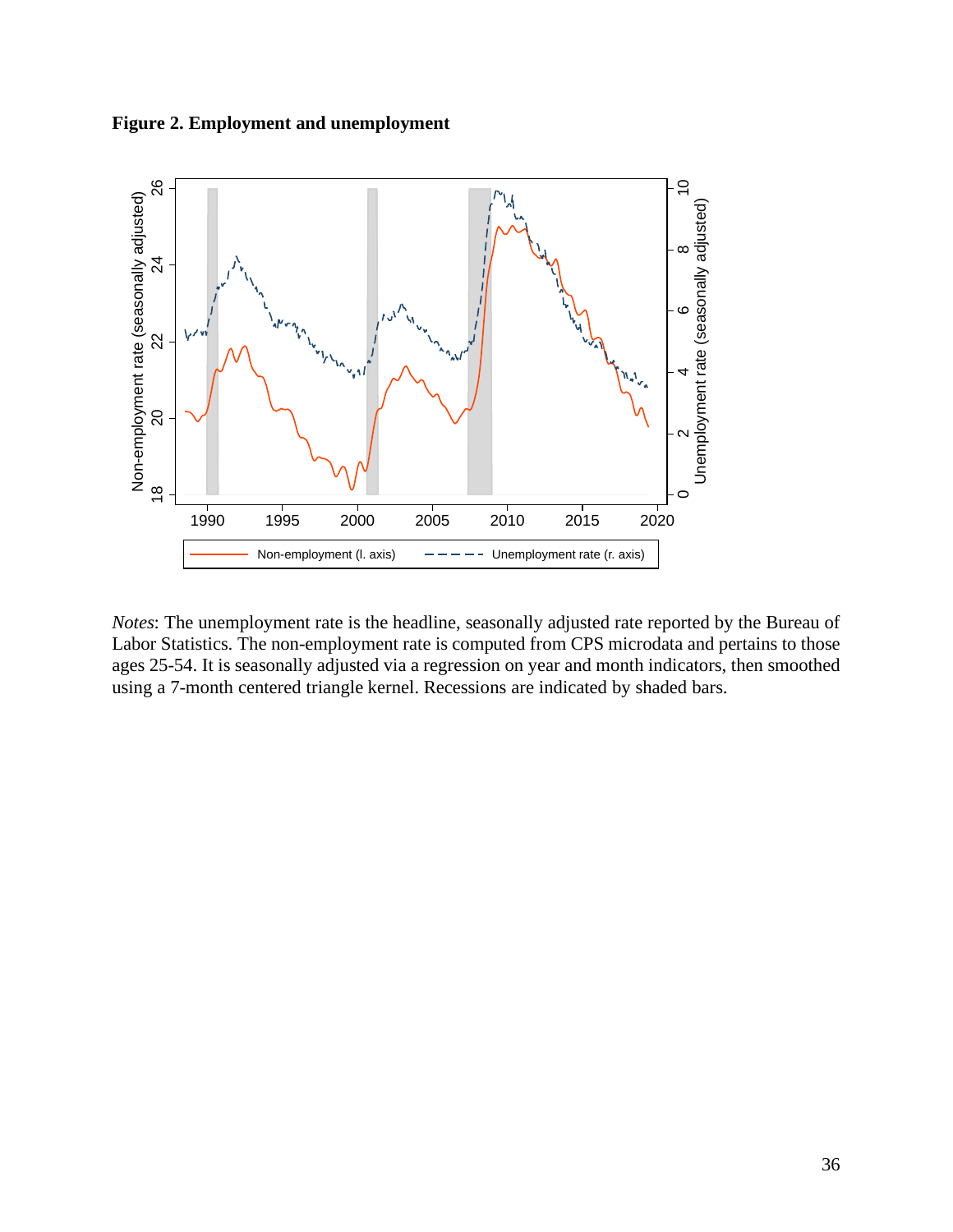



*Notes*: Non-employment and unemployment rates are computed from CPS microdata, using the subsample of college graduates aged 22-40. Both are seasonally adjusted via regressions on year and month indicators, then smoothed using a 7-month centered triangle kernel. Recessions are indicated by shaded bars.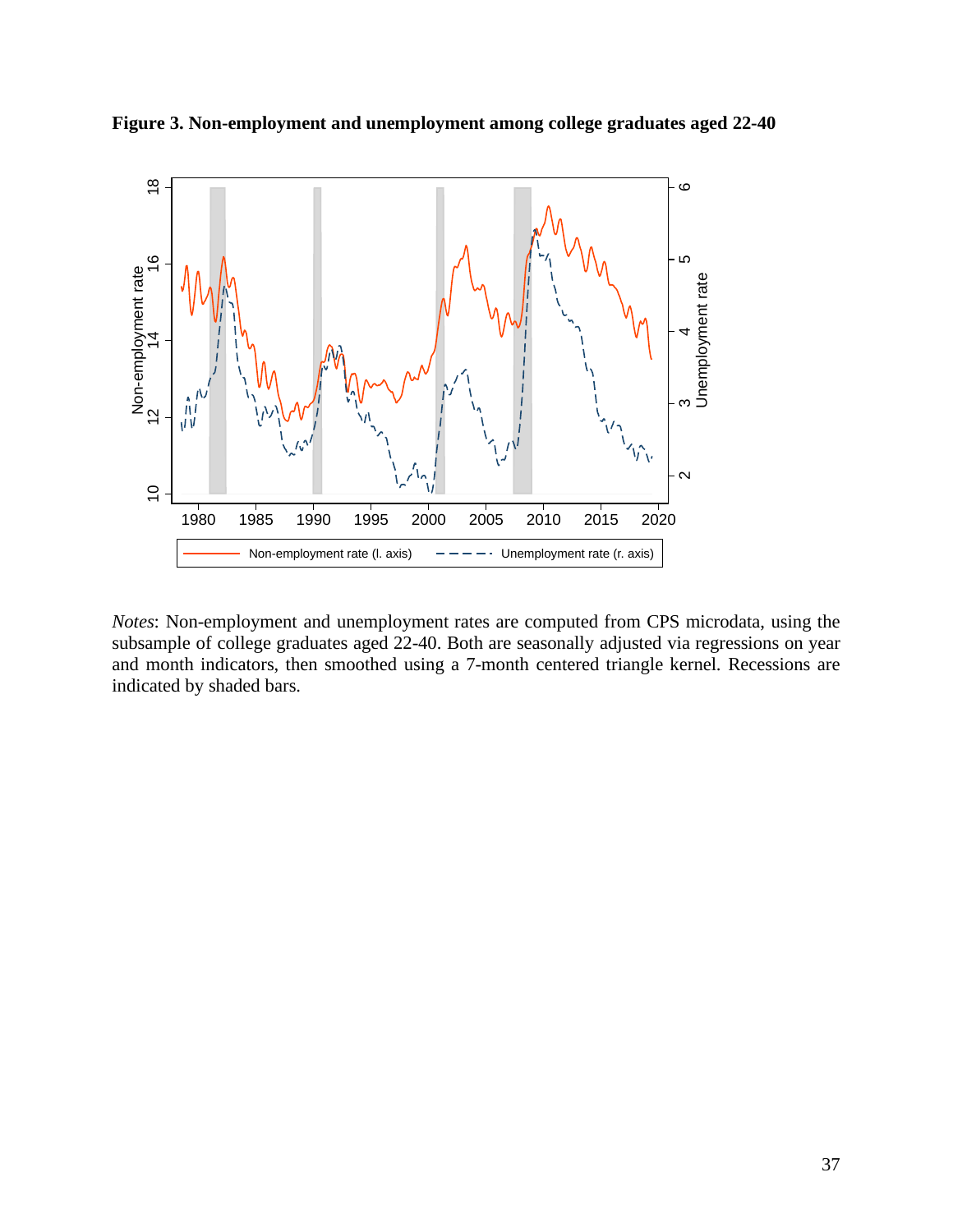



*Notes*: Employment rates are computed from CPS microdata, using the subsamples of college graduates aged 22-30 and 31-40. Both series are seasonally adjusted via regressions on year and month indicators, then smoothed using a 7-month centered triangle kernel. Recessions are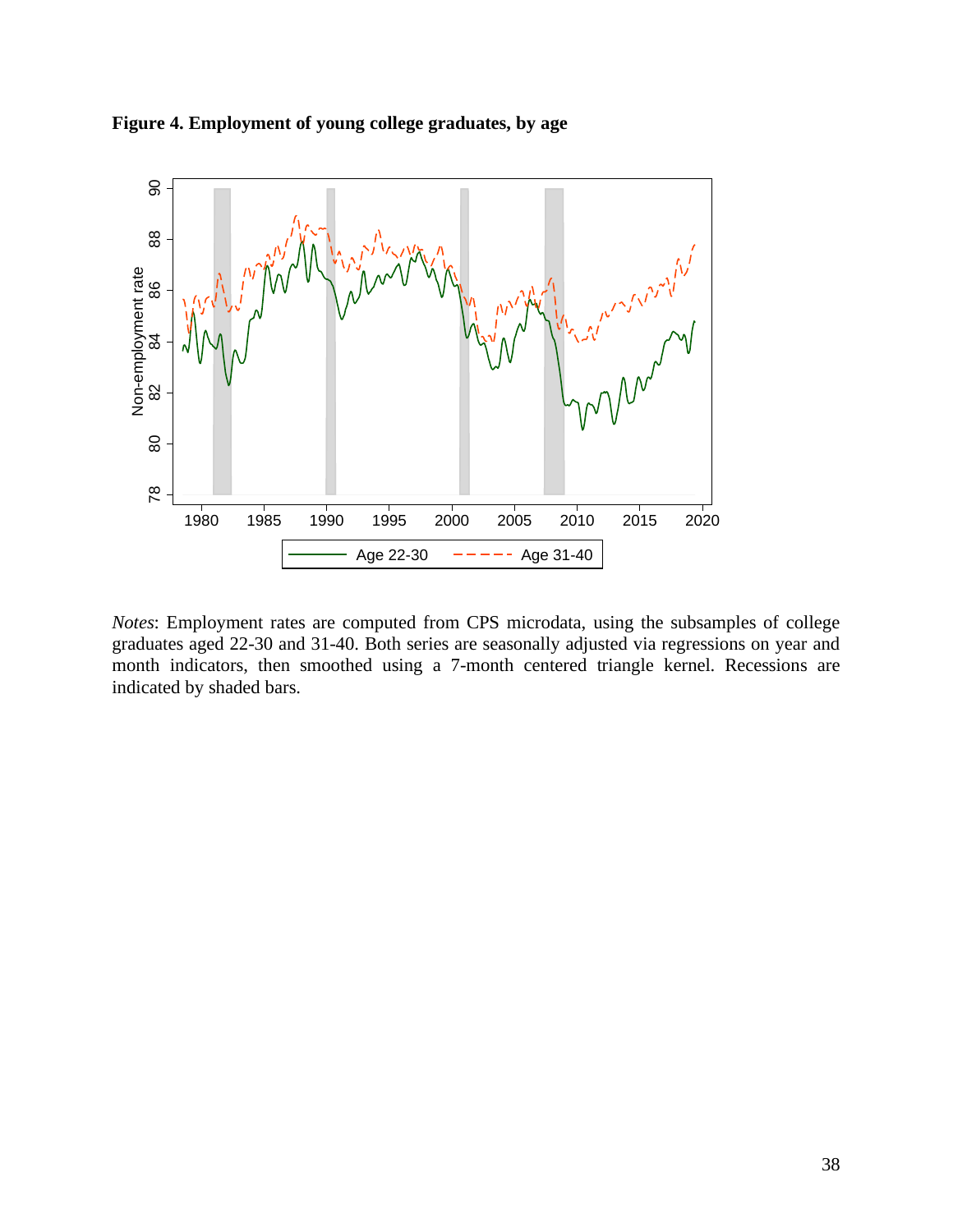**Figure 5. Cohort employment rates** 



*Notes*: Figure shows cohort effects on employment from three specifications, computed from CPS samples of college graduates aged 22-40. The "raw mean" series uses the simple mean employment rate for each cohort, averaged over all years that the cohort is observed without adjustment for age differences and normalized relative to the 1984 entry cohort. The "age adjusted" series derives from an estimate of equation (1), and is also normalized relative to the 1984 entry cohort. The "age-time-cohort decomposition" series derives from an estimate of equation (2), and both the 1984 and 2000 entry cohorts are normalized to zero. The 2019 entrants are included in the estimation but their coefficients, which are very noisily estimated, are not plotted. Recessions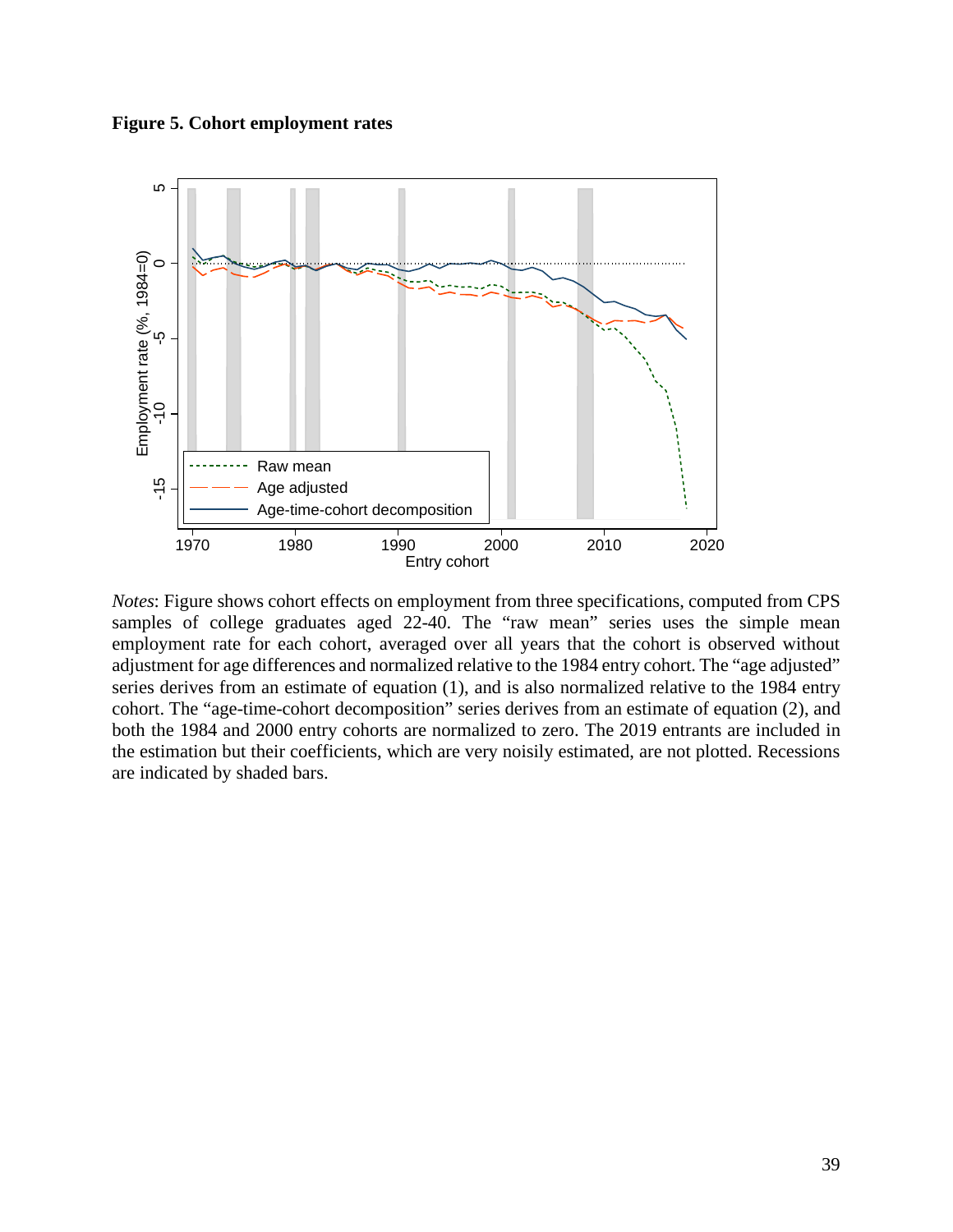



*Notes*: Figure shows cohort effects on employment from three specifications, computed from CPS samples of college graduates aged 22-40 and normalized to zero in 1984 and 2000. The "baseline" series repeats the "age-time-cohort decomposition" series from Figure V. The "pre-recession fit" series estimates equation (2) using just cohorts that turned 22 in 2000 or earlier. Cohort effects for subsequent cohorts are estimated as the mean difference between observed employment rates and predictions based on the estimated model. The "age 25+" model includes all cohorts (except the most recent entrants) in the sample, but removes observations when the cohort is less than 25 years old. The 2019 entrants are included in the estimation but their coefficients, which are very noisily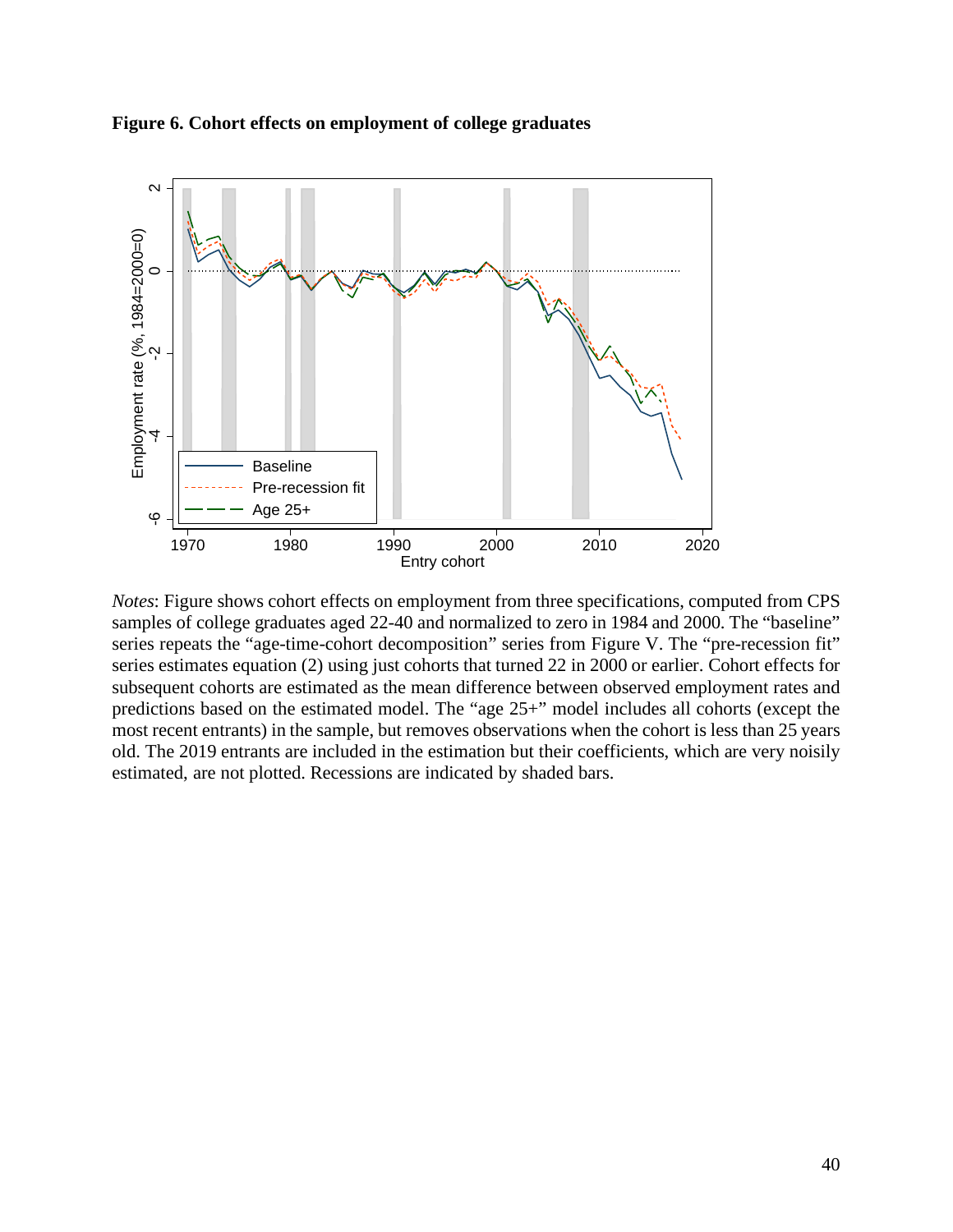**Figure 7. Cohort wages** 



*Notes*: Figure shows cohort effects on log real hourly wages from two specifications, computed from CPS samples of college graduates aged 22-40. The "age adjusted" series derives from an estimate of equation (1), and is normalized relative to the 1984 entry cohort. The "age-time-cohort decomposition" series derives from an estimate of equation (2), and both the 1984 and 2000 entry cohorts are normalized to zero. The 2019 entrants are included in the estimation but their coefficients, which are very noisily estimated, are not plotted. Recessions are indicated by shaded bars.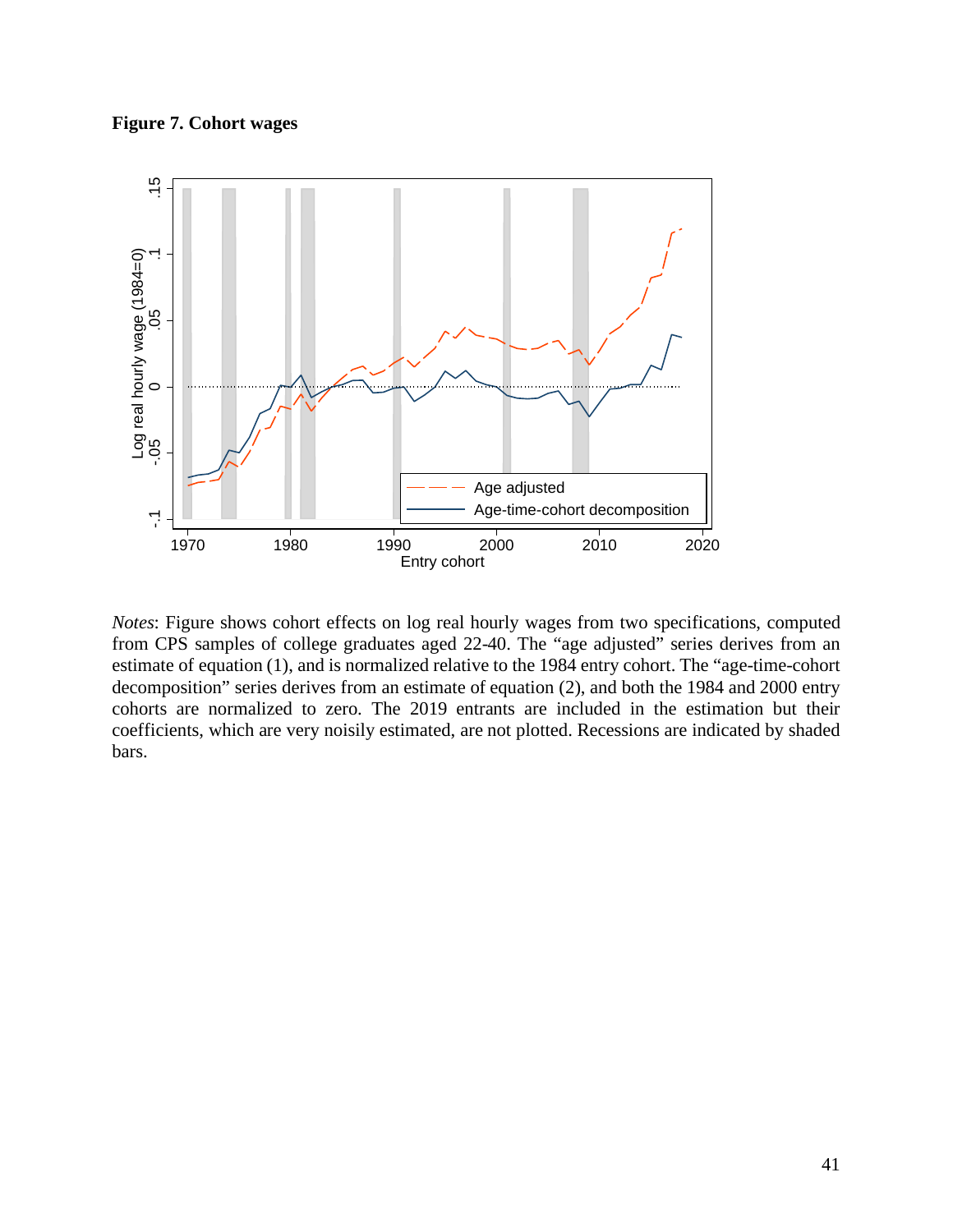

**Figure 8. Scarring and excess sensitivity effects on employment and log wages** 

*Notes*: "Base model" derives from estimates of equations (3) (panels A and C) and (4) (panels B and D), and shows coefficients and confidence intervals, clustered at the state level, for  $\phi_i$  and  $\theta_i$ ,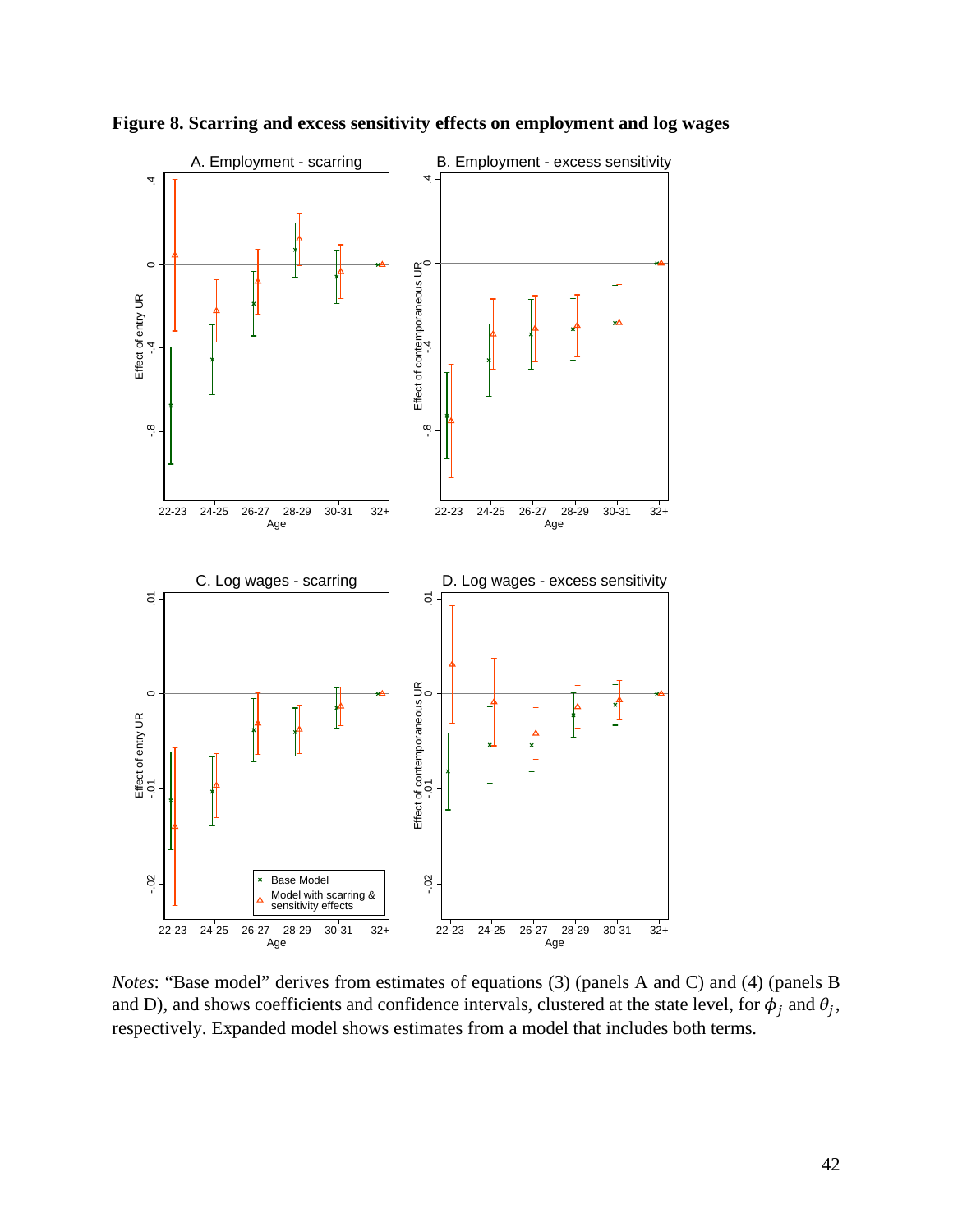



*Notes*: Figure shows cohort effects on employment from equations (2), (3), and (4), and from an expanded specification that includes all terms from both (3) and (4). All are estimated on CPS samples of college graduates aged 22-40. All cohort effects series are normalized to zero in 1984 and 2000. The 2019 entrants are included in the estimation but their coefficients, which are very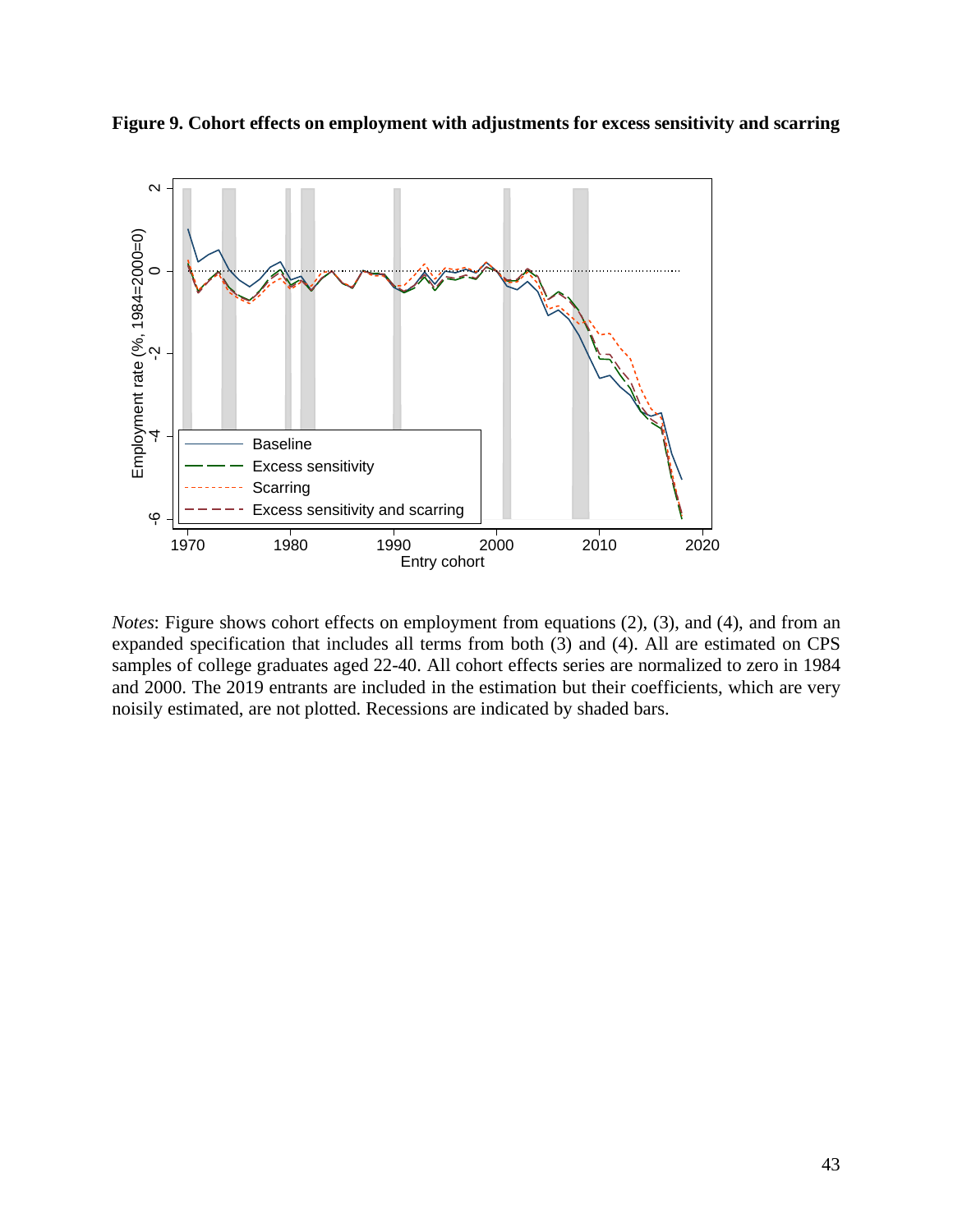



*Notes*: Figure shows cohort effects on log real hourly wages from equations (2), (3), and (4), and from an expanded specification that includes all terms from both (3) and (4). All are estimated on CPS samples of employed college graduates aged 22-40. All cohort effects series are normalized to zero in 1984 and 2000. The 2019 entrants are included in the estimation but their coefficients,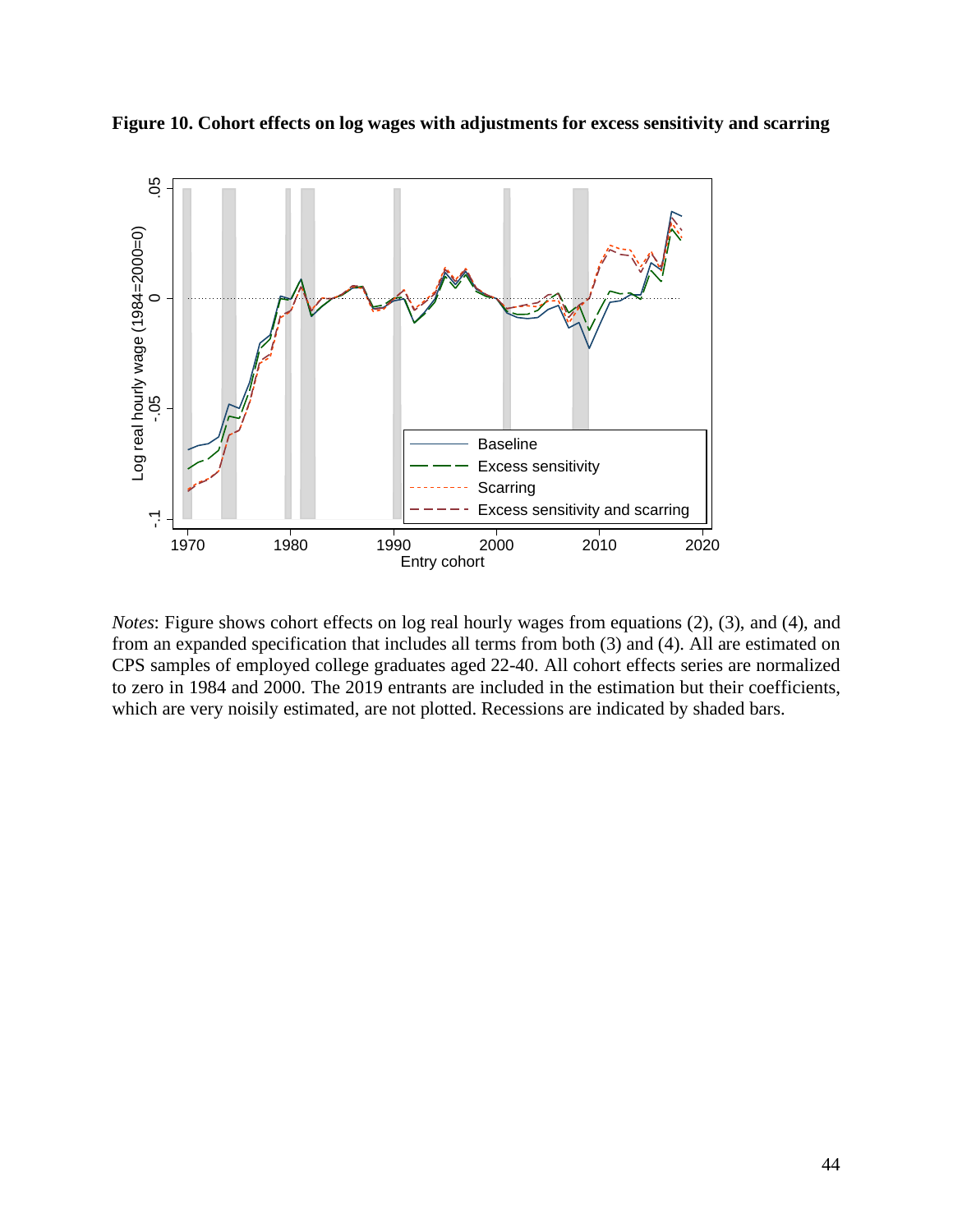

**Figure 11. Cohort effects on employment and wages, by gender** 

*Notes*: Figure repeats the first and last series from Figures 9 and 10, estimating the specifications separately for men and women. No cross-equation restriction are imposed, and the 1984 and 2000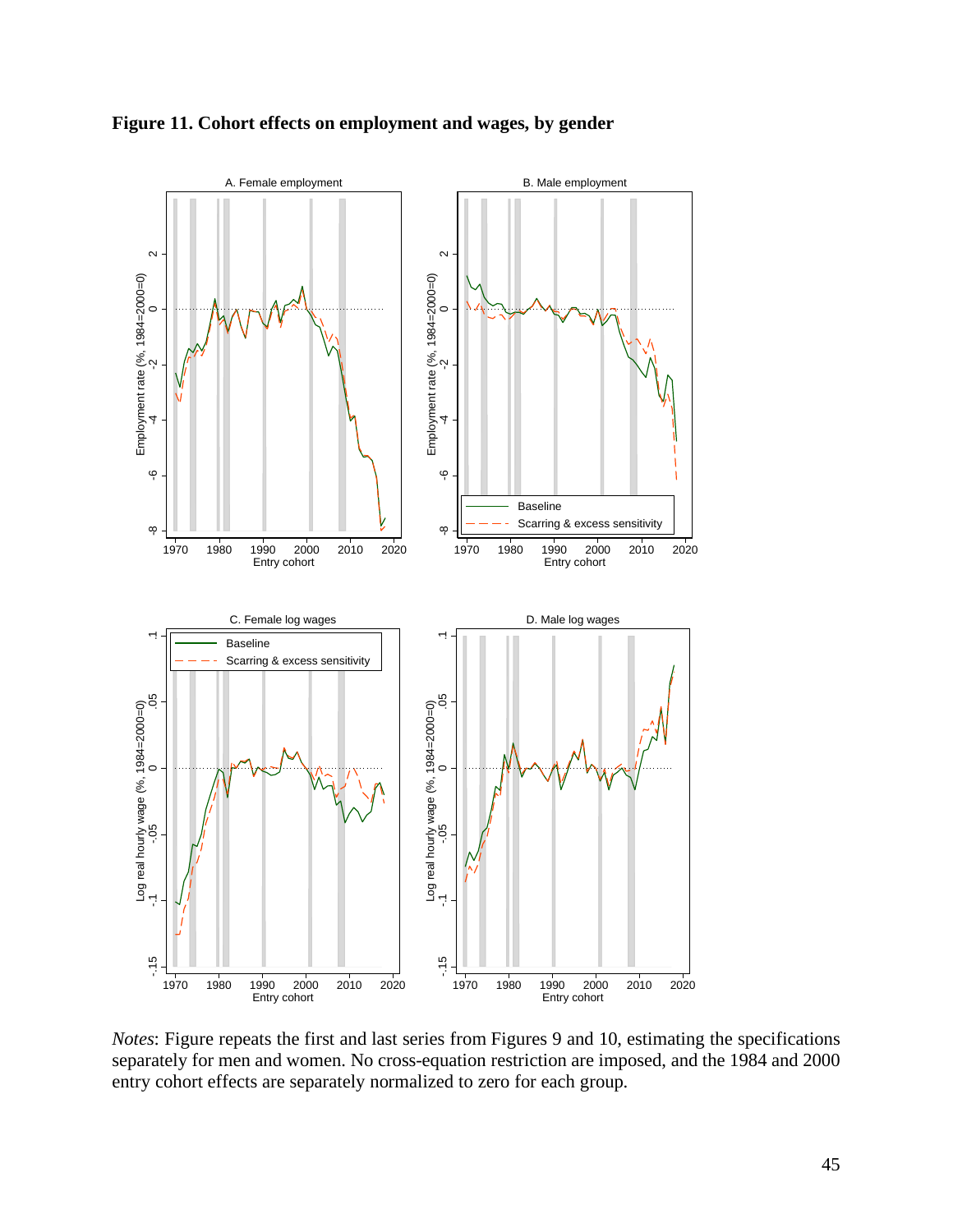

**Figure 12. Predicted cohort effects based on pre-2005 patterns**  Predicted cohort effects on employment and wages

*Notes*: The solid lines show the estimated cohort effects series from the first and last specifications in Figures 9 and 10. The 2019 entrants are included in the estimations but their coefficients, which are very noisily estimated, are not plotted. The dashed lines show fitted values from regressions of these cohort effects on time trends and the entry-year unemployment rate. These regressions use just the cohorts entering prior to 2005; the models for log wages also include an indicator for pre-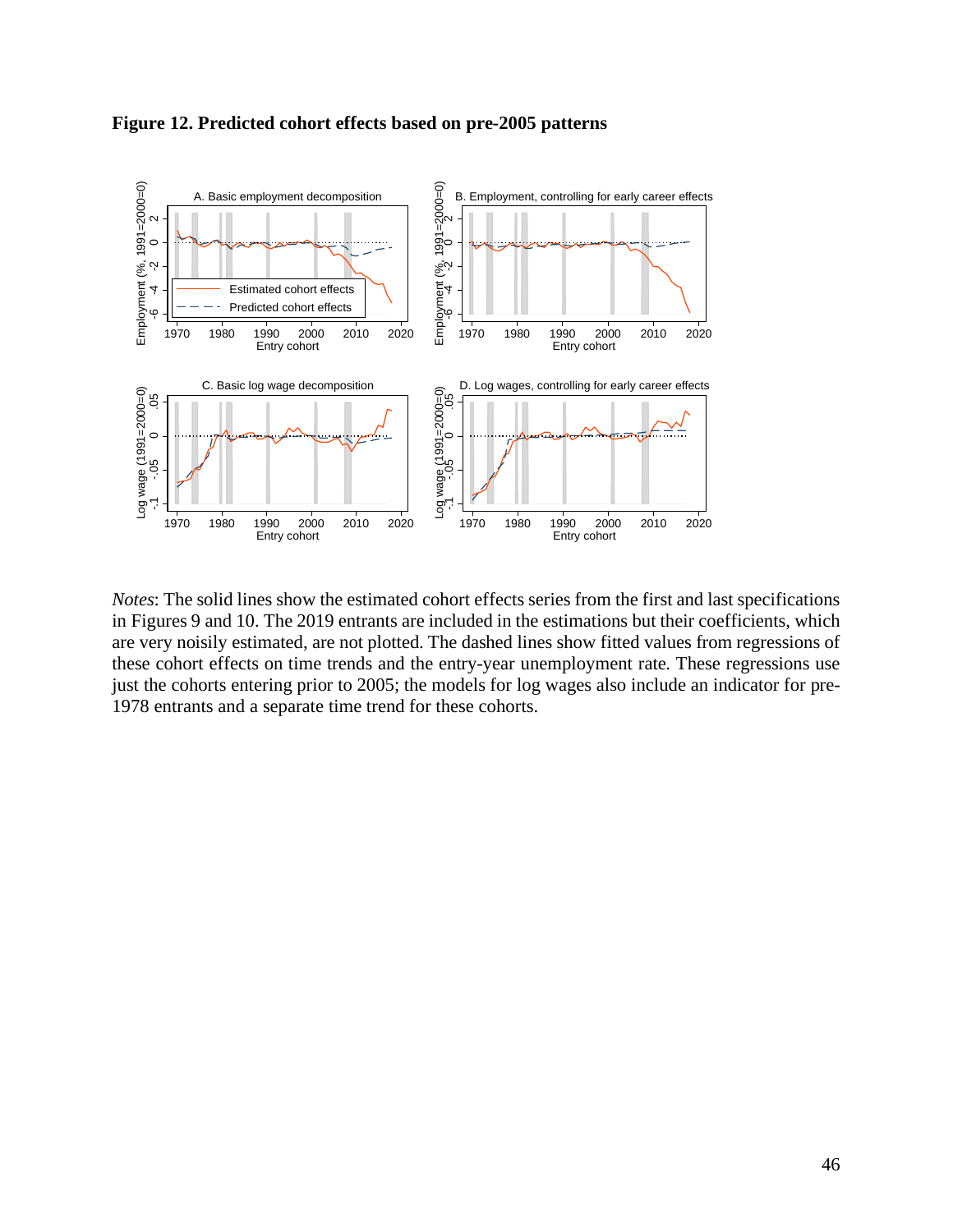|  |  | <b>Table 1. Summary statistics</b> |  |
|--|--|------------------------------------|--|
|--|--|------------------------------------|--|

|                                        | <b>Mean</b> | <b>SD</b> | p10  | p90  |
|----------------------------------------|-------------|-----------|------|------|
|                                        | $\bf(1)$    | (2)       | (3)  | (4)  |
| Birth year                             | 1970.8      | 12.0      | 1954 | 1987 |
| Entry year                             | 1992.8      | 12.0      | 1976 | 2009 |
| Age                                    | 31.3        | 5.2       | 24   | 39   |
| Unemployment rate (state, %)           | 6.0         | 2.0       | 3.8  | 8.8  |
| Unemployment rate at entry (state, %)  | 6.2         | 1.9       | 4.2  | 8.7  |
| Fraction of cohort with college degree | 0.31        | 0.09      | 0.20 | 0.43 |
| Graduate degree $(0/1)$                | 0.29        | 0.45      |      |      |
| Employment $(0/1)$                     | 0.85        | 0.35      |      |      |
| Log real hourly wage                   | 3.06        | 0.53      | 2.38 | 3.73 |

*Notes*: Summary statistics relate to the main analysis sample, consisting of college graduates aged 22-40. Statistics are weighted using CPS sampling weights.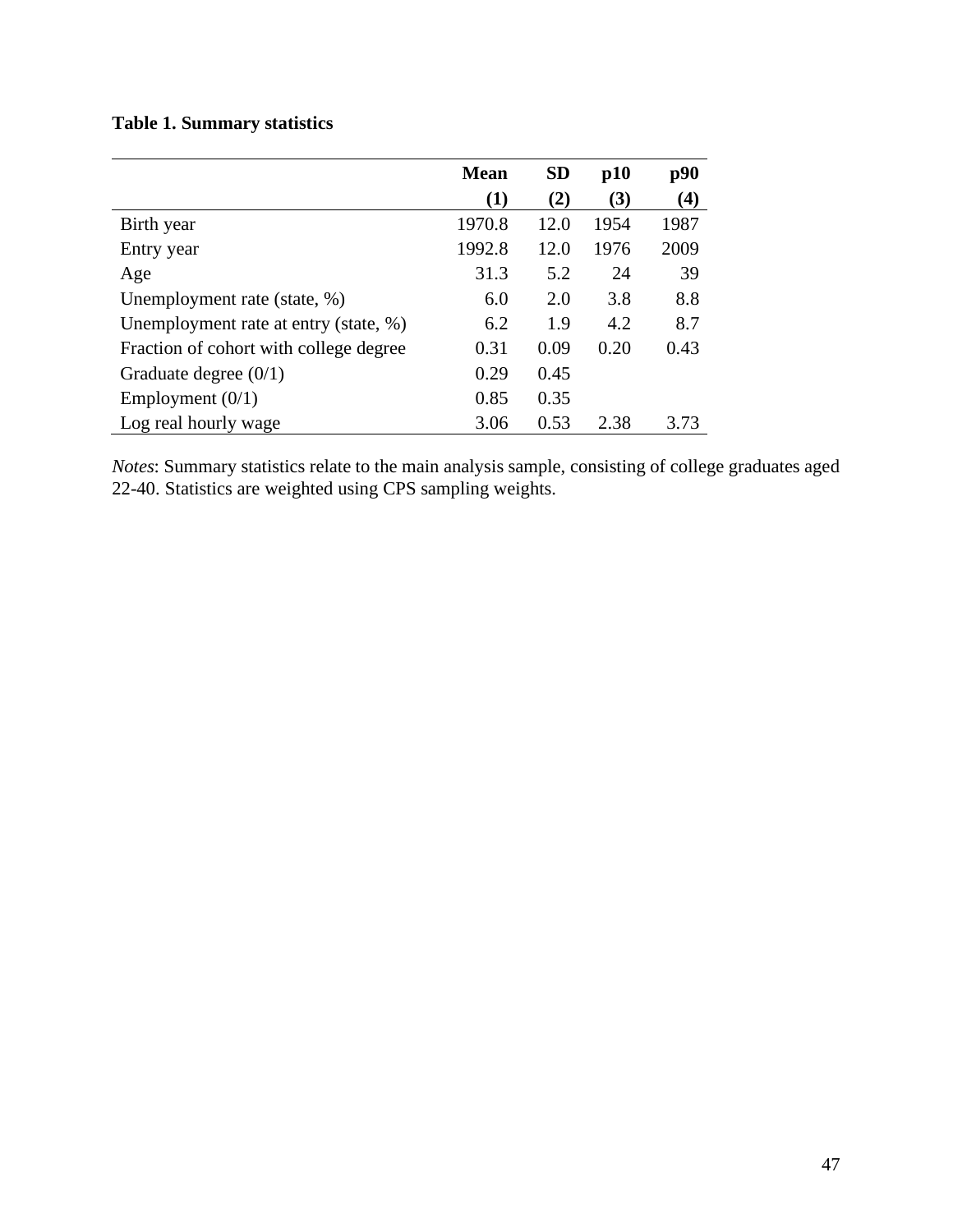|                                      | <b>Age-time-cohort decomposition</b><br>specification |                 |                                     |                    |
|--------------------------------------|-------------------------------------------------------|-----------------|-------------------------------------|--------------------|
|                                      | <b>Baseline</b><br>(1)                                | <b>Scarring</b> | <b>Excess</b><br>sensitivity<br>(3) | <b>Both</b><br>(4) |
|                                      |                                                       | (2)             |                                     |                    |
| A. Cohort effects on employment      | $-0.16$                                               | $-0.06$         | $-0.08$                             | $-0.07$            |
| Unemployment rate in entry year      |                                                       |                 |                                     |                    |
|                                      | (0.04)                                                | (0.04)          | (0.03)                              | (0.03)             |
| Trend                                | $-0.022$                                              | 0.007           | 0.001                               | 0.004              |
|                                      | (0.004)                                               | (0.005)         | (0.003)                             | (0.003)            |
| <b>B.</b> Time effects on employment |                                                       |                 |                                     |                    |
| Unemployment rate                    | $-0.62$                                               | $-0.58$         | $-0.38$                             | $-0.41$            |
|                                      | (0.30)                                                | (0.29)          | (0.28)                              | (0.28)             |
| Trend                                | $-0.05$                                               | $-0.09$         | $-0.07$                             | $-0.08$            |
|                                      | (0.09)                                                | (0.09)          | (0.08)                              | (0.08)             |
| C. Cohort effects on log wages       |                                                       |                 |                                     |                    |
| Unemployment rate in entry year      | $-0.0017$                                             | 0.0006          | $-0.0014$                           | 0.0004             |
|                                      | (0.0011)                                              | (0.0013)        | (0.0011)                            | (0.0012)           |
| Trend                                | 0.0072                                                | 0.0076          | 0.0079                              | 0.0080             |
|                                      | (0.0010)                                              | (0.0010)        | (0.0010)                            | (0.0010)           |
| D. Time effects on log wages         |                                                       |                 |                                     |                    |
| Unemployment rate                    | $-0.0084$                                             | $-0.0078$       | $-0.0060$                           | $-0.0069$          |
|                                      | (0.0075)                                              | (0.0076)        | (0.0077)                            | (0.0077)           |
| Trend                                | 0.0006                                                | $-0.0004$       | 0.0004                              | $-0.0003$          |
|                                      | (0.0022)                                              | (0.0022)        | (0.0022)                            | (0.0022)           |

# **Table 2. Relationship between unemployment rate and cohort and time effects**

*Notes:* Panels A and C show regressions of estimated cohort effects on employment (panel A) and log wages (panel C) on the unemployment rate in the cohort's first year in the labor market. Panels B and D show regressions of estimated calendar year effects on the contemporaneous unemployment rate. Unemployment rates and employment rates are measured in percentage points. The specification in Panel C also includes an indicator for pre-1978 entrants and a separate pre-1978 linear trend. Cohort and year effects in columns 1-4 come, respectively, from specifications (2), (3), (4), or expanded specification that includes both scarring and excess sensitivity effects. Only effects from cohorts entering prior to 2005 (panels A and C) or from years before 2005 (panels B and D) are used in the second-stage regressions. Newey-West standard errors allow for autocorrelation at two lags, and are not adjusted for estimation of the dependent variable.